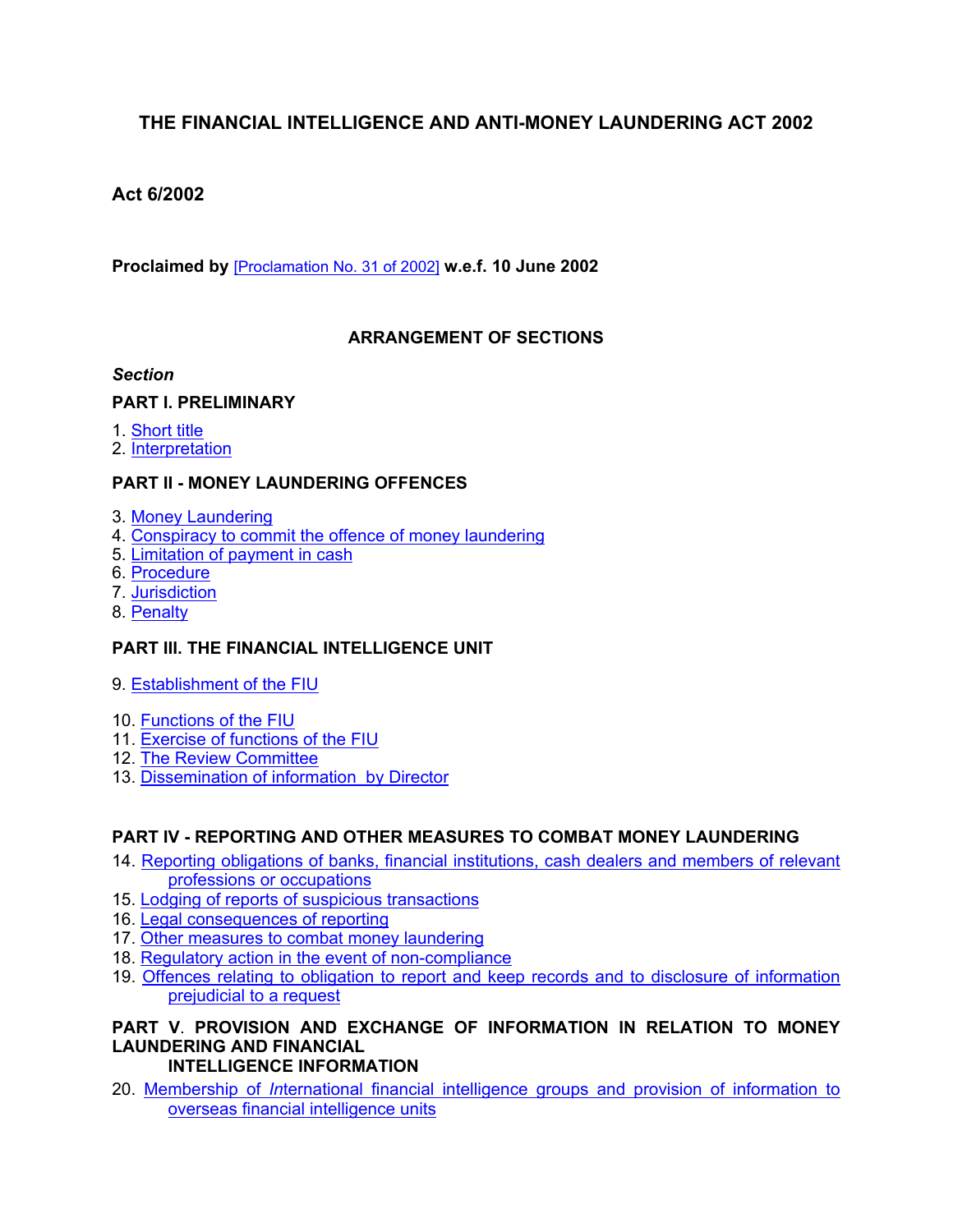- 21. Provision of information to [investigatory](#page-32-1) or supervisory authorities
- 22. Reference of information by the [supervisory](#page-33-0) authorities

### **PART VI - EXTRADITION IN RELATION TO CASES OF MONEY LAUNDERING**

#### **Amended by** [Act No. 34 of [2003\]](https://supremecourt.govmu.org/_layouts/CLIS.DMS/search/searchdocumentbykey.aspx?ID=%5BAct%20No.%2034%20of%202003%5D&list=Legislations)

- 23. Providing [assistance](#page-34-0) to overseas countries
- 24. Obtaining assistance from overseas countries
- 25. Requests
- 26. Request not to be invalidated
- 27. Evidence pursuant to a request
- 28. Relationship with Letters of Request Rules
- 29. Money laundering offence to be [extraditable](#page-34-1)

### **PART VIA – ACCOUNTS, AUDIT AND ANNUAL REPORT [Added by** [GN No. 27 of [2013\]](https://supremecourt.govmu.org/_layouts/CLIS.DMS/search/searchdocumentbykey.aspx?ID=%5BGN%20No.%2027%20of%202013%5D&list=Legislations)

### **PART VII-MISCELLANEOUS**

- 35. [Regulations](#page-38-0)
- 36. [Consequential](#page-39-0) amendments
- 37. [Commencement](#page-39-1)

First [Schedule](#page-39-2) Second [Schedule](#page-45-0) Third [Schedule](#page-46-0)

### An Act

To provide for the establishment and management of a Financial Intelligence Unit and a Review Committee to supervise its activities; to provide for the offences of money laundering; to provide for the reporting of suspicious transactions; to provide for the exchange of information in relation to money laundering; to provide for mutual assistance with overseas bodies in relation to money laundering; and for matters connected therewith and incidental thereto.

ENACTED by the Parliament of Mauritius, as follows -

## **PART I-PRELIMINARY**

### <span id="page-1-0"></span>**1. Short title**

This Act may be cited as the **Financial Intelligence and Anti-Money Laundering Act 2002**.

### <span id="page-1-1"></span>**2. Interpretation**

In this Act –

"ARID" means the Asset Recovery investigative Division set up under section 5 of the Asset Recovery Act;

"bank" –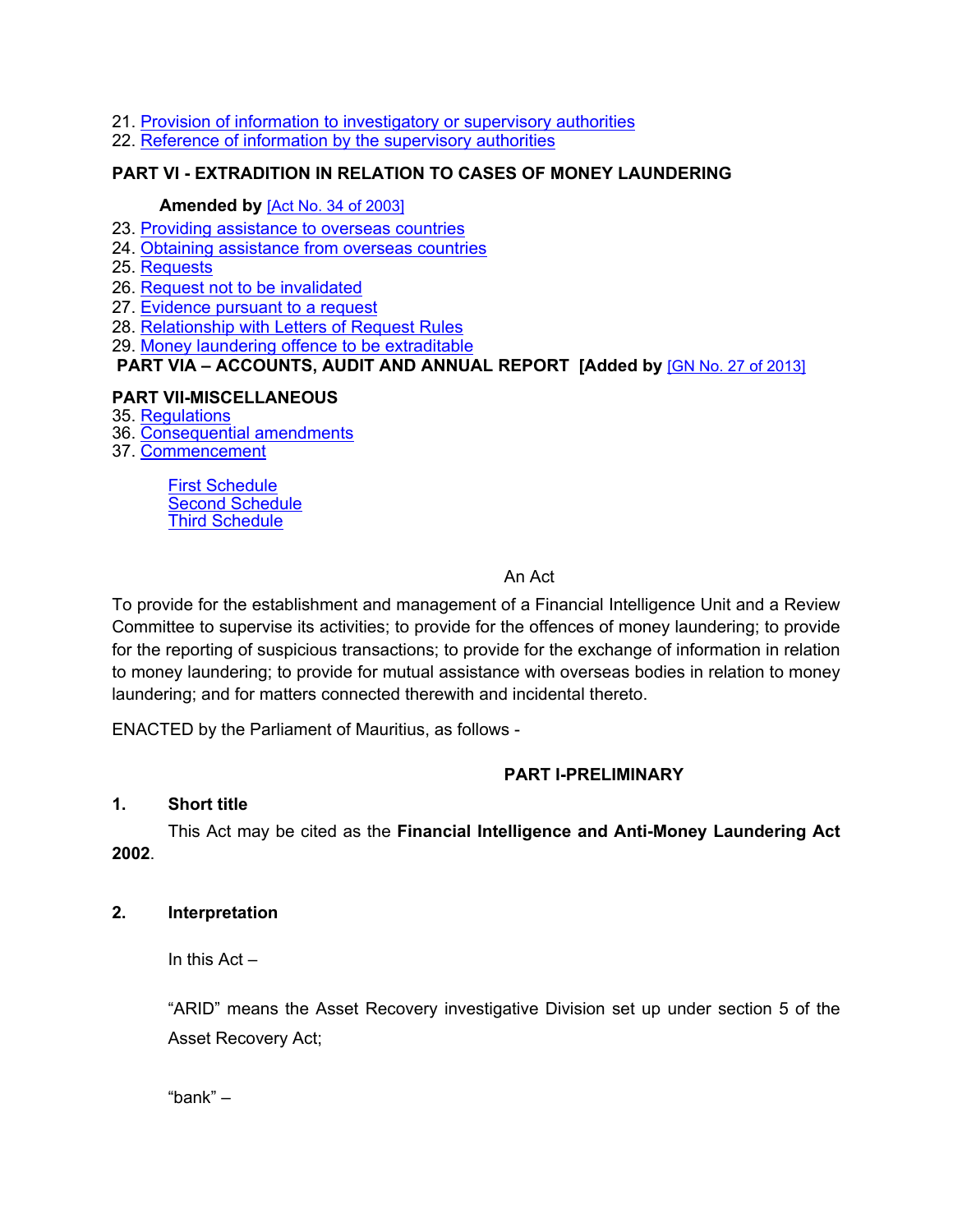- (a) has the same meaning as in the Banking Act; and
- (b) includes
	- (i) a moneylender;
	- (ii) **Repealed by** [Act No. 18 of [2016\]](https://supremecourt.govmu.org/_layouts/CLIS.DMS/search/searchdocumentbykey.aspx?ID=%5BAct%20No.%2018%20of%202016%5D&list=Legislations)
	- (iii) any person carrying on non-bank deposit taking business,

licensed under the Banking Act;

#### **Amended by** [Act No. 14 of [2005\]](https://supremecourt.govmu.org/_layouts/CLIS.DMS/search/searchdocumentbykey.aspx?ID=%5BAct%20No.%2014%20of%202005%5D&list=Legislations)**;** [Act No. 27 of [2012\]](https://supremecourt.govmu.org/_layouts/CLIS.DMS/search/searchdocumentbykey.aspx?ID=%5BAct%20No.%2027%20of%202012%5D&list=Legislations)**;** [Act No. 27 of [2013\]](https://supremecourt.govmu.org/_layouts/CLIS.DMS/search/searchdocumentbykey.aspx?ID=%5BAct%20No.%2027%20of%202013%5D&list=Legislations)

"Bank of Mauritius" means the Bank of Mauritius established under the Bank of Mauritius Act 2004;

**Amended by** [Act No. 14 of [2005\]](https://supremecourt.govmu.org/_layouts/CLIS.DMS/search/searchdocumentbykey.aspx?ID=%5BAct%20No.%2014%20of%202005%5D&list=Legislations)

"banking laws" has the same meaning as in the Banking Act;

"Board" means the Board of the Financial Intelligence Unit constituted under section 12; "cash" -

- *(a)* means money in notes or coins of Mauritius or in any other currency; and
- *(b)* includes any cheque which is neither crossed nor made payable to order whether in Mauritian currency or in any other currency;

"cash dealer" has the same meaning as in the Banking Act 2004;

#### **Amended by** [Act No. 14 of [2005\]](https://supremecourt.govmu.org/_layouts/CLIS.DMS/search/searchdocumentbykey.aspx?ID=%5BAct%20No.%2014%20of%202005%5D&list=Legislations)

"CDD" means customer due diligence;

"Commission" means the Independent Commission Against Corruption established under the Prevention of Corruption Act 2002;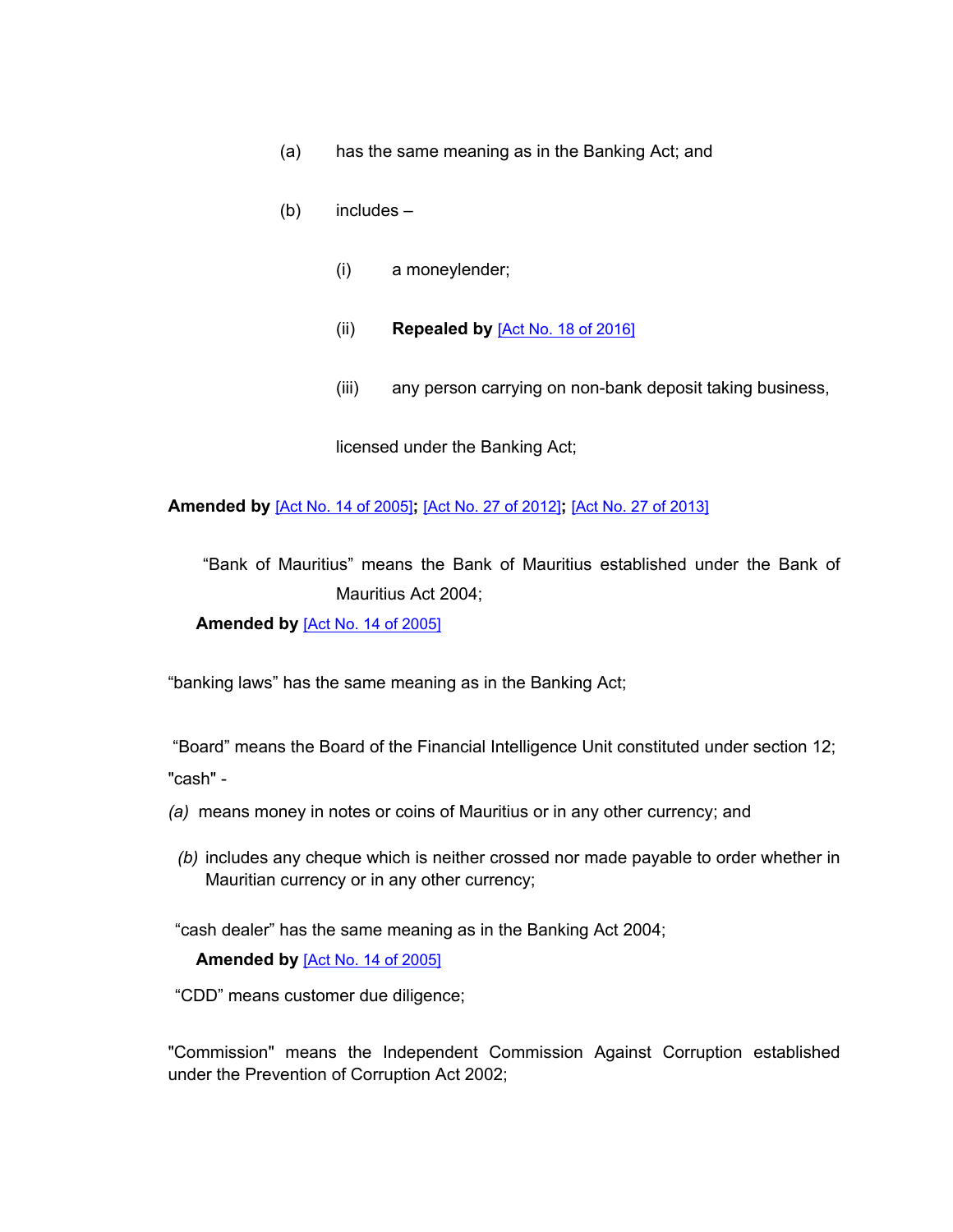"Comparable Body" - Means an overseas Government agency with functions similar to those of the FIU;

### **Added by [Act No. 34 of [2003\]](https://supremecourt.govmu.org/_layouts/CLIS.DMS/search/searchdocumentbykey.aspx?ID=%5BAct%20No.%2034%20of%202003%5D&list=Legislations)**

"crime" –

- *(a)* means an offence punishable by
	- (i) penal servitude;
	- (ii) imprisonment for a term exceeding 10 days ;
	- (iii) a fine exceeding 5,000 rupees;
- *(b)* includes an activity carried on outside Mauritius and which, had it taken place in Mauritius, would have constituted a crime; and

 (c) includes an act or omission which occurred outside Mauritius but which, had it taken place in Mauritius, would have constituted a crime;

"Director" - means the Director of the FIU appointed under section 9;

### **Added by [Act No. 34 of [2003\]](https://supremecourt.govmu.org/_layouts/CLIS.DMS/search/searchdocumentbykey.aspx?ID=%5BAct%20No.%2034%20of%202003%5D&list=Legislations)**

"Enforcement Authority" has the same meaning as in the Asset Recovery Act 2011;

**Added by** [Act No. 38 of [2011\]](https://supremecourt.govmu.org/_layouts/CLIS.DMS/search/searchdocumentbykey.aspx?ID=%5BAct%20No.%2038%20of%202011%5D&list=Legislations)

"estimates of expenditure" has the same meaning as in the Finance and Audit Act;

"estimates of income" has the same meaning as in the Finance and Audit Act;

"exempt transaction" means a transaction –

- (a) between the Bank of Mauritius and any other person;
- (b) between a bank and another bank;
- (c) between a bank and a financial institution;
- (d) between a bank or a financial institution and a customer where
	- (i) the transaction does not exceed an amount that is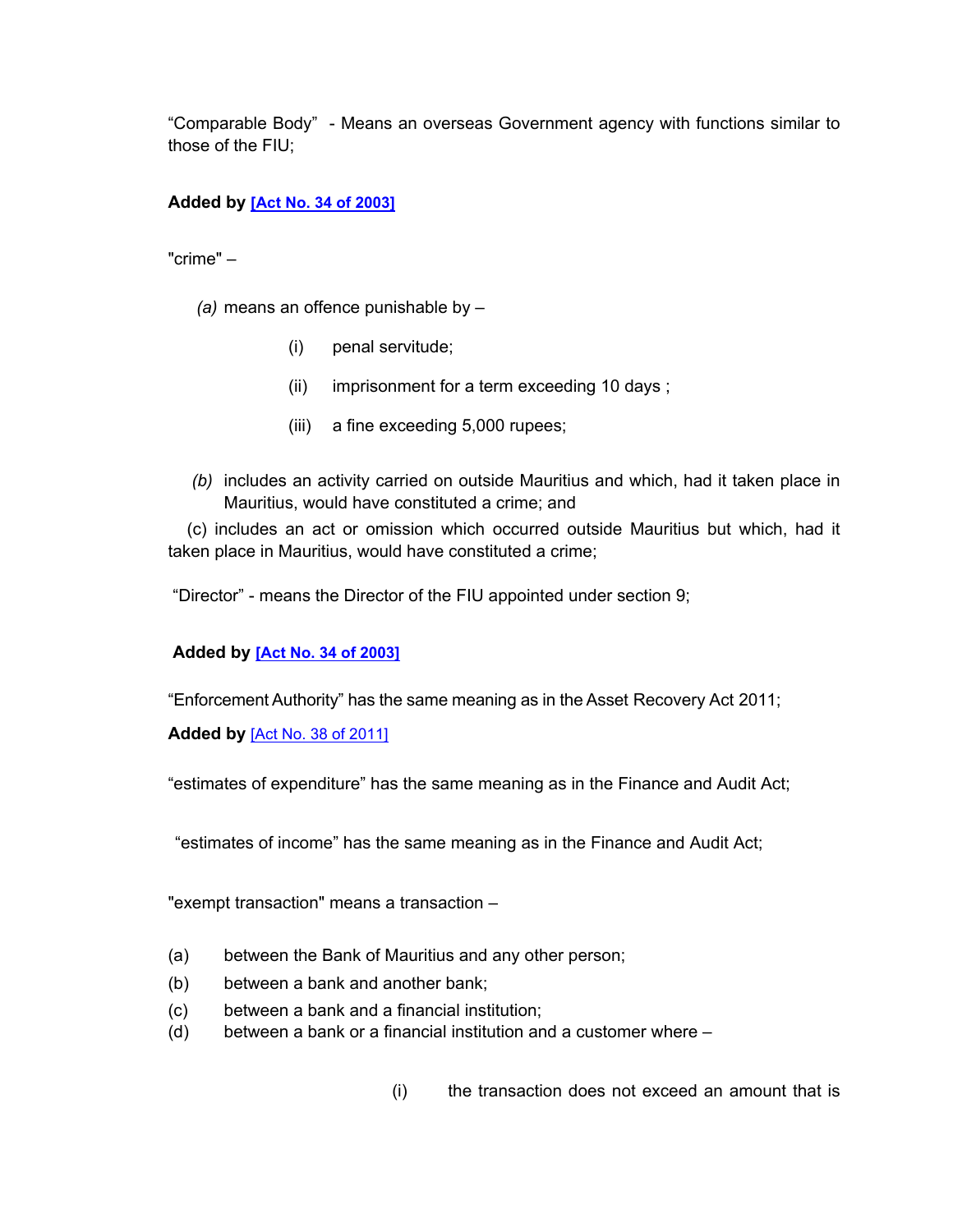commensurate with the lawful activities of the customer, and –

- (A) the customer is, at the time the transaction takes place, an established customer of the bank or financial institution; and
- (B) the transaction consists of a deposit into, or withdrawal from, an account of a customer with the bank or financial institution; or
- (ii) the chief executive officer or chief operating officer of the bank or financial institution, as the case may be, personally approves the transaction in accordance with any guidelines, instructions or rules issued by a supervisory authority in relation to exempt transactions; or

#### **Amended by** [Act No. 27 of [2013\]](https://supremecourt.govmu.org/_layouts/CLIS.DMS/search/searchdocumentbykey.aspx?ID=%5BAct%20No.%2027%20of%202013%5D&list=Legislations)

- (e) between such other persons as may be prescribed;
- "financial institution" means an institution, or a person, licensed or registered or required to be licensed or registered under –
	- (a) section 14, 77, 77A or 79A of the Financial Services Act;
	- (b) the Insurance Act;
	- (c) the Securities Act; or
	- (d) the Captive Insurance Act 2015;

**Amended by** [Act No. 22 of [2005\]](https://supremecourt.govmu.org/_layouts/CLIS.DMS/search/searchdocumentbykey.aspx?ID=%5BAct%20No.%2022%20of%202005%5D&list=Legislations)**;** [Act No. 14 of [2007\]](https://supremecourt.govmu.org/_layouts/CLIS.DMS/search/searchdocumentbykey.aspx?ID=%5BAct%20No.%2014%20of%202007%5D&list=Legislations)**;** [Act No. 20 of [2011\]](https://supremecourt.govmu.org/_layouts/CLIS.DMS/search/searchdocumentbykey.aspx?ID=%5BAct%20No.%2020%20of%202011%5D&list=Legislations)

"financial services" has the same meaning as in the Financial Services Act;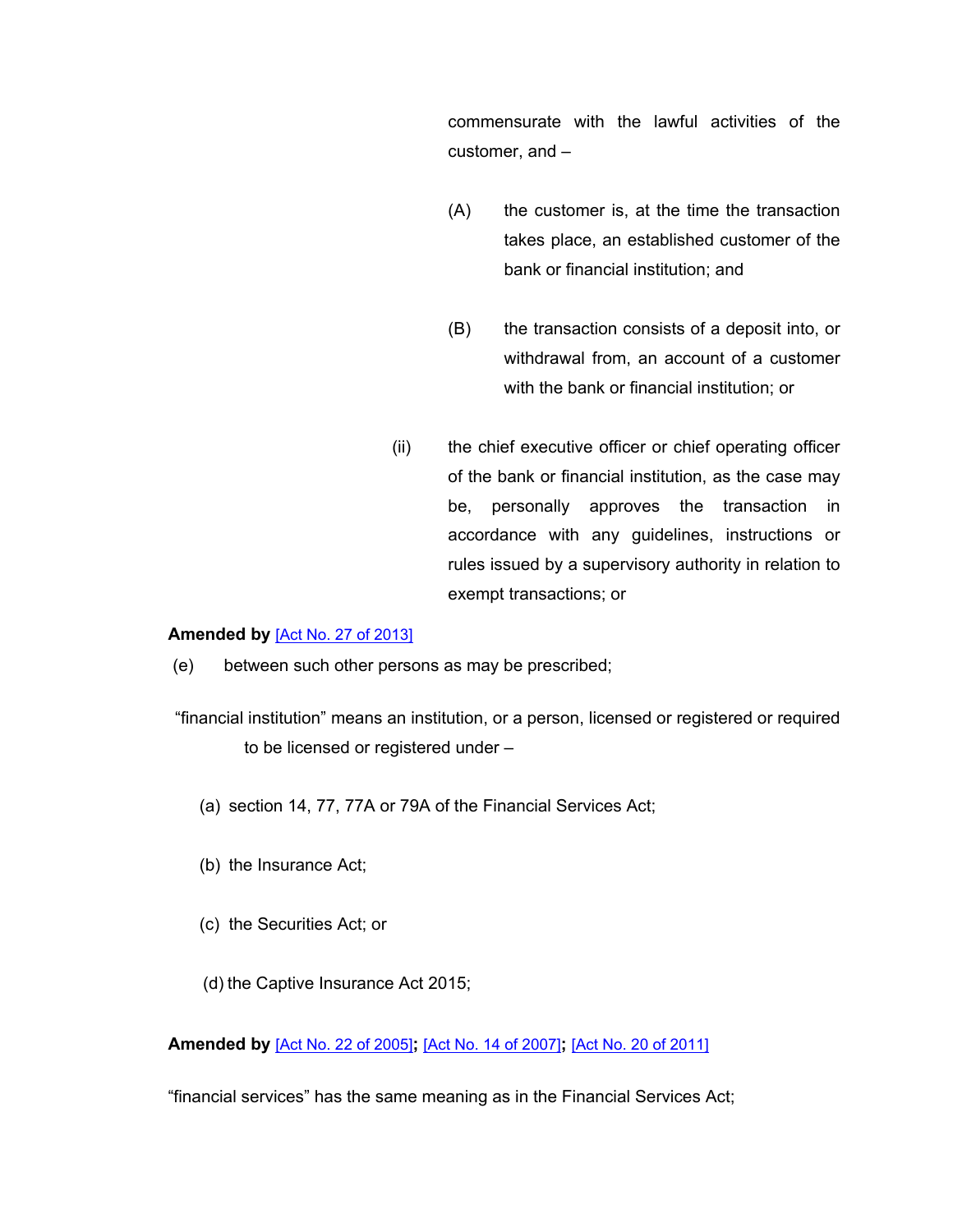"Financial Services Commission" means the Commission established under the Financial Services Act 2007;

### **Amended by** [Act No. 14 of [2007\]](https://supremecourt.govmu.org/_layouts/CLIS.DMS/search/searchdocumentbykey.aspx?ID=%5BAct%20No.%2014%20of%202007%5D&list=Legislations)

"financial statements", in relation to a financial year –

- (a) means
	- (i) a statement of financial position;
	- (ii) a statement of financial performance;
	- (iii) a statement of changes in net assets or equity;
	- (iv) a cash flow statement; and
	- (v) a statement of comparison of annual estimates and actual amounts; and
- (b) includes notes, comprising a summary of significant accounting policies and other explanatory notes;

"financial year" has the meaning assigned to it by section 2A of the Finance and Audit Act;

"FIU" means the Financial Intelligence Unit established by this Act;

"IFAC" has the same meaning as in the Financial Reporting Act;

"investigatory authorities" means the Commissioner of Police, the Mauritius Revenue Authority, the ARID and the Commission;

**Amended by** [Act No. 38 of [2011\]](https://supremecourt.govmu.org/_layouts/CLIS.DMS/search/searchdocumentbykey.aspx?ID=%5BAct%20No.%2038%20of%202011%5D&list=Legislations)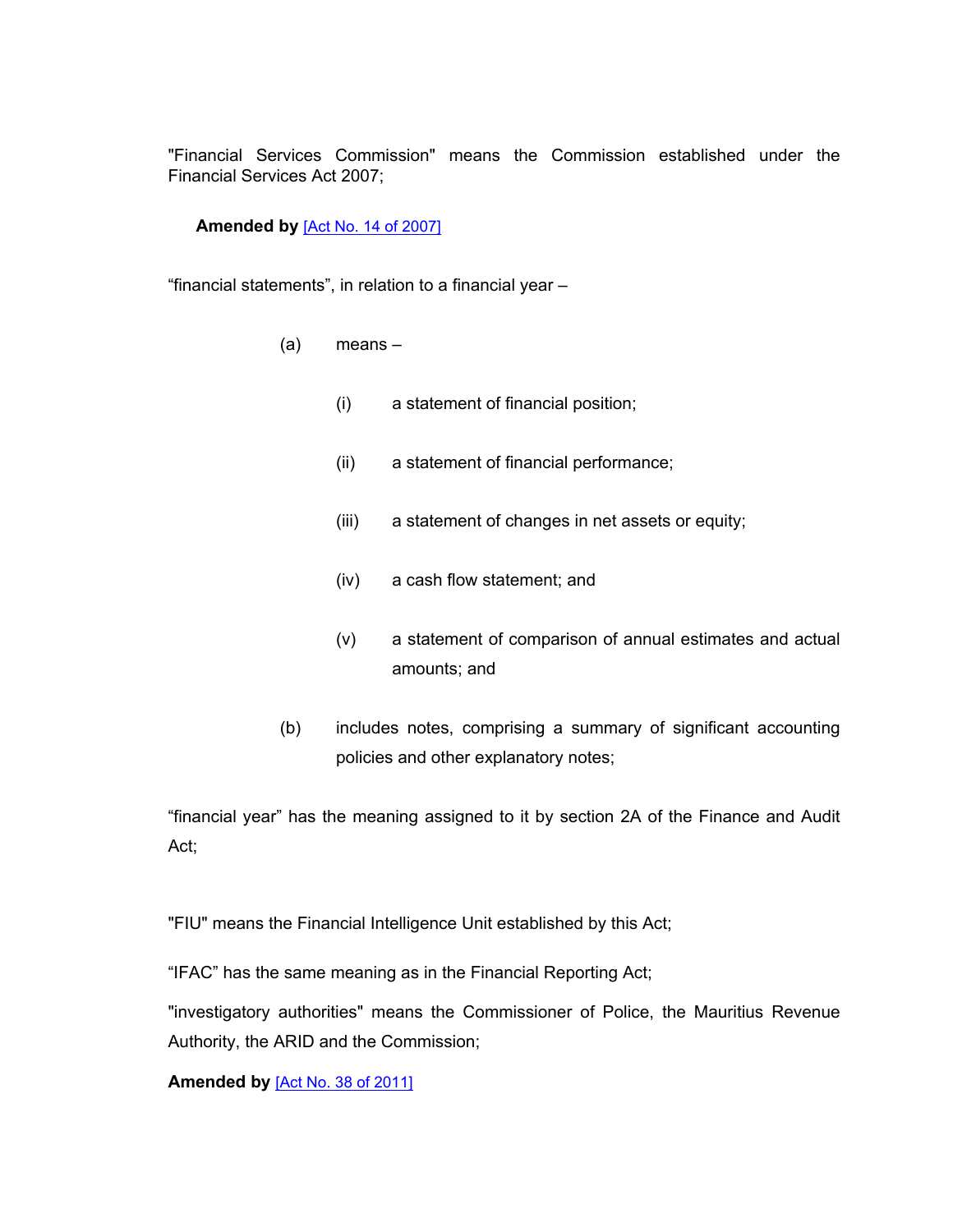"Mauritius Revenue Authority" means the Mauritius Revenue Authority established under the Mauritius Revenue Authority Act;

"member of a relevant profession or occupation" means a person specified in Column 1 of Part I of the First Schedule;

**Amended by** [Act No. 23 of [2003\]](https://supremecourt.govmu.org/_layouts/CLIS.DMS/search/searchdocumentbykey.aspx?ID=%5BAct%20No.%2023%20of%202003%5D&list=Legislations)**;** [Act No. 9 of [2007\]](https://supremecourt.govmu.org/_layouts/CLIS.DMS/search/searchdocumentbykey.aspx?ID=%5BAct%20No.%209%20of%202007%5D&list=Legislations)**;**[Act No. 14 of [2007\]](https://supremecourt.govmu.org/_layouts/CLIS.DMS/search/searchdocumentbykey.aspx?ID=%5BAct%20No.%2014%20of%202007%5D&list=Legislations)**;** [\[Act](https://supremecourt.govmu.org/_layouts/CLIS.DMS/search/searchdocumentbykey.aspx?ID=%5BAct%20No.%2017%20of%202007%5D&list=Legislations) No. 17 of [2007\]](https://supremecourt.govmu.org/_layouts/CLIS.DMS/search/searchdocumentbykey.aspx?ID=%5BAct%20No.%2017%20of%202007%5D&list=Legislations)**;** [Act No. 27 of [2012\]](https://supremecourt.govmu.org/_layouts/CLIS.DMS/search/searchdocumentbykey.aspx?ID=%5BAct%20No.%2027%20of%202012%5D&list=Legislations)

"Minister" means the Minister to whom responsibility for the subject of money laundering is assigned;

"money laundering" means an offence under Part II of this Act

"National Committee" means the National Committee for Anti- Money Laundering and Combating the Financing of Terrorism established under section 19A;

**Added by [Act No. 34 of [2003\]](https://supremecourt.govmu.org/_layouts/CLIS.DMS/search/searchdocumentbykey.aspx?ID=%5BAct%20No.%2034%20of%202003%5D&list=Legislations)**

"officer" includes a director, an employee, an agent, a legal representative and, in relation to the powers of the ARID under the Asset Recovery Act, includes the Chief Investigating Officer;

"overseas country" means a country or territory outside Mauritius;

"overseas financial intelligence units" means the financial intelligence units constituted in the overseas countries specified in Part II of the First Schedule and whose functions correspond to some or all of those of the FIU;

"proliferation offence" means an offence under sections 5 and 7 of the Biological and Toxin Weapons Convention Act, section 16 (1)(e) of the Chemical Weapons Convention Act and section 12A of the Convention on Prohibitions or Restrictions on the Use of Certain Conventional Weapons Which May Be Deemed To Be Excessively Injurious or to Have Indiscriminate Effects Act 2018";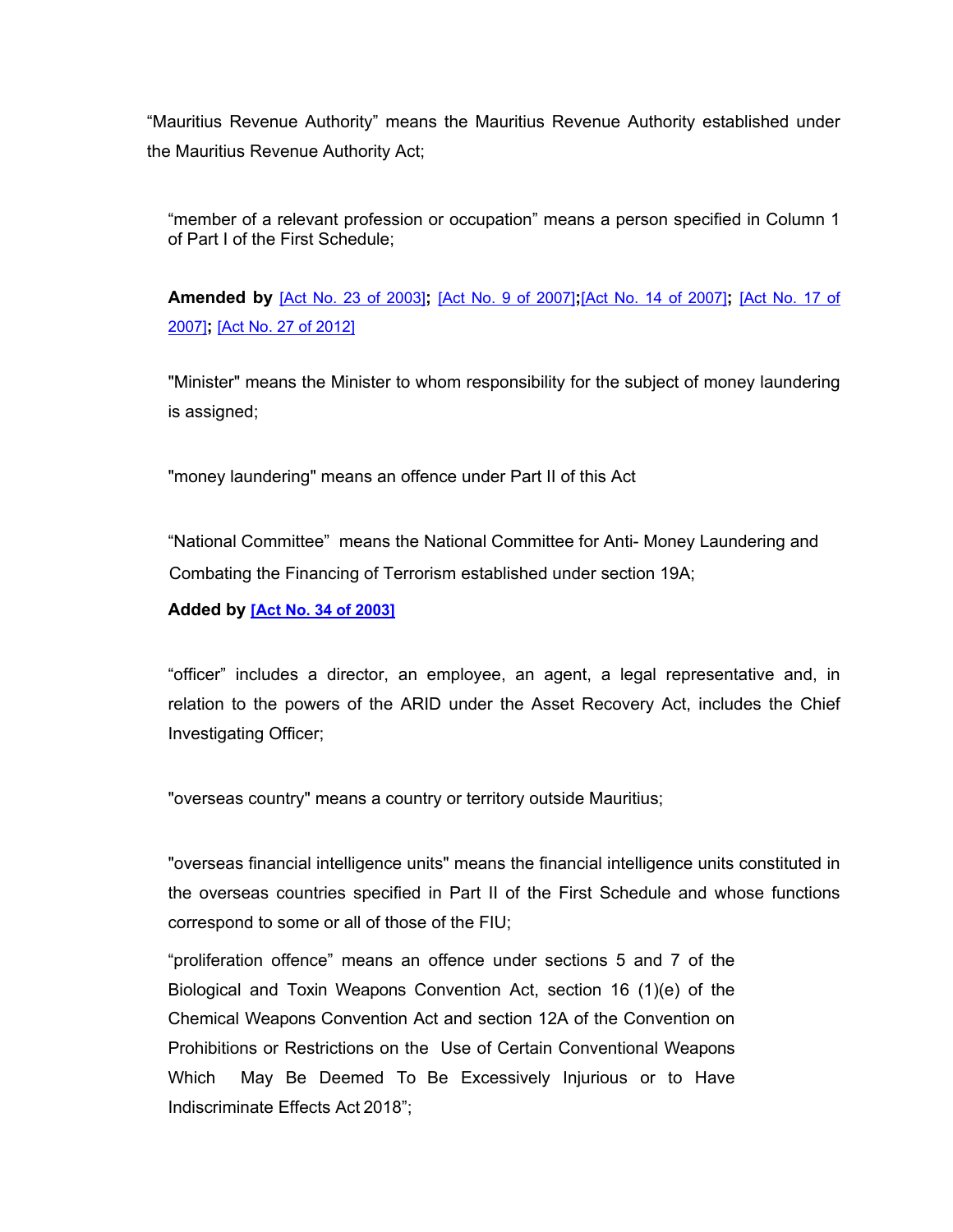"property" means property of any kind, nature or description, whether moveable or immoveable, tangible or intangible and includes -

- *(a)* any currency, whether or not the currency is legal tender in Mauritius, and any bill, security, bond, negotiable instrument or any instrument capable of being negotiated which is payable to bearer or endorsed payable to bearer, whether expressed in Mauritius currency or otherwise;
- *(b)* any balance held in Mauritius currency or in any other currency in accounts with any bank which carries on business in Mauritius or elsewhere;
- *(c)* any balance held in any currency with any bank outside Mauritius;
- *(d)* motor vehicles, ships, aircraft, boats, works of art, jewellery, precious metals or any other item of value; and
- *(e)* any right or interest in property;

"regulatory body", in relation to the member of a relevant profession or occupation or an entity, specified in the first column of Part I of the First Schedule, means the corresponding body or person specified in the second column of Part I of that Schedule;

"relevant enactments" means this Act, the Banking Act 2004, the Bank of Mauritius Act 2004, the Financial Services Act 2007 and the Prevention of Corruption Act 2002;

### **Amended by** [Act No. 14 of [2005\]](https://supremecourt.govmu.org/_layouts/CLIS.DMS/search/searchdocumentbykey.aspx?ID=%5BAct%20No.%2014%20of%202005%5D&list=Legislations)**;** [Act No. 14 of [2007\]](https://supremecourt.govmu.org/_layouts/CLIS.DMS/search/searchdocumentbykey.aspx?ID=%5BAct%20No.%2014%20of%202007%5D&list=Legislations)

"reporting person" means a bank, financial institution, cash dealer or member of a relevant profession or occupation;

#### "Review Committee" **Deleted by** [Act No. 34 of [2003\]](https://supremecourt.govmu.org/_layouts/CLIS.DMS/search/searchdocumentbykey.aspx?ID=%5BAct%20No.%2034%20of%202003%5D&list=Legislations)

"supervisory authorities" –

- (a) means
	- (i) the Bank of Mauritius;
	- (ii) the Financial Services Commission;
- (b) includes a regulatory body specified in Column 2 of Part I of the First Schedule;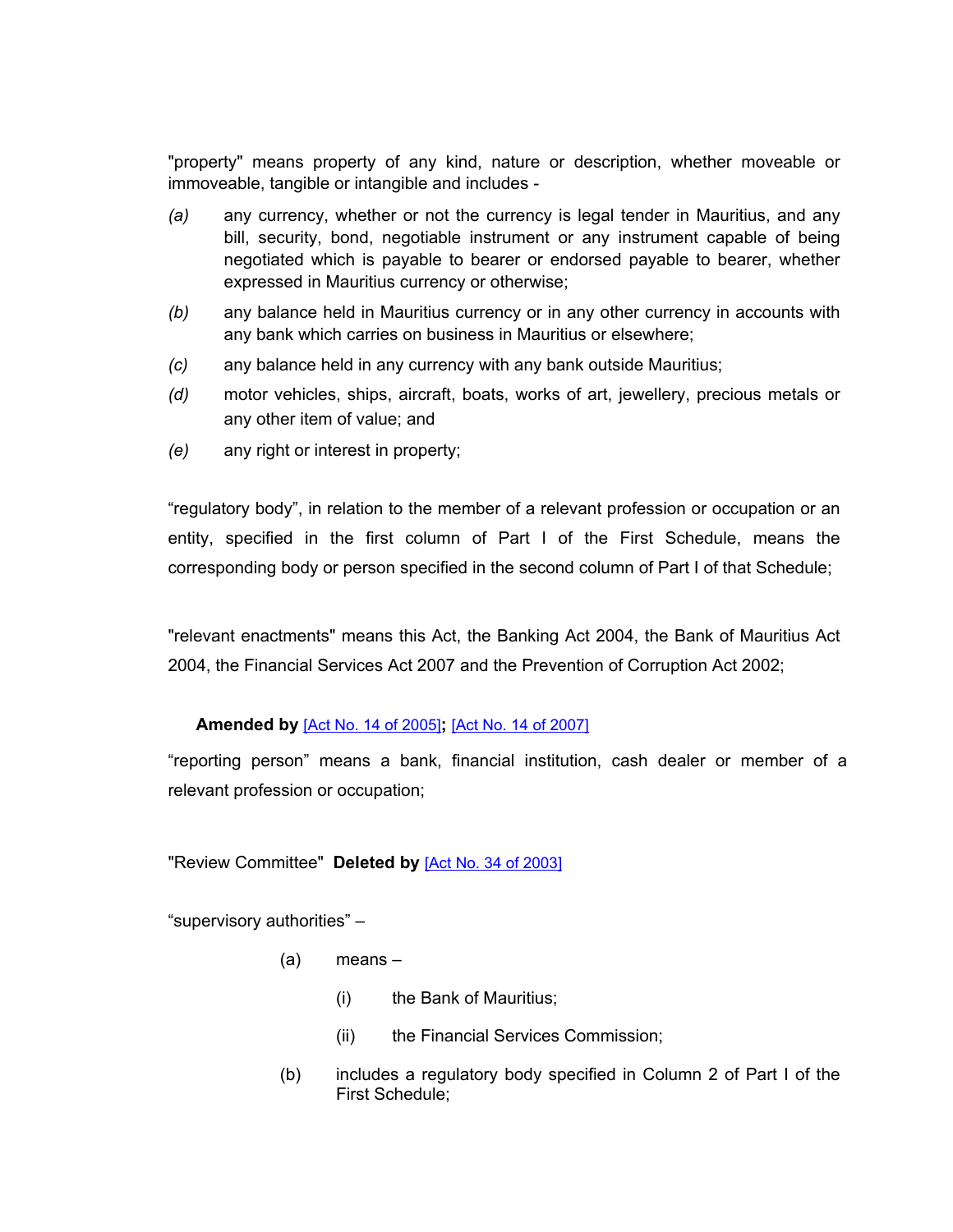### **Amended by** [Act No. 27 of [2012\]](https://supremecourt.govmu.org/_layouts/CLIS.DMS/search/searchdocumentbykey.aspx?ID=%5BAct%20No.%2027%20of%202012%5D&list=Legislations)

"suspicious transaction" means a transaction which –

- (a) gives rise to a reasonable suspicion that it may involve
	- (i) the laundering of money or the proceeds of any crime; or
	- (ii) funds linked or related to, or to be used for, terrorist financing or by proscribed organisations, whether or not the funds represent the proceeds of a crime;
- *(b)* is made in circumstances of unusual or unjustified complexity;
- *(c)* appears to have no economic justification or lawful objective;
- *(d)* is made by or on behalf of a person whose identity has not been established to the satisfaction of the person with whom the transaction is made; or
- (e) gives rise to suspicion for any other reason.

#### **Amended by [Act No. 34 of [2003\]](https://supremecourt.govmu.org/_layouts/CLIS.DMS/search/searchdocumentbykey.aspx?ID=%5BAct%20No.%2034%20of%202003%5D&list=Legislations)**

"transaction" includes -

- *(a)* opening an account, issuing a passbook, renting a safe deposit box, entering into a fiduciary relationship or establishing any other business relationship, whether electronically or otherwise; and
- (b) a proposed transaction or an attempted transaction.

**Amended by** [Act No. 17 of [2007\]](https://supremecourt.govmu.org/_layouts/CLIS.DMS/search/searchdocumentbykey.aspx?ID=%5BAct%20No.%2017%20of%202007%5D&list=Legislations)**;** [Act No. 14 of [2007\]](https://supremecourt.govmu.org/_layouts/CLIS.DMS/search/searchdocumentbykey.aspx?ID=%5BAct%20No.%2014%20of%202007%5D&list=Legislations)**;** [Act No. 14 of [2009\]](https://supremecourt.govmu.org/_layouts/CLIS.DMS/search/searchdocumentbykey.aspx?ID=%5BAct%20No.%2014%20of%202009%5D&list=Legislations)**;** [\[Act](https://supremecourt.govmu.org/_layouts/CLIS.DMS/search/searchdocumentbykey.aspx?ID=%5BAct%20No.%2027%20of%202012%5D&list=Legislations) No. 27 of [2012\]](https://supremecourt.govmu.org/_layouts/CLIS.DMS/search/searchdocumentbykey.aspx?ID=%5BAct%20No.%2027%20of%202012%5D&list=Legislations)**;** [Act No. 27 of [2013\]](https://supremecourt.govmu.org/_layouts/CLIS.DMS/search/searchdocumentbykey.aspx?ID=%5BAct%20No.%2027%20of%202013%5D&list=Legislations)**;** [Act No. 29 of [2015\]](https://supremecourt.govmu.org/_layouts/CLIS.DMS/search/searchdocumentbykey.aspx?ID=%5BAct%20No.%2029%20of%202015%5D&list=Legislations)**;** [Act No. 18 of [2016\]](https://supremecourt.govmu.org/_layouts/CLIS.DMS/search/searchdocumentbykey.aspx?ID=%5BAct%20No.%2018%20of%202016%5D&list=Legislations)**;** [Act No. 11 of [2018\]](https://supremecourt.govmu.org/_layouts/CLIS.DMS/search/searchdocumentbykey.aspx?ID=%5BAct%20No.%2011%20of%202018%5D&list=Legislations)

### **PART II - MONEY LAUNDERING OFFENCES**

#### <span id="page-8-0"></span>**3. Money Laundering**

(1) Any person who -

*(a)* engages in a transaction that involves property which is, or in whole or in part directly or indirectly represents, the proceeds of any crime; or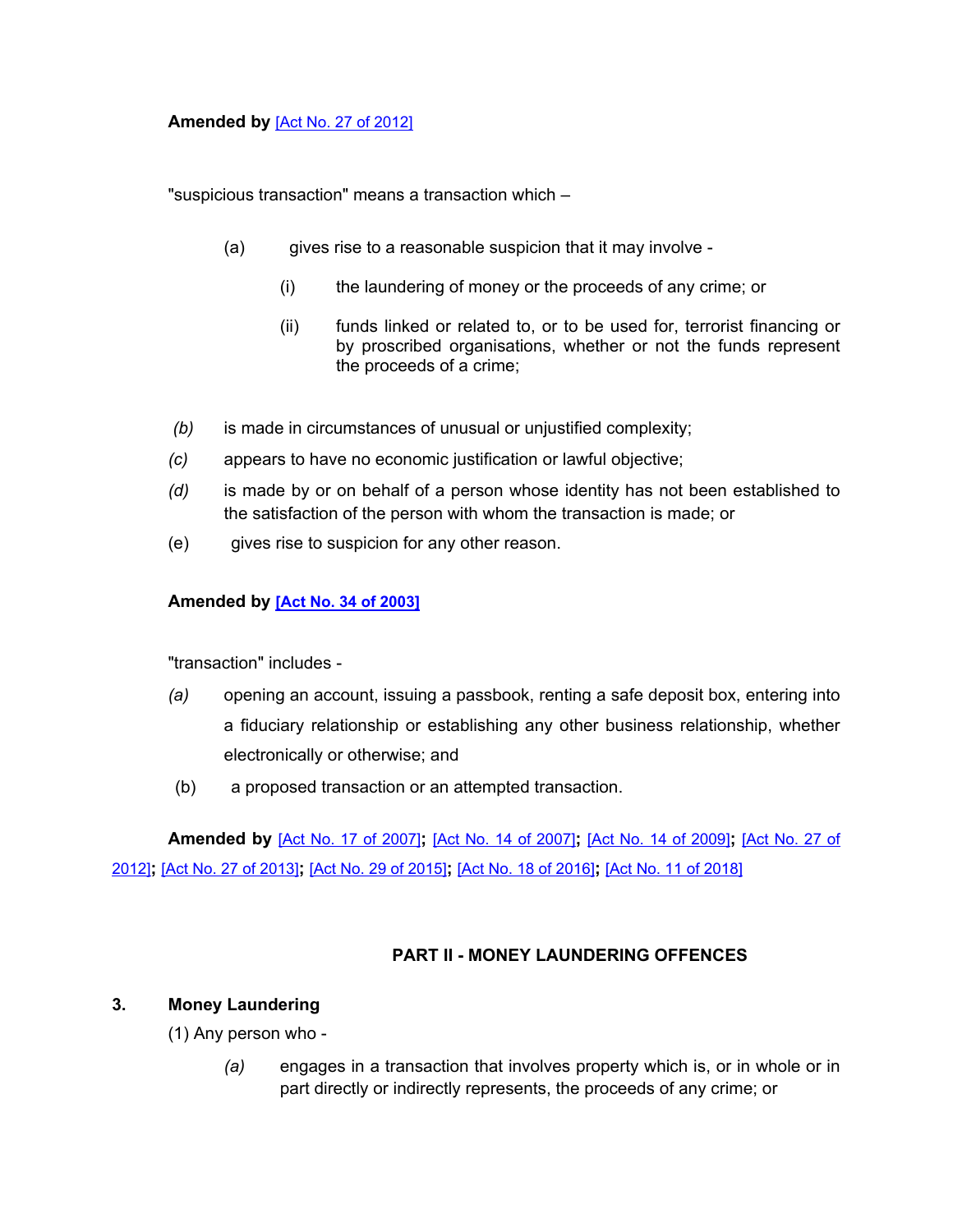*(b)* receives, is in possession of, conceals, disguises, transfers, converts, disposes of, removes from or brings into Mauritius any property which is, or in whole or in part directly or indirectly represents, the proceeds of any crime,

where he suspects or has reasonable grounds for suspecting that the property is derived or realized, in whole or in part, directly or indirectly from any crime, shall commit an offence.

- (2) A bank, financial institution, cash dealer or member of a relevant profession or occupation that fails to take such measures as are reasonably necessary to ensure that neither it nor any service offered by it, is capable of being used by a person to commit or to facilitate the commission of a money laundering offence or the financing of terrorism shall commit an offence.
- (3) In this Act, reference to concealing or disguising property which is, or in whole or in part, directly or indirectly, represents, the proceeds of any crime, shall include concealing or disguising its true nature, source, location, disposition, movement or ownership of or rights with respect to it.

### **Amended by** [Act No. 14 of [2009\]](https://supremecourt.govmu.org/_layouts/CLIS.DMS/search/searchdocumentbykey.aspx?ID=%5BAct%20No.%2014%20of%202009%5D&list=Legislations)

### <span id="page-9-0"></span>**4. Conspiracy to commit the offence of money laundering**

Without prejudice to section 109 of the Criminal Code (Supplementary) Act, any person who agrees with one or more other persons to commit an offence specified in section 3(1) and (2) shall commit an offence.

### <span id="page-9-1"></span>**5. Limitation of payment in cash**

- (1) Notwithstanding section 37 of the Bank of Mauritius Act 2004, but subject to subsection (2), any person who makes or accepts any payment in cash in excess of 500,000 rupees or an equivalent amount in foreign currency, or such amount as may be prescribed, shall commit an offence.
- (2) Subsection (1) shall not apply to an exempt transaction.

**Amended by** [Act No. 34 of [2004\]](https://supremecourt.govmu.org/_layouts/CLIS.DMS/search/searchdocumentbykey.aspx?ID=%5BAct%20No.%2034%20of%202004%5D&list=Legislations)**;** [Act No. 15 of [2006\]](https://supremecourt.govmu.org/_layouts/CLIS.DMS/search/searchdocumentbykey.aspx?ID=%5BAct%20No.%2015%20of%202006%5D&list=Legislations)

<span id="page-9-2"></span>**6. Procedure**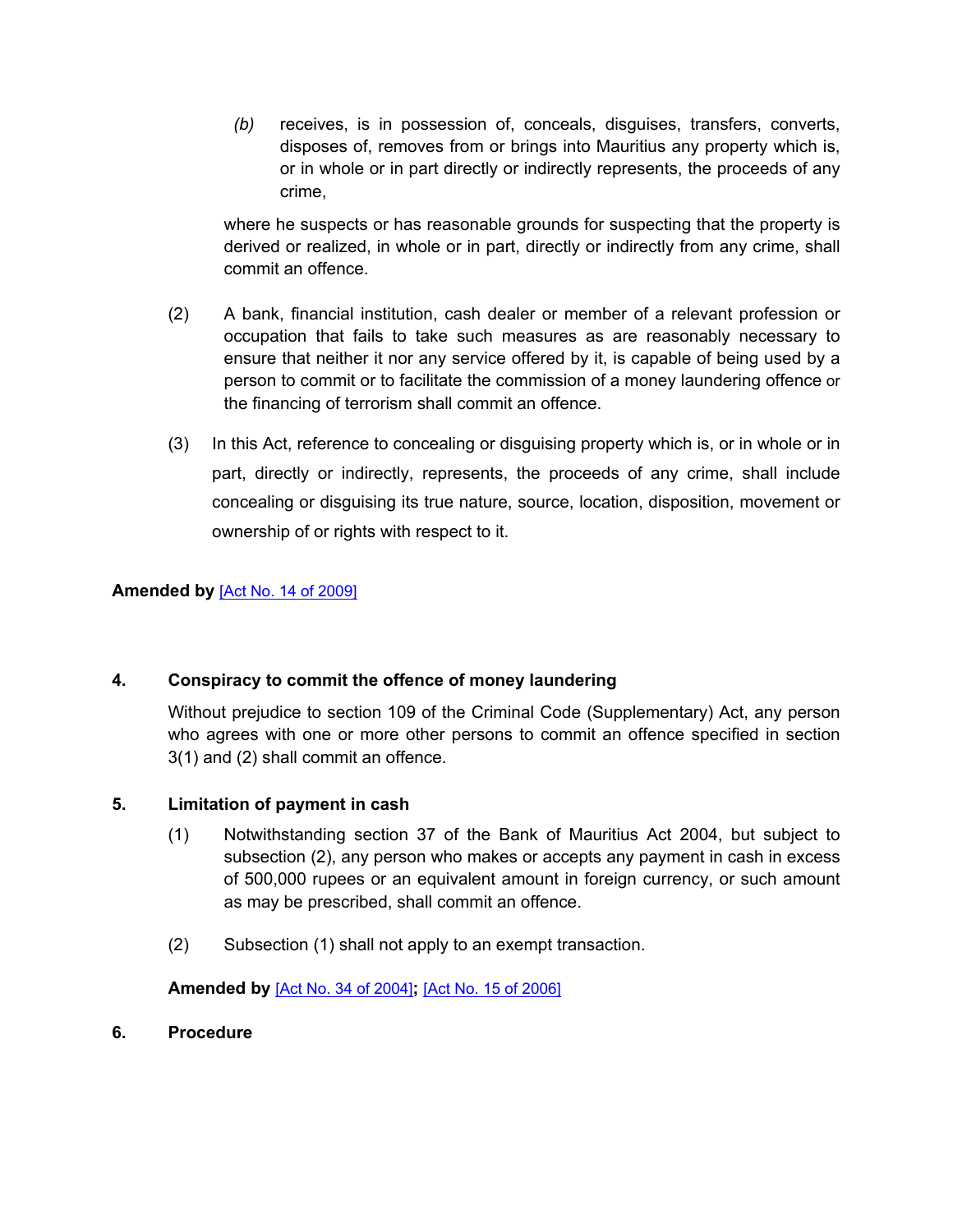- (1) A person may be convicted of a money laundering offence notwithstanding the absence of a conviction in respect of a crime which generated the proceeds alleged to have been laundered.
- (2) Any person may, upon single information or upon separate information, be charged with and convicted of both the money laundering offence and of the offence which generated the proceeds alleged to have been laundered.
- (3) In any proceedings against a person for an offence under this Part, it shall be sufficient to aver in the information that the property is, in whole or in part, directly or indirectly the proceeds of a crime, without specifying any particular crime, and the Court, having regard to all the evidence, may reasonably infer that the proceeds were, in whole or in part, directly or indirectly, the proceeds of a crime.

### **Amended by** [Act No. 27 of [2012\]](https://supremecourt.govmu.org/_layouts/CLIS.DMS/search/searchdocumentbykey.aspx?ID=%5BAct%20No.%2027%20of%202012%5D&list=Legislations)

### <span id="page-10-0"></span>**7. Jurisdiction**

Notwithstanding any other enactment, the Intermediate Court shall have jurisdiction to try any offence under this Act or any regulations made thereunder and may, on conviction, impose any penalty including forfeiture.

### <span id="page-10-1"></span>**8. Penalty**

- (1) Any person who
	- *(a)* commits an offence under this Part; or
	- *(b)* disposes or otherwise deals with property subject to a forfeiture order under subsection (2),

shall, on conviction, be liable to a fine not exceeding 2 million rupees and to penal servitude for a term not exceeding 10 years.

- (2) Any property belonging to or in the possession or under the control of any person who is convicted of an offence under this Part shall be deemed, unless the contrary is proved, to be derived from a crime and the Court may, in addition to any penalty imposed, order that the property be forfeited.
- (3) Sections 150, 151 and Part X of the Criminal Procedure Act and the Probation of Offenders Act shall not apply to a conviction under this Part.

### **PART III - THE FINANCIAL INTELLIGENCE UNIT**

### <span id="page-10-2"></span>**9. Establishment of the FIU**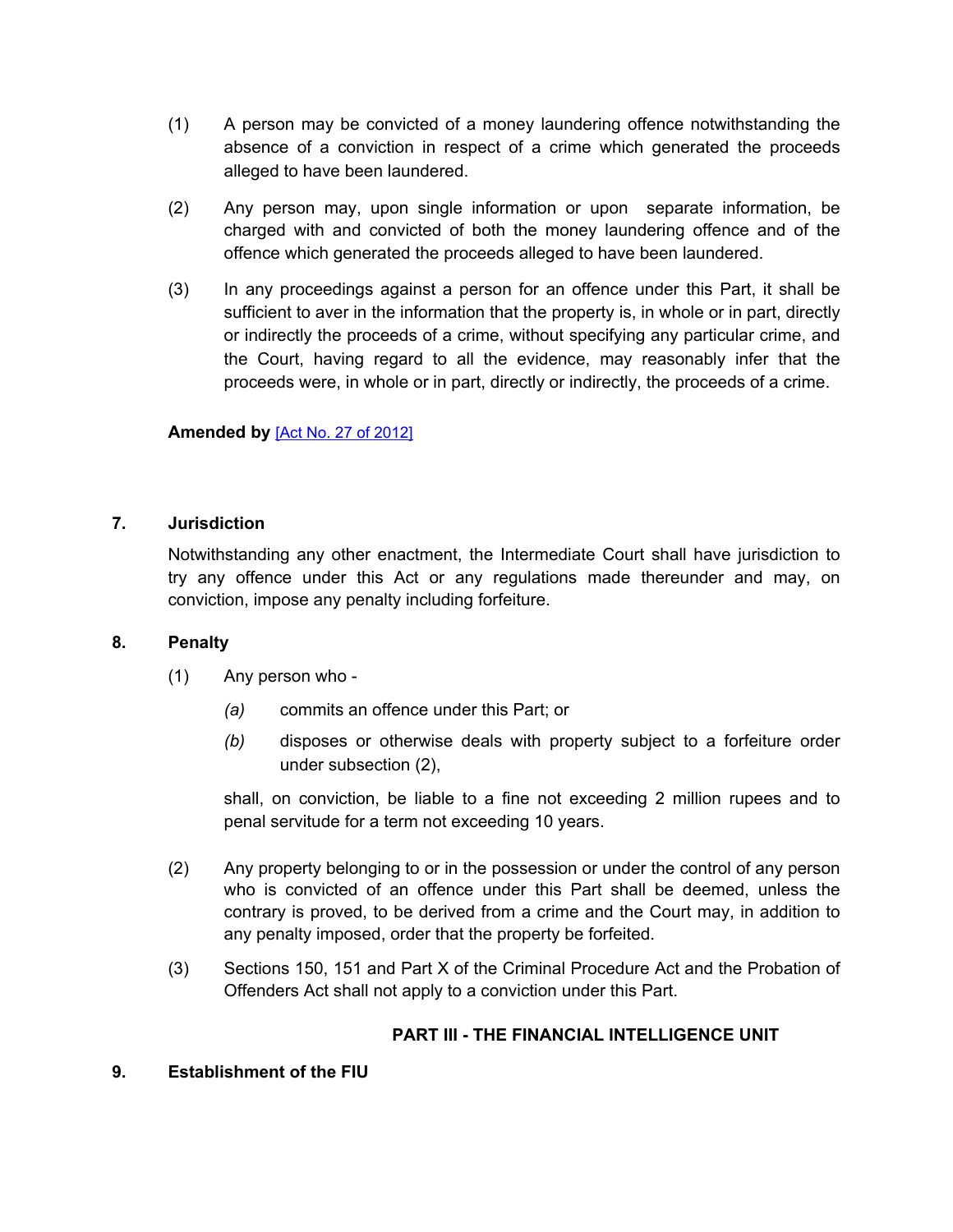- (1) There is established for the purposes of this Act a Financial Intelligence Unit which shall have all the powers necessary to administer, and exercise its functions under, this Act.
- (2) The head of the FIU shall be the Director who shall be a person of high repute with substantial experience in the financial services industry or law enforcement and experience in management and accounting and appointed by the President on the recommendation of the Prime Minister made in consultation with the Leader of the Opposition, on such terms and conditions as may be determined by the Prime Minister.
- (3) The Director shall be responsible for the administration and management of the FIU and shall be assisted by such persons as may be appointed by the Director to assist him.
- (4) In the discharge of his functions and the exercise of his powers under this Act, the Director shall act without fear or favour and, subject to section 12, shall not be subject to the direction or control of any other person or authority other than, in matters of discipline, the President acting on the advice of the Prime Minister.

### **Amended by** [Act No. 27 of [2012\]](https://supremecourt.govmu.org/_layouts/CLIS.DMS/search/searchdocumentbykey.aspx?ID=%5BAct%20No.%2027%20of%202012%5D&list=Legislations)**;** [Act No. 27 of [2013\]](https://supremecourt.govmu.org/_layouts/CLIS.DMS/search/searchdocumentbykey.aspx?ID=%5BAct%20No.%2027%20of%202013%5D&list=Legislations)

### <span id="page-11-0"></span>**10. Functions of the FIU**

(1) The FIU shall be the central agency in Mauritius responsible for receiving, requesting, analysing and disseminating to the investigatory and supervisory authorities disclosures of information -

*(a)* concerning suspected proceeds of crime and alleged money laundering offences;

*(b)* required by or under any enactment in order to counter money laundering; or

*(c)* concerning the financing of any activities or transactions related to terrorism .

#### **Amended by [Act No. 34 of [2003\]](https://supremecourt.govmu.org/_layouts/CLIS.DMS/search/searchdocumentbykey.aspx?ID=%5BAct%20No.%2034%20of%202003%5D&list=Legislations)**

- (2) For the purposes of subsection (1), the FIU shall
	- *(a)* collect, process, analyse and interpret all information disclosed to it and obtained by it under the relevant enactments;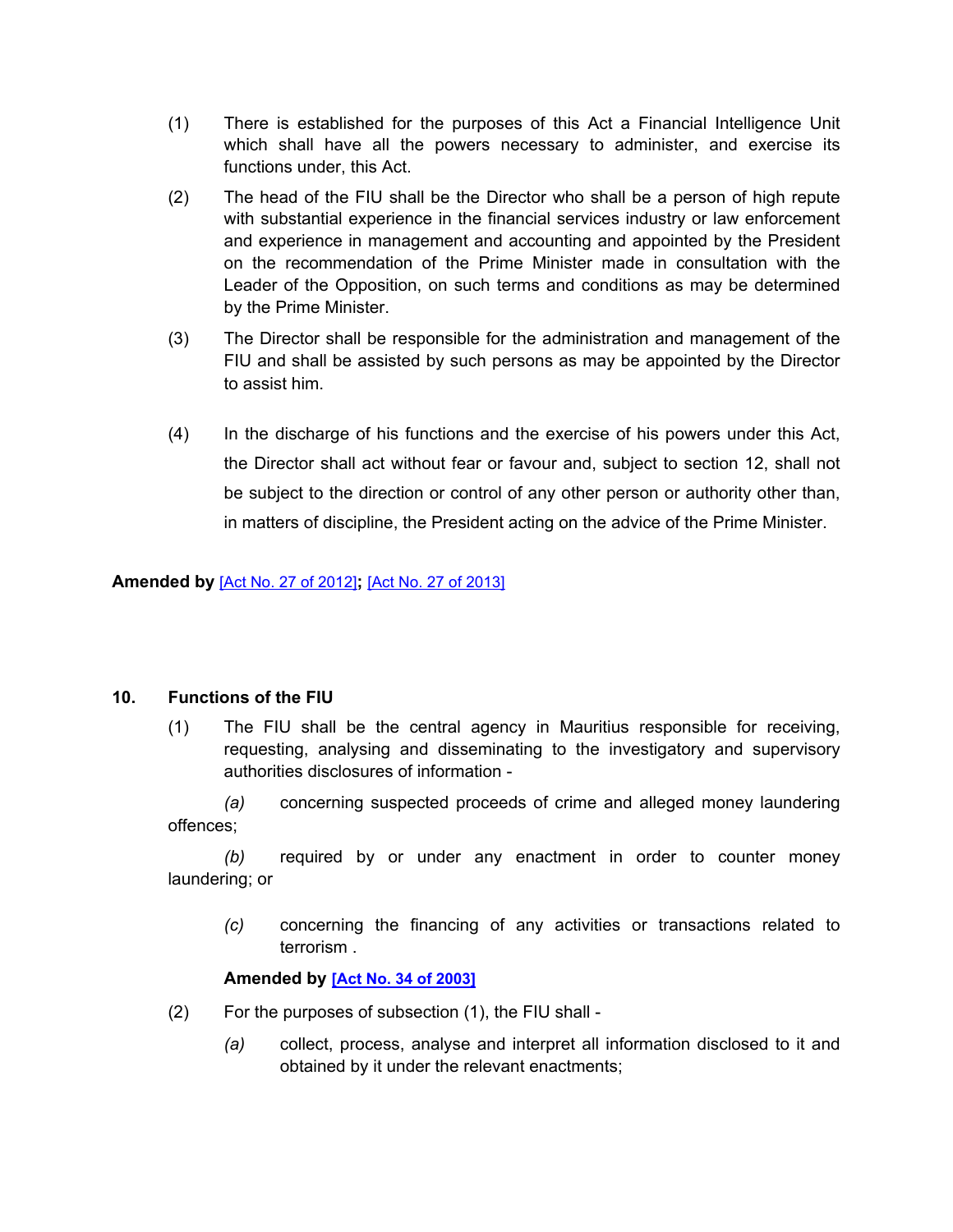(b) inform, advise and co-operate with the investigatory and supervisory authorities;

 (ba) issue guidelines to members of a relevant profession or occupation on measures to combat money laundering or financing of terrorism that are in force in jurisdictions having standards comparable to Mauritius;

- (c) issue guidelines to banks, financial institutions, cash dealers, controllers or auditors of credit unions and members of a relevant profession or occupation on the manner in which -
	- (i) a report under section 14 shall be made; and
	- (ii) additional information may be supplied to the FIU, on a suspicious transaction, pursuant to a request made under section 13(2) or (3);

### (d) & (e) – **Deleted by** [Act No. 34 of [2003\]](https://supremecourt.govmu.org/_layouts/CLIS.DMS/search/searchdocumentbykey.aspx?ID=%5BAct%20No.%2034%20of%202003%5D&list=Legislations)

 (f) exchange information with overseas financial intelligence units and comparable

Bodies;

- (g) undertake, and assist in, research projects in order to identify the causes of money laundering and terrorist financing and its consequences;
- (h) perform such other functions as are conferred on it under the Asset Recovery Act.
- (3) Any institution to which, or person to whom, guidelines are issued under subsection (2)(ba) or (c) shall comply with those guidelines.
	- (4) Where an institution or a person fails to comply with guidelines issued under subsection (2)(ba) or (c) the institution or person shall be liable to pay a penalty not exceeding 50,000 rupees for each day on which such breach occurs as from the date on which the breach is notified or otherwise comes to the attention of the FIU and such penalty may be recovered by the Director as if it were a civil debt.
	- (5) Any penalty collected by the Director under subsection (4) shall, as soon as practicable, be paid into the Consolidated Fund.

(6) For the purposes of section 18(3A), a regulatory body which exercises control over members of a relevant profession or occupation may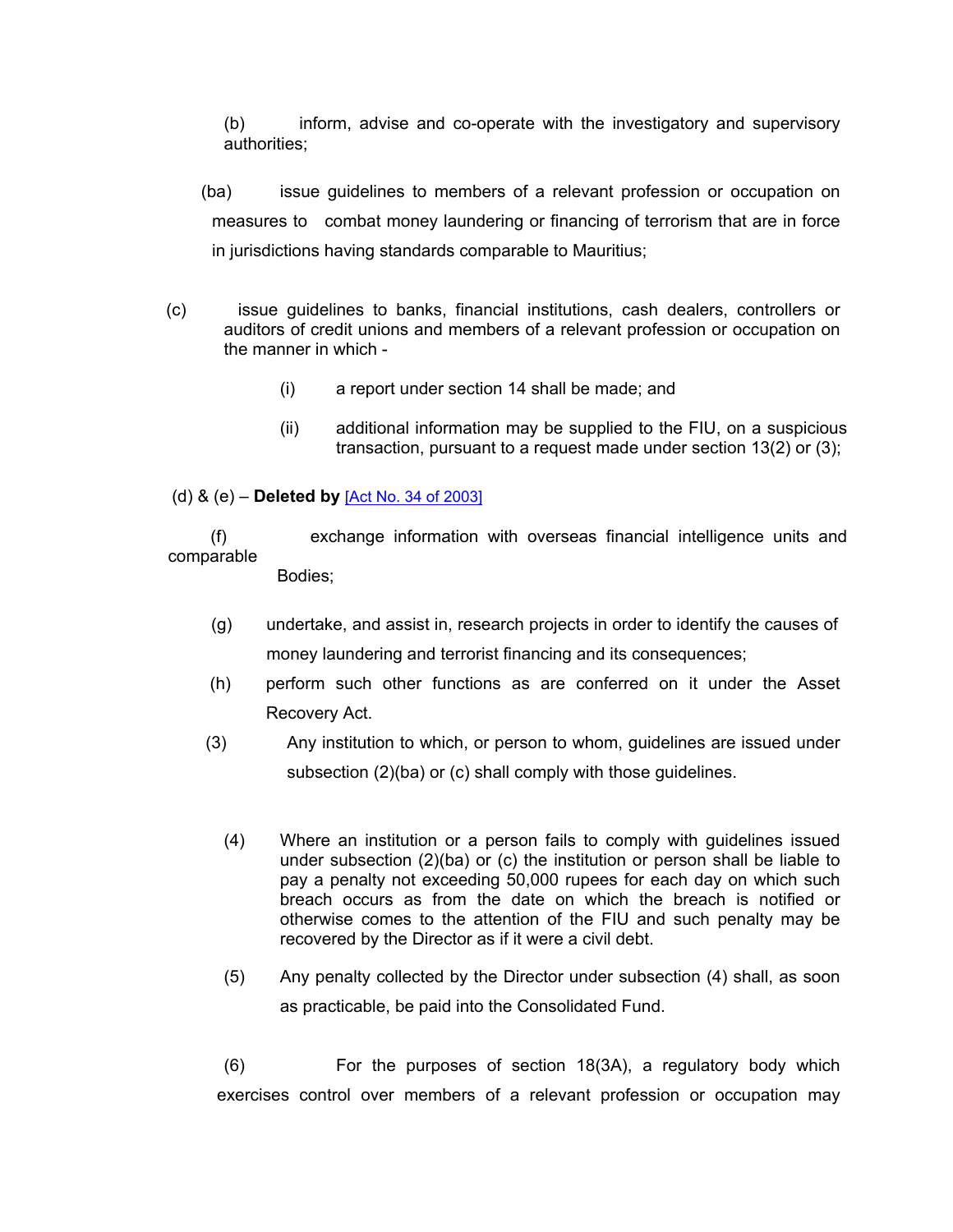require any member of the relevant profession or occupation to furnish it with such information and produce such record or document at such time and place as may be required in writing by the regulatory body.

(7) Any member of a relevant profession or occupation who fails to furnish the information or produce the record or document required under subsection (6) shall commit an offence and shall, on conviction, be liable to a fine not exceeding 500,000 rupees and to imprisonment for a term not exceeding 5 years.

 **Amended by** [Act No. 34 of [2003\]](https://supremecourt.govmu.org/_layouts/CLIS.DMS/search/searchdocumentbykey.aspx?ID=%5BAct%20No.%2034%20of%202003%5D&list=Legislations)**;** [Act No. 15 of [2006\]](https://supremecourt.govmu.org/_layouts/CLIS.DMS/search/searchdocumentbykey.aspx?ID=%5BAct%20No.%2015%20of%202006%5D&list=Legislations)**;** [Act No. 20 of [2011\]](https://supremecourt.govmu.org/_layouts/CLIS.DMS/search/searchdocumentbykey.aspx?ID=%5BAct%20No.%2020%20of%202011%5D&list=Legislations)**;** [\[Act](https://supremecourt.govmu.org/_layouts/CLIS.DMS/search/searchdocumentbykey.aspx?ID=%5BAct%20No.%2027%20of%202012%5D&list=Legislations) No. 27 of [2012\]](https://supremecourt.govmu.org/_layouts/CLIS.DMS/search/searchdocumentbykey.aspx?ID=%5BAct%20No.%2027%20of%202012%5D&list=Legislations)**;** [Act No. 27 of [2013\]](https://supremecourt.govmu.org/_layouts/CLIS.DMS/search/searchdocumentbykey.aspx?ID=%5BAct%20No.%2027%20of%202013%5D&list=Legislations)**;** [Act No. 29 of [2015\]](https://supremecourt.govmu.org/_layouts/CLIS.DMS/search/searchdocumentbykey.aspx?ID=%5BAct%20No.%2029%20of%202015%5D&list=Legislations)**;** [Act No. 18 of [2016\]](https://supremecourt.govmu.org/_layouts/CLIS.DMS/search/searchdocumentbykey.aspx?ID=%5BAct%20No.%2018%20of%202016%5D&list=Legislations)

### <span id="page-13-0"></span>**11. Exercise of functions of the FIU**

- (1) The functions of the FIU shall be exercised by the Director or such of the persons appointed under section 9(3) as the Director may determine.
- (2) In furtherance of the functions of the FIU, the Director shall consult with and seek such assistance from such persons in Mauritius concerned with combating money laundering, including law officers, the Police and other Government agencies and persons representing banks, financial institutions, cash dealers and members of the relevant professions or occupations, as the FIU considers desirable.

### <span id="page-13-1"></span>**12. The Board**

- (1) There is set up for the purposes of this Act a Board which shall consist of
	- *(a)* a Chairperson, who shall be a person who has
		- (i) served as a Judge of the Supreme Court; or
		- (ii) served as a Magistrate, or been a law officer or practised as a barrister, in Mauritius for at least 10 years;
	- *(b)* 2 other members of high repute, of whom one shall be a person with substantial experience in the legal profession and the other shall be a person with substantial experience in the financial services industry.
- (2) The Chairperson and members of the Board shall be appointed by the President on the recommendation of the Prime Minister made in consultation with the Leader of the Opposition.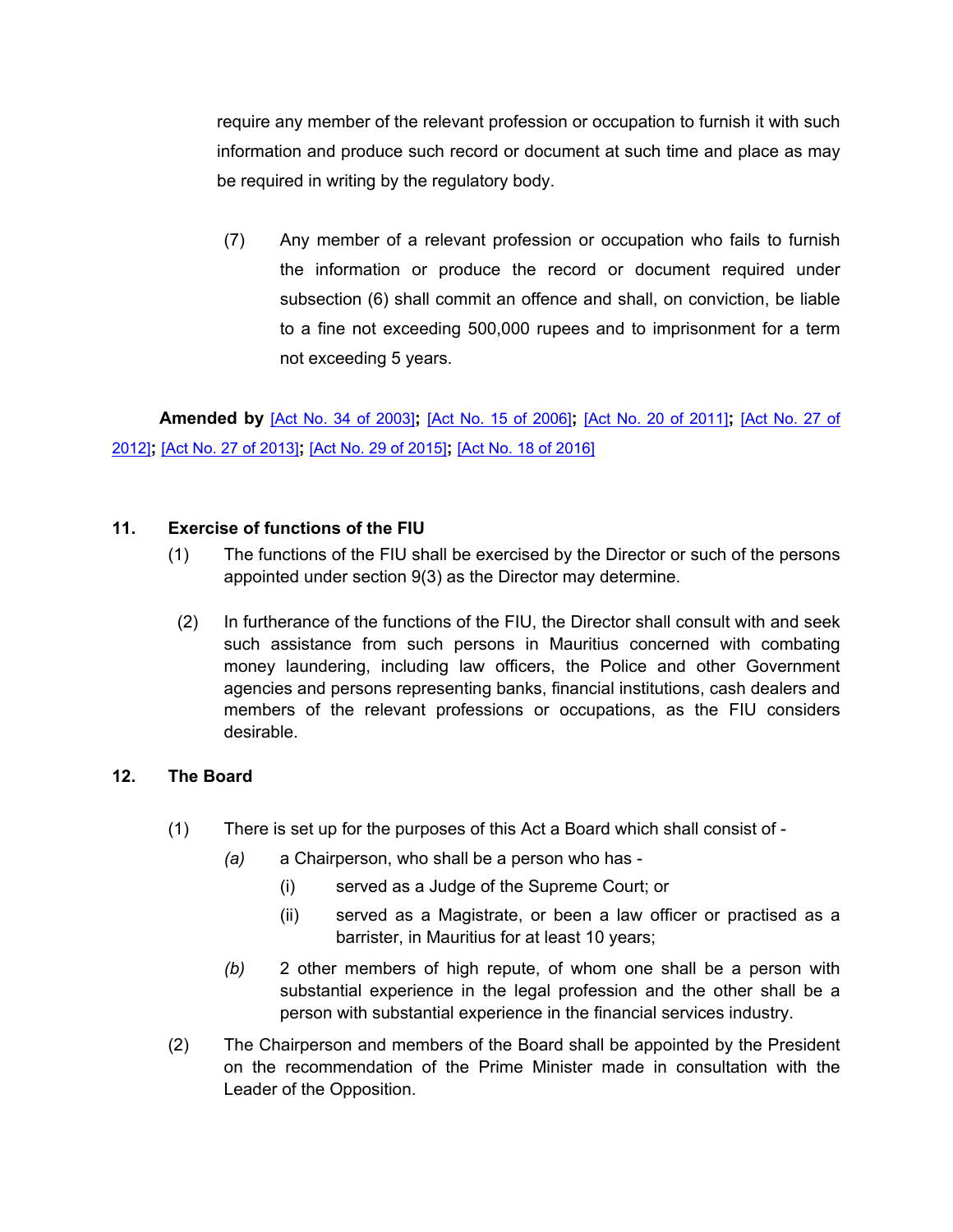- (3) The appointment of the Chairperson and each member of the Board shall be on such terms as may be specified in the instrument of appointment of the Chairperson and each such member.
- (4) The Board may act notwithstanding the absence of one of its members.
- (5) The functions of the Board shall be to  $-$ 
	- (a) keep under overall review the manner in which the FIU discharges its functions under this Act and to formulate the necessary policies for implementation by the Director with a view to achieving the objects of the FIU;
	- (b) review and approve the budgetary estimates of the FIU;
	- (c) issue such instructions as it considers appropriate with regard to the financial management of the FIU;
	- (d) advise the Director on matters relating to the discharge by the FIU of its functions; and
	- (e) consider the annual report of the FIU and report to the Minister on any matter appearing in or arising out of such report.

(6) The Board shall not have the power to consider, discuss or deliberate on any matter relating to the lodging, analysing, reporting, requesting or disseminating of information in respect of any suspicious transaction report, nor will it have access to information concerning any suspicious transaction report.

(7) Subject to subsections (4) to (6), the Board shall determine its own procedure.

**Amended by** [Act No. 34 of [2003\]](https://supremecourt.govmu.org/_layouts/CLIS.DMS/search/searchdocumentbykey.aspx?ID=%5BAct%20No.%2034%20of%202003%5D&list=Legislations)**;** [Act No. 27 of [2012\]](https://supremecourt.govmu.org/_layouts/CLIS.DMS/search/searchdocumentbykey.aspx?ID=%5BAct%20No.%2027%20of%202012%5D&list=Legislations)**;** [Act No. 27 of [2013\]](https://supremecourt.govmu.org/_layouts/CLIS.DMS/search/searchdocumentbykey.aspx?ID=%5BAct%20No.%2027%20of%202013%5D&list=Legislations)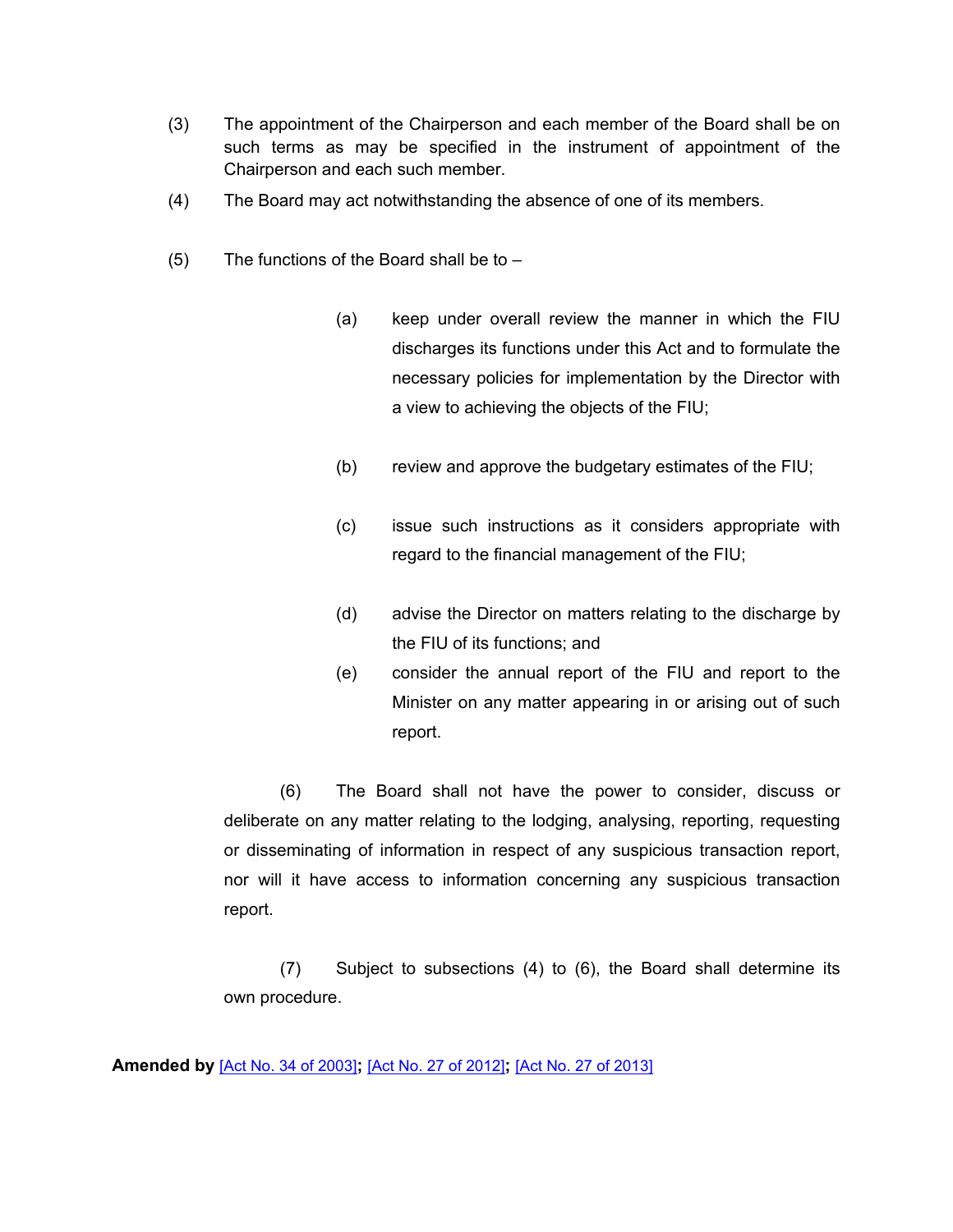### <span id="page-15-0"></span>**13. Dissemination of information by Director - Amended by** [Act No. 27 of [2012\]](https://supremecourt.govmu.org/_layouts/CLIS.DMS/search/searchdocumentbykey.aspx?ID=%5BAct%20No.%2027%20of%202012%5D&list=Legislations)

- (1) Where there are grounds to suspect money laundering, predicate offences or terrorism financing, the Director shall disseminate information and the results of the analysis of the FIU to the relevant investigatory authority, supervisory authority, overseas financial intelligence unit or comparable body for appropriate action.
- (2) Where a report of a suspicious transaction has been made under section 14, the Director may, notwithstanding section 300 of the Criminal Code or any other enactment for the purposes of assessing whether any information should be disseminated to investigatory or supervisory authorities, request further information in relation to the suspicious transaction from -

(a) the bank, financial institution, cash dealer or member of a relevant profession or occupation who made the report; and

(b) any other bank, financial institution, cash dealer or member of a relevant profession or occupation who is, or appears to be, involved in the transaction.

 $(3)$  Where –

- (a) the FIU becomes aware of any information which gives rise to a reasonable suspicion that a money laundering offence or a terrorism financing offence might have been committed or is about to be committed; or
- (b) a request for information is made by any investigatory or supervisory authority, Government agency or overseas financial intelligence unit or comparable body,

the Director may, notwithstanding section 300 of the Criminal Code, section 64 of the Banking Act or any other enactment, for the purposes of assessing whether any information should be disseminated to the investigatory or supervisory authority, Government agency or overseas financial intelligence unit or comparable body, request further information in relation to the suspicious transaction from any bank, cash dealer, financial institution or member of a relevant profession or occupation which is or who is involved, or appears to be involved, in the transaction.

(4) Where a bank, financial institution, cash dealer or member of a relevant profession or occupation receives a request for further information under subsection (2) or (3), the bank, financial institution, cash dealer or member of the relevant profession or occupation shall, as soon as practicable, but not later than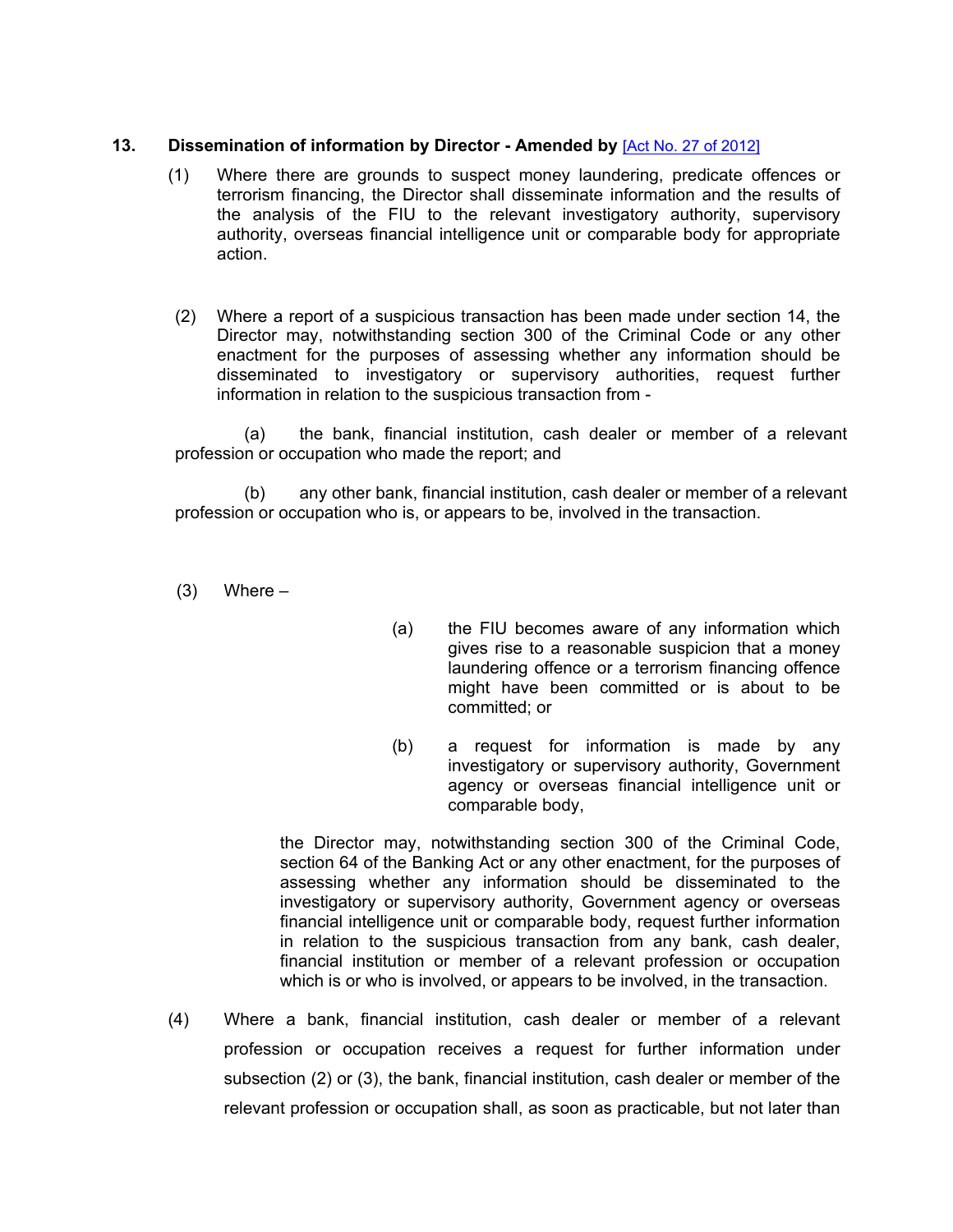15 working days, furnish the FIU with the requested information.

- (5) Where a report of a suspicious transaction has been made under section 14, the Director shall –
	- (a) in the case of a bank, financial institution or cash dealer, not later than 15 days before the end of the 7th year following the completion of the transaction to which the suspicious transaction report relates; or
	- (b) in the case of a member of a relevant profession or occupation, at any time,

by written notice, require the bank, financial institution, cash dealer or member of the relevant profession or occupation, as the case may be, to keep the records in respect of that suspicious transaction for such period as may be specified in the notice.

**Amended by** [Act No. 34 of [2003\]](https://supremecourt.govmu.org/_layouts/CLIS.DMS/search/searchdocumentbykey.aspx?ID=%5BAct%20No.%2034%20of%202003%5D&list=Legislations)**;** [Act No. 20 of [2011\]](https://supremecourt.govmu.org/_layouts/CLIS.DMS/search/searchdocumentbykey.aspx?ID=%5BAct%20No.%2020%20of%202011%5D&list=Legislations)**;** [Act No. 27 of [2012\]](https://supremecourt.govmu.org/_layouts/CLIS.DMS/search/searchdocumentbykey.aspx?ID=%5BAct%20No.%2027%20of%202012%5D&list=Legislations)**;** [Act No. 27 of [2013\]](https://supremecourt.govmu.org/_layouts/CLIS.DMS/search/searchdocumentbykey.aspx?ID=%5BAct%20No.%2027%20of%202013%5D&list=Legislations)

## **PART IV - REPORTING AND OTHER MEASURES TO COMBAT MONEY LAUNDERING**

- <span id="page-16-0"></span>**14. Reporting obligations of banks, financial institutions, cash dealers, controller or auditor of a credit union under the Co-operatives Act and members of relevant professions or occupations**
	- (1) Every bank, financial institution, cash dealer, controller or auditor of a credit union under the Co-operatives Act or member of a relevant profession or occupation shall, as soon as practicable but not later than 15 working days from the day on which it becomes aware of a transaction which it has reason to believe may be a suspicious transaction, make a report to the FIU of such transaction.
	- (1A) Where the FIU receives a report under subsection (1), it shall provide feedback in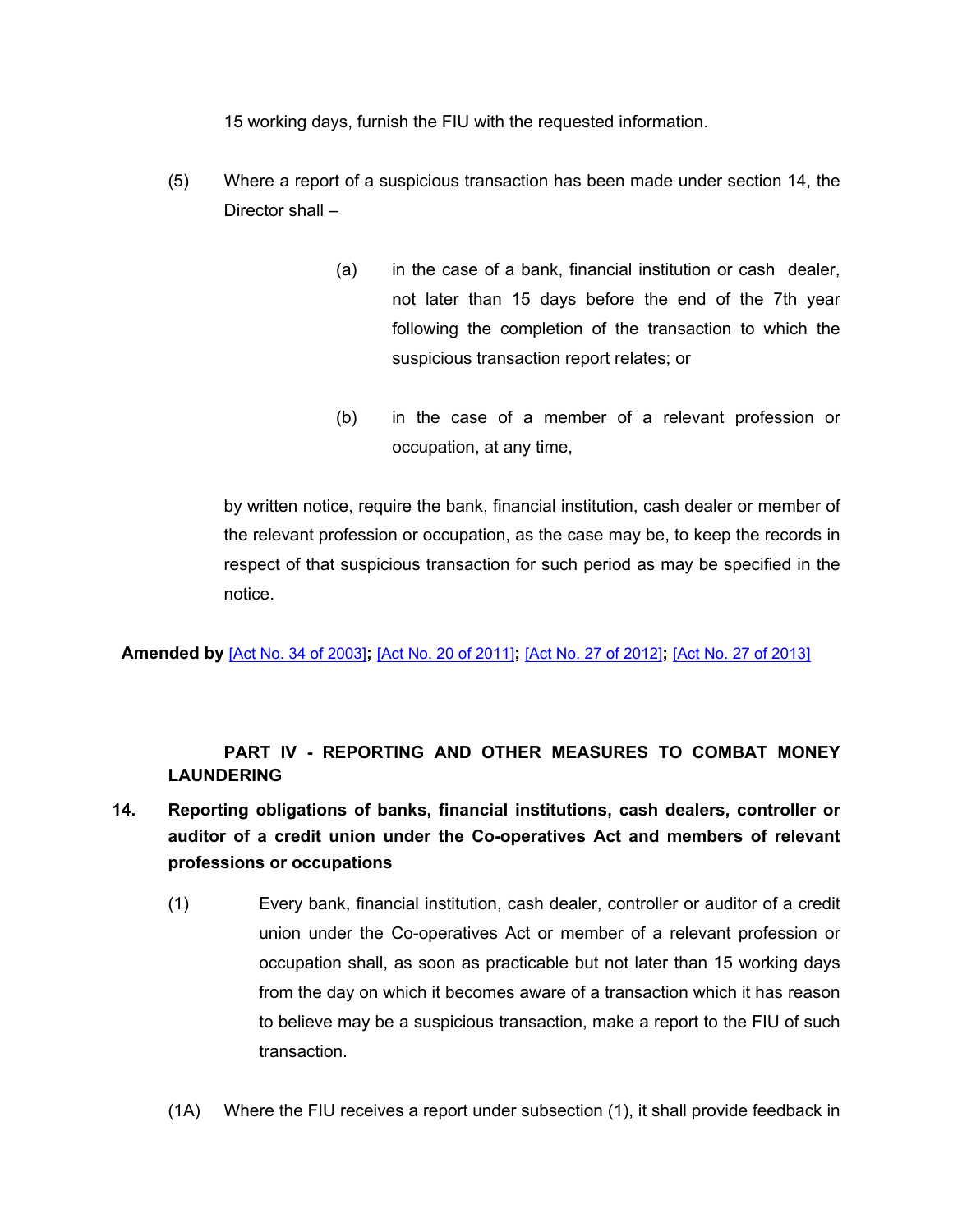writing on the outcome of the report to the bank, financial institution, cash dealer, controller or auditor of a credit union or member of the relevant profession or occupation and to the relevant supervisory authority.

- (1B) A report under subsection (1) shall be of a general nature and shall not be construed to be a substitute for the reporting person's own internal screening mechanisms.
- (2) Nothing in subsection (1) shall be construed as requiring a law practitioner to report any transaction of which he has acquired knowledge in privileged circumstances unless it has been communicated to him with a view to the furtherance of a criminal or fraudulent purpose.

#### <span id="page-17-0"></span>**Amended by** [Act No. 27 of [2013\]](https://supremecourt.govmu.org/_layouts/CLIS.DMS/search/searchdocumentbykey.aspx?ID=%5BAct%20No.%2027%20of%202013%5D&list=Legislations)**;** [Act No. 18 of [2016\]](https://supremecourt.govmu.org/_layouts/CLIS.DMS/search/searchdocumentbykey.aspx?ID=%5BAct%20No.%2018%20of%202016%5D&list=Legislations)**;** [Act No. 11 of [2018\]](https://supremecourt.govmu.org/_layouts/CLIS.DMS/search/searchdocumentbykey.aspx?ID=%5BAct%20No.%2011%20of%202018%5D&list=Legislations)

#### **14A. Cash transaction reports**

Every reporting person shall, within the prescribed time, report to FIU the prescribed particulars of any transaction in excess of the prescribed amount.

#### **14B. Electronic transfer of money to or from Mauritius**

Where a reporting person sends money through electronic transfer in excess of the prescribed amount out of Mauritius or he receives money in excess of the prescribed amount from outside Mauritius on behalf, or on the instruction of, another person, he shall, within the prescribed period after the money was transferred, report the transfer, together with the prescribed particulars, to FIU.

### **Added by** [Act No. 11 of [2018\]](https://supremecourt.govmu.org/_layouts/CLIS.DMS/search/searchdocumentbykey.aspx?ID=%5BAct%20No.%2011%20of%202018%5D&list=Legislations)

### **15. Lodging of reports of suspicious transactions**

- (1) Every report under section 14 shall be lodged with the FIU.
- (2) For the purposes of this Part, every report shall be in such form as the FIU may approve and shall include -
	- (a) the identification of the party or parties to the transaction;
	- (b) the amount of the transaction, the description of the nature of the transaction and all the circumstances giving rise to the suspicion;
	- (c) the business relationship of the suspect to the bank, financial institution, cash dealer or member of relevant profession or occupation, as the case may be;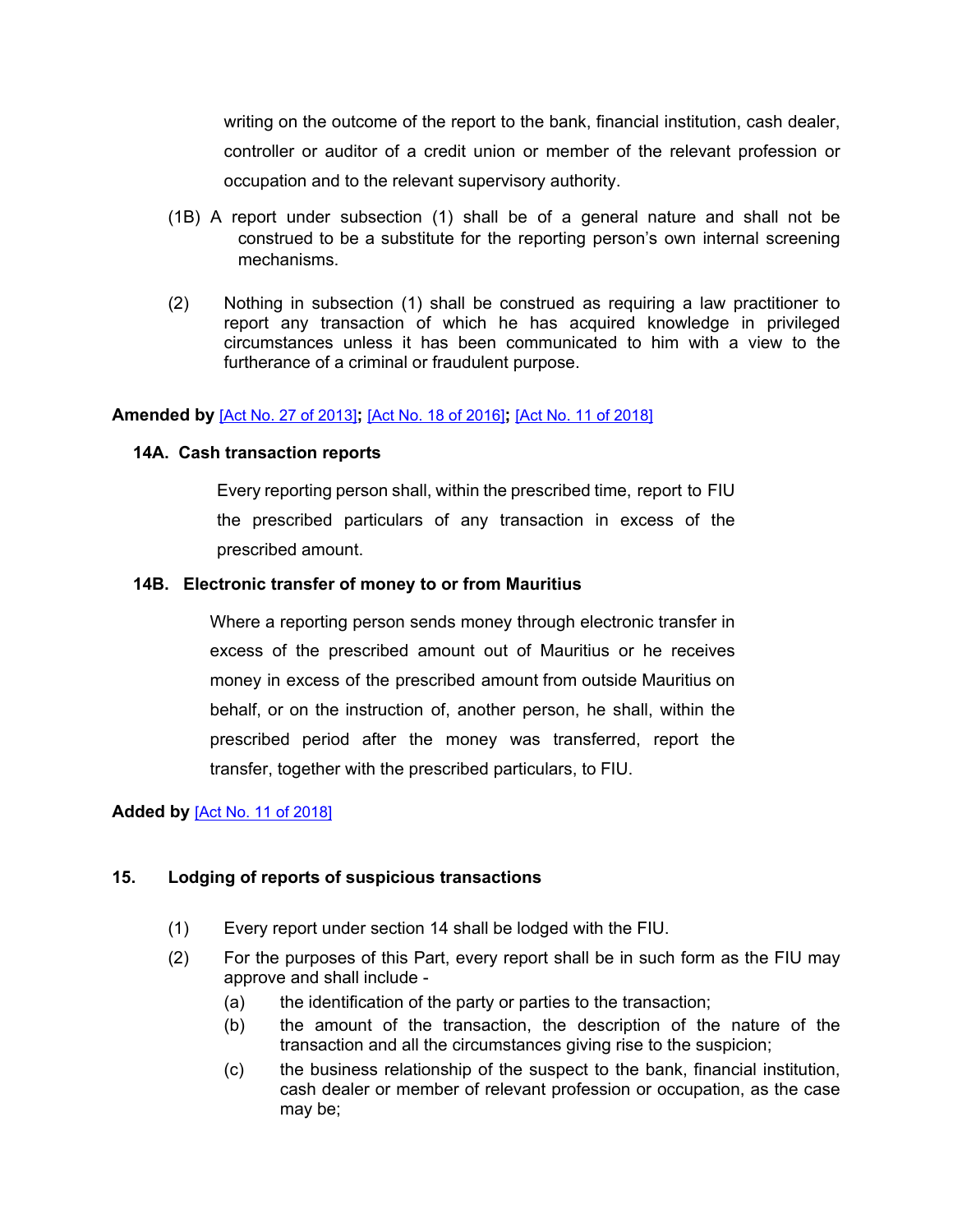- (d) where the suspect is an insider, any information as to whether the suspect is still affiliated with the bank, financial institution, cash dealer, or member of a relevant profession or occupation, as the case may be;
- (e) any voluntary statement as to the origin, source or destination of the proceeds;
- (f) the impact of the suspicious activity on the financial soundness of the reporting institution or person; and
- (g) the names of all the officers, employees or agents dealing with the transaction.
- <span id="page-18-0"></span>(3) No report of a suspicious transaction shall be required to be disclosed, or be admissible as evidence, in any court proceedings.

#### **Amended by** [Act No. 27 of [2012\]](https://supremecourt.govmu.org/_layouts/CLIS.DMS/search/searchdocumentbykey.aspx?ID=%5BAct%20No.%2027%20of%202012%5D&list=Legislations)**;** [Act No. 27 of [2013\]](https://supremecourt.govmu.org/_layouts/CLIS.DMS/search/searchdocumentbykey.aspx?ID=%5BAct%20No.%2027%20of%202013%5D&list=Legislations)

#### **16. Legal consequences of reporting**

(1) No person directly or indirectly involved in the reporting of a suspicious transaction under this Part shall inform any person involved in the transaction or to an unauthorised third party that the transaction has been reported or that information has been supplied to the FIU pursuant to a request made under section 13(2) or (3).

(1A) Notwithstanding subsection (1), any supervisory authority may, for the sole purpose of discharging its compliance functions, request the FIU to provide it with a copy of the suspicious transaction report made under section 14(1).

- (2) No proceedings shall lie against any person for having
	- (a) reported in good faith under this Part any suspicion he may have had, whether or not the suspicion proves to be well founded following investigation or prosecution or any other judicial action;
	- (b) supplied any information to the FIU pursuant to a request made under section 13(2) or (3).
- (3) No officer who receives a report made under this Part shall incur liability for any breach of confidentiality for any disclosure made in compliance with this Act.
- (4) For the purposes of this section –

"officer" includes a director, employee, agent or other legal representative;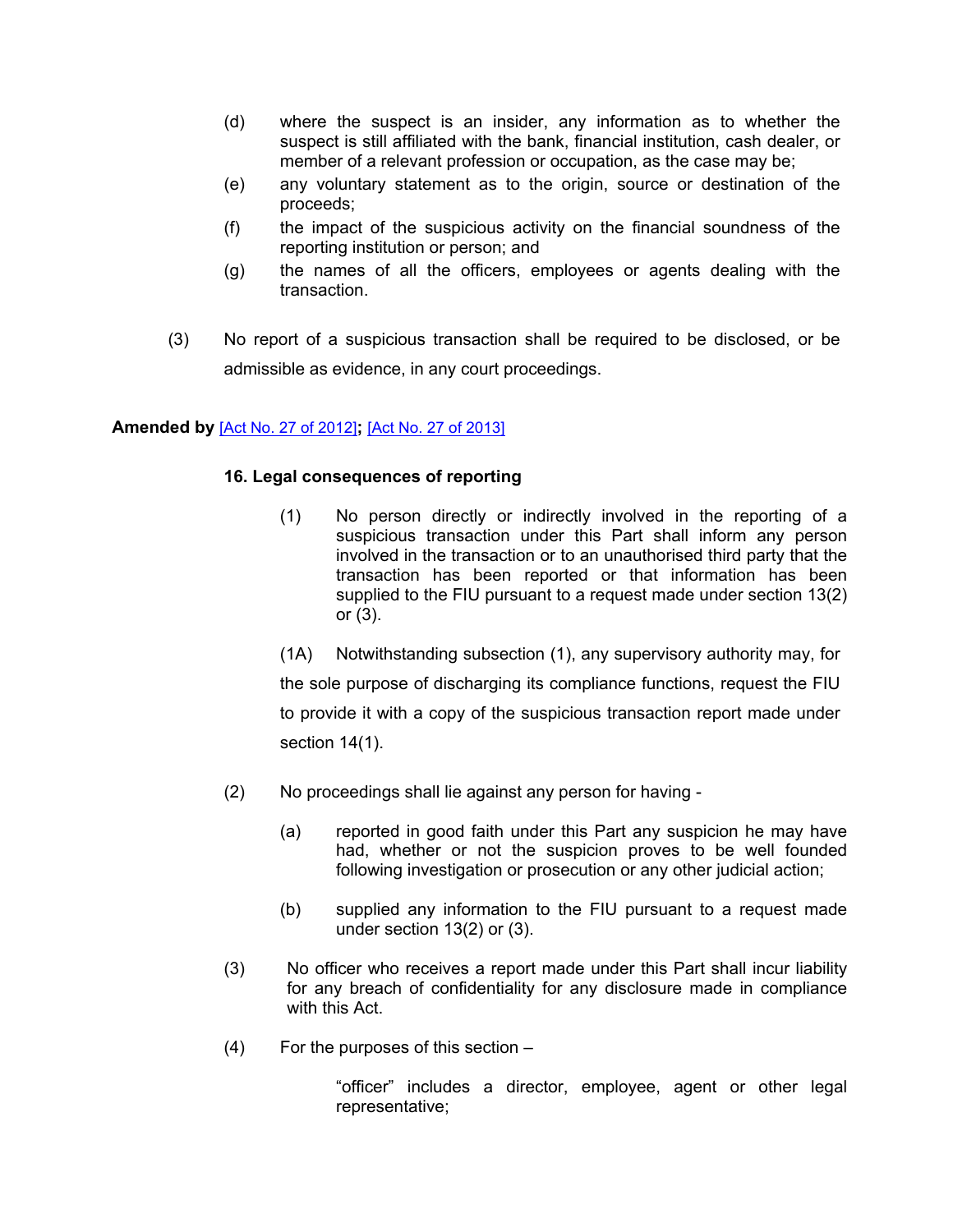"unauthorised third party" includes any of the supervisory authorities.

#### **Amended by [Act No. 34 of [2003\]](https://supremecourt.govmu.org/_layouts/CLIS.DMS/search/searchdocumentbykey.aspx?ID=%5BAct%20No.%2034%20of%202003%5D&list=Legislations); [Act No. 27 of [2013\]](https://supremecourt.govmu.org/_layouts/CLIS.DMS/search/searchdocumentbykey.aspx?ID=%5BAct%20No.%2027%20of%202013%5D&list=Legislations)**

#### **17. Risk assessment**

(1) Every reporting person shall identify, assess and monitor that person's money laundering and terrorism financing risks.

- (2) The risk assessment shall take into account
	- (a) all relevant risk factors including
		- (i) the nature, scale and complexity of the reporting person's activities;
		- (ii) the products and services provided by the reporting person;
		- (iii) the persons to whom and the manner in which the products and services are provided;
		- (iv) the nature, scale, complexity and location of the customer's activities;
		- (v) reliance on third parties for elements of the customer due diligence process; and
		- (vi) technological developments; and
	- (b) the outcome of any risk assessment carried out at a national level and any guidance issued.

(3) Prior to the launch of a new product or business practice or the use of a new or developing technology, a reporting person shall identify and assess the money laundering or terrorism financing risks that may arise in relation to such new products or business practices, or new or developing technologies for both new and pre-existing products, and take appropriate measures to manage and mitigate these risks.

(4) Every reporting person shall document the risk assessments in writing, keep it up to date and, on request, make it available to relevant competent authorities without delay.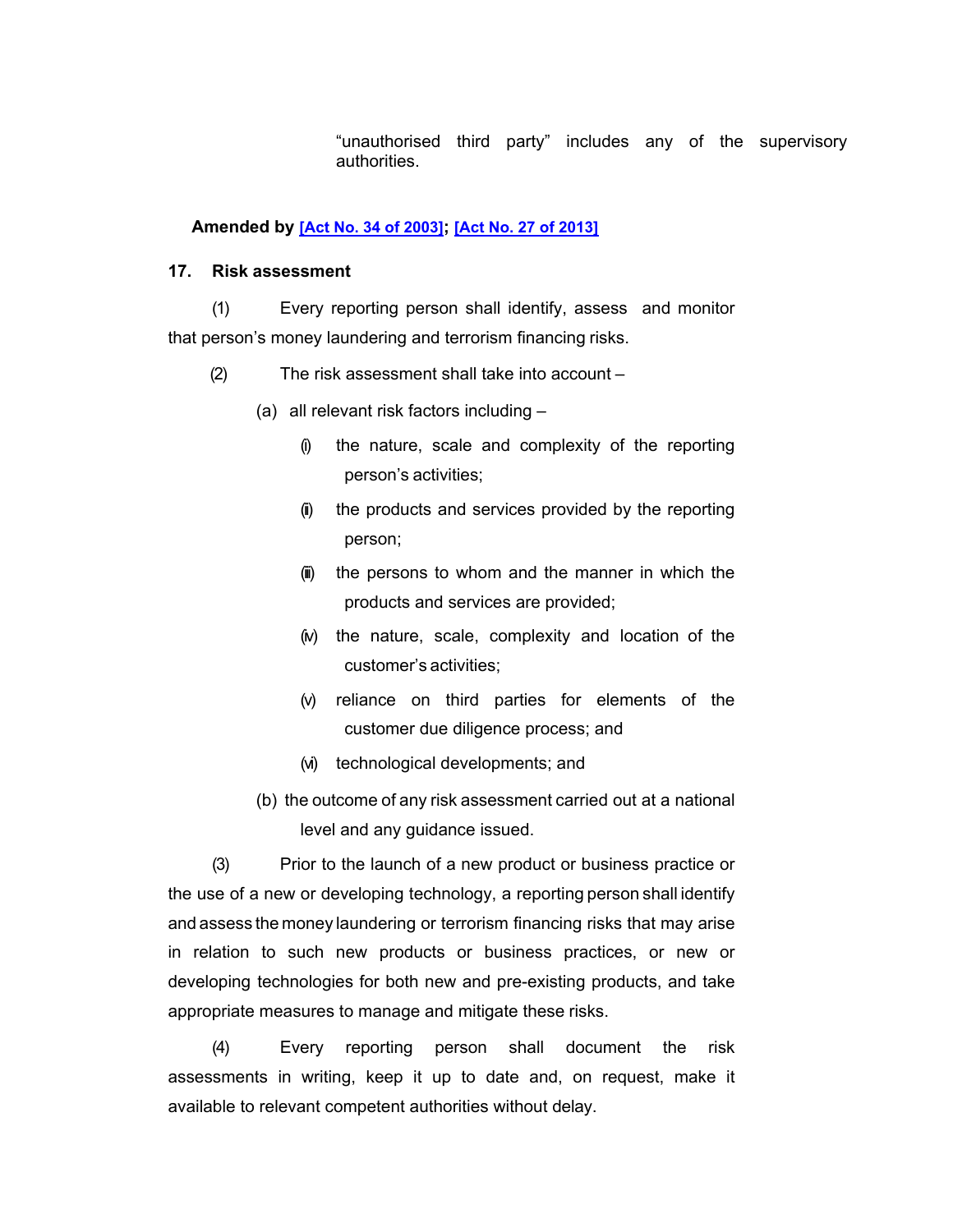#### **Amended by** [Act No. 14 of [2009\]](https://supremecourt.govmu.org/_layouts/CLIS.DMS/search/searchdocumentbykey.aspx?ID=%5BAct%20No.%2014%20of%202009%5D&list=Legislations)**;** [Act No. 27 of [2012\]](https://supremecourt.govmu.org/_layouts/CLIS.DMS/search/searchdocumentbykey.aspx?ID=%5BAct%20No.%2027%20of%202012%5D&list=Legislations)**;** [Act No. 11 of [2018\]](https://supremecourt.govmu.org/_layouts/CLIS.DMS/search/searchdocumentbykey.aspx?ID=%5BAct%20No.%2011%20of%202018%5D&list=Legislations)

#### **17A. Policies, controls and procedures**

- (1) Every reporting person shall
	- (a) establish policies, controls and procedures to mitigate and manage effectively the risks of money laundering and terrorism financing identified in any risk assessment undertaken by the reporting person under section 17;
	- (b) regularly review and update the policies, controls and procedures established under paragraph (a);
	- (c) maintain a record in writing of  $-$ 
		- (i) the policies, controls and procedures established under paragraph (a);
		- (ii) any changes to those policies, controls and procedures made as a result of the review and update required under paragraph (b); and
		- (iii) the steps taken to communicate those policies, controls and procedures, or any changes to them, internally.

(2) The policies, controls and procedures adopted under paragraph (1) shall be proportionate to the size and nature of the business of a reporting person, as the case may be, and approved by its senior management.

### **17B. Fictitious and anonymous accounts**

A reporting person shall not establish or maintain an anonymous account or an account in a fictitious name.

### **17C. Customer due diligence requirements**

(1) A reporting person shall undertake CDD measures by means of such reliable and independent source documents or information as may be prescribed, and in the following circumstances –

(a) when opening an account for, or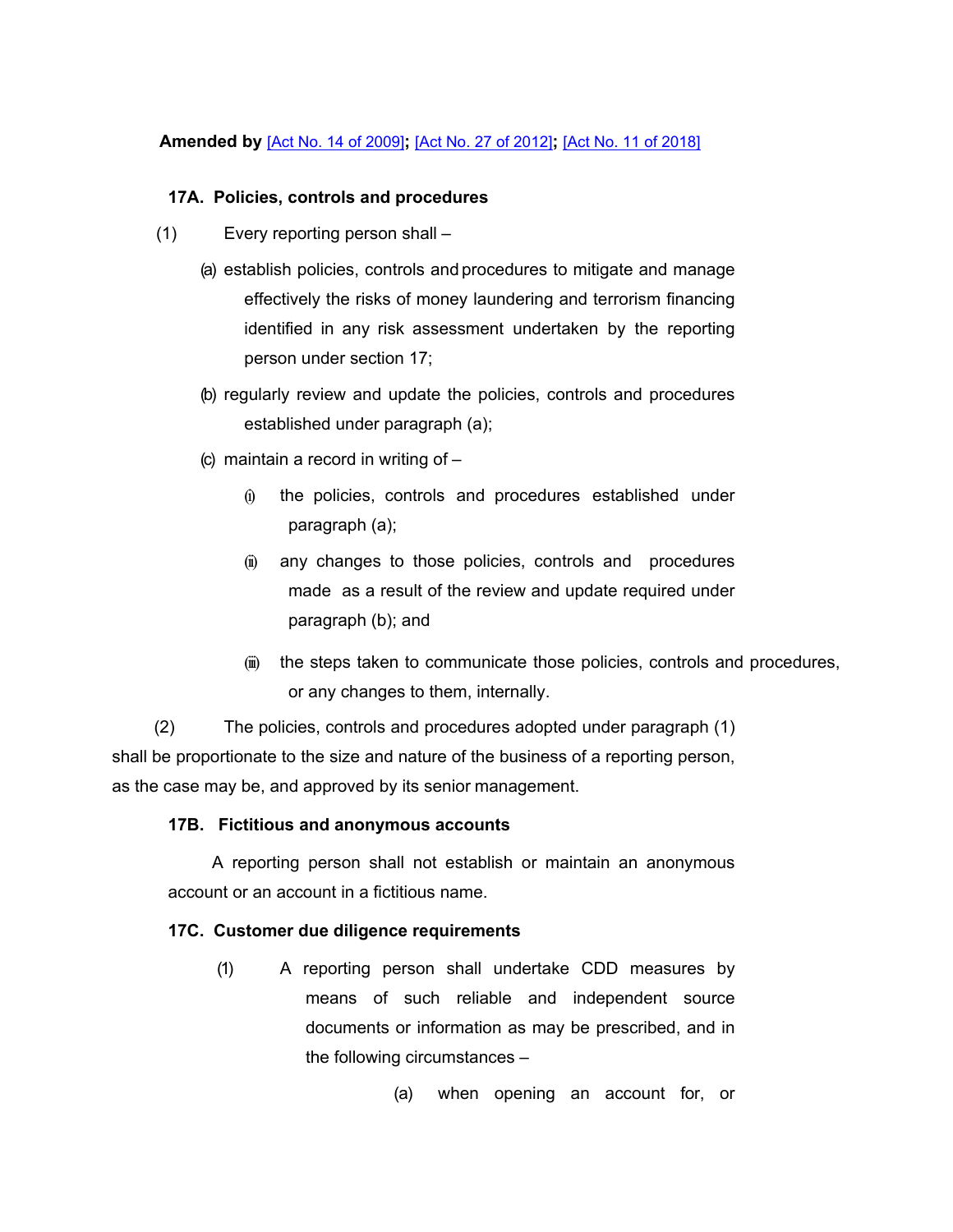otherwise establishing a business relationship with, a customer;

- (b) where a customer who is neither an account holder nor in an established business relationship with the reporting person wishes to carry out –
	- $(i)$  a transaction in an amount equal to or above 500, 000 rupees or an equivalent amount in foreign currency or such amount as may be prescribed, whether conducted as a single transaction or several transactions that appear to be linked; or
	- (ii) a wire transfer in an amount equal to or above 500, 000 rupees or an equivalent amount in foreign currency;
- (c) whenever doubts exist about the veracity or adequacy of previously obtained customer identification information;
- (d) whenever there is a suspicion of money laundering or terrorism financing involving the customer or the customer's account.
- (2) A reporting person shall, with respect to each customer and business relationship, when applying CDD measures take into account the outcome of the risk assessment required to be carried out under section 19D.
- (3) Where the risks are higher, a reporting person shall conduct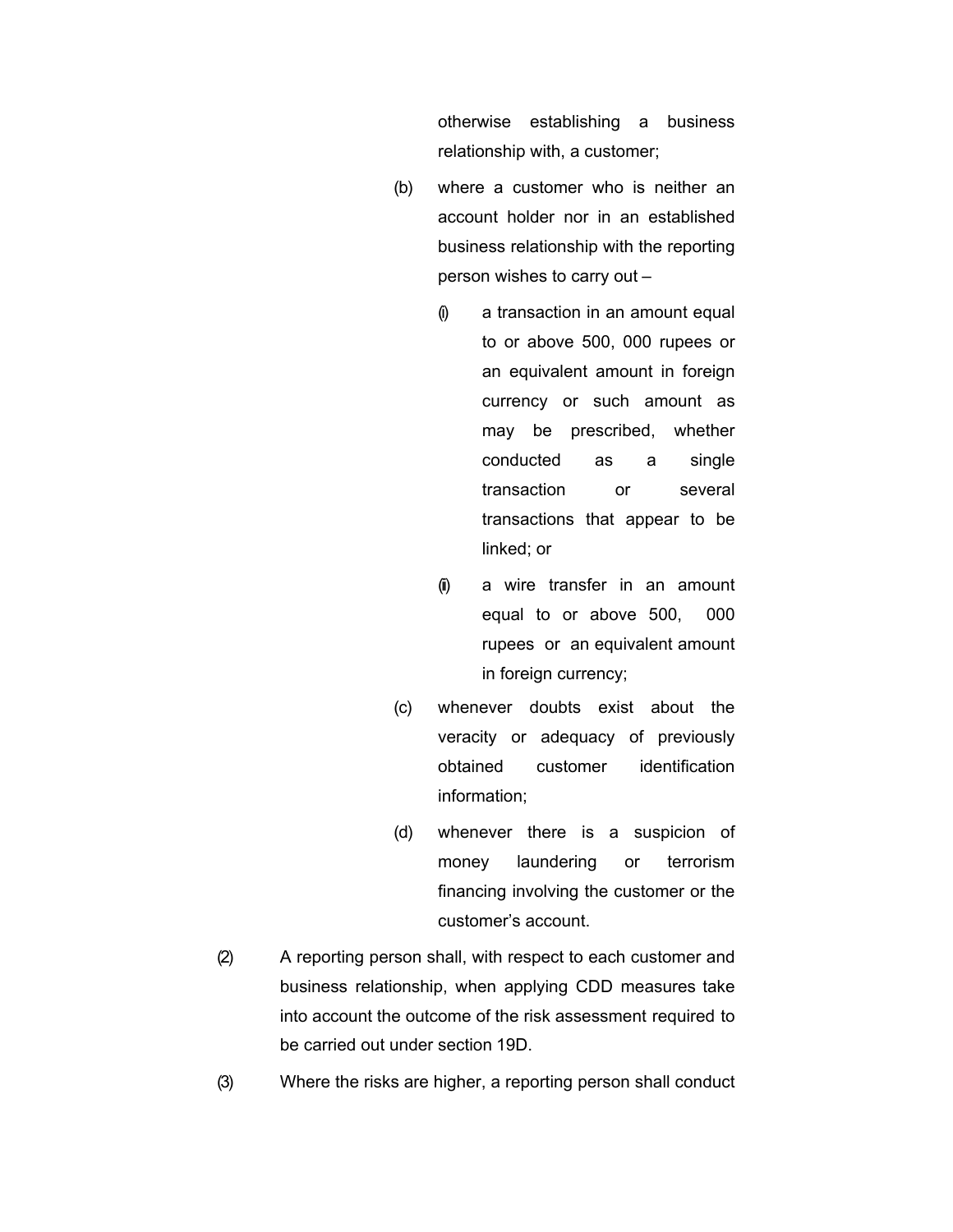enhanced due diligence measures consistent with the risks identified.

- (4) Where the risks are lower, a reporting person may conduct simplified due diligence measures, unless there is a suspicion of money laundering or terrorism financing in which case enhanced CDD measures shall be undertaken.
- (5) In all cases, a reporting person shall apply such CDD measures as may be prescribed or specified by a supervisory authority.
- (6) Any person who knowingly provides any false or misleading information to a reporting person in connection with CDD requirements under this Act or any guidelines issued under this Act shall commit an offence and shall, on conviction, be liable to a fine not exceeding 500, 000 rupees and to imprisonment for a term not exceeding 5 years.

#### **17D. Third party reliance**

- (1) Subject to subsection (2), a reporting person may rely on third parties to perform CDD measures to comply with the requirements of section 17C, subject to such terms and conditions as may be prescribed.
- (2) Notwithstanding any other provision of this Act, a reporting person relying on a third party shall remain responsible for compliance with the requirements under this Act.

#### **17E. Existing customers**

- (1) A reporting person shall apply the CDD requirements to customers and beneficial owners with which it had a business relationship on the commencement of this section.
- (2) The CDD requirements shall be applied at appropriate times and on the basis of materiality and risk, depending on the type and nature of the customer, the business relationship, products or transactions and taking into account whether and when CDD measures have previously been applied and the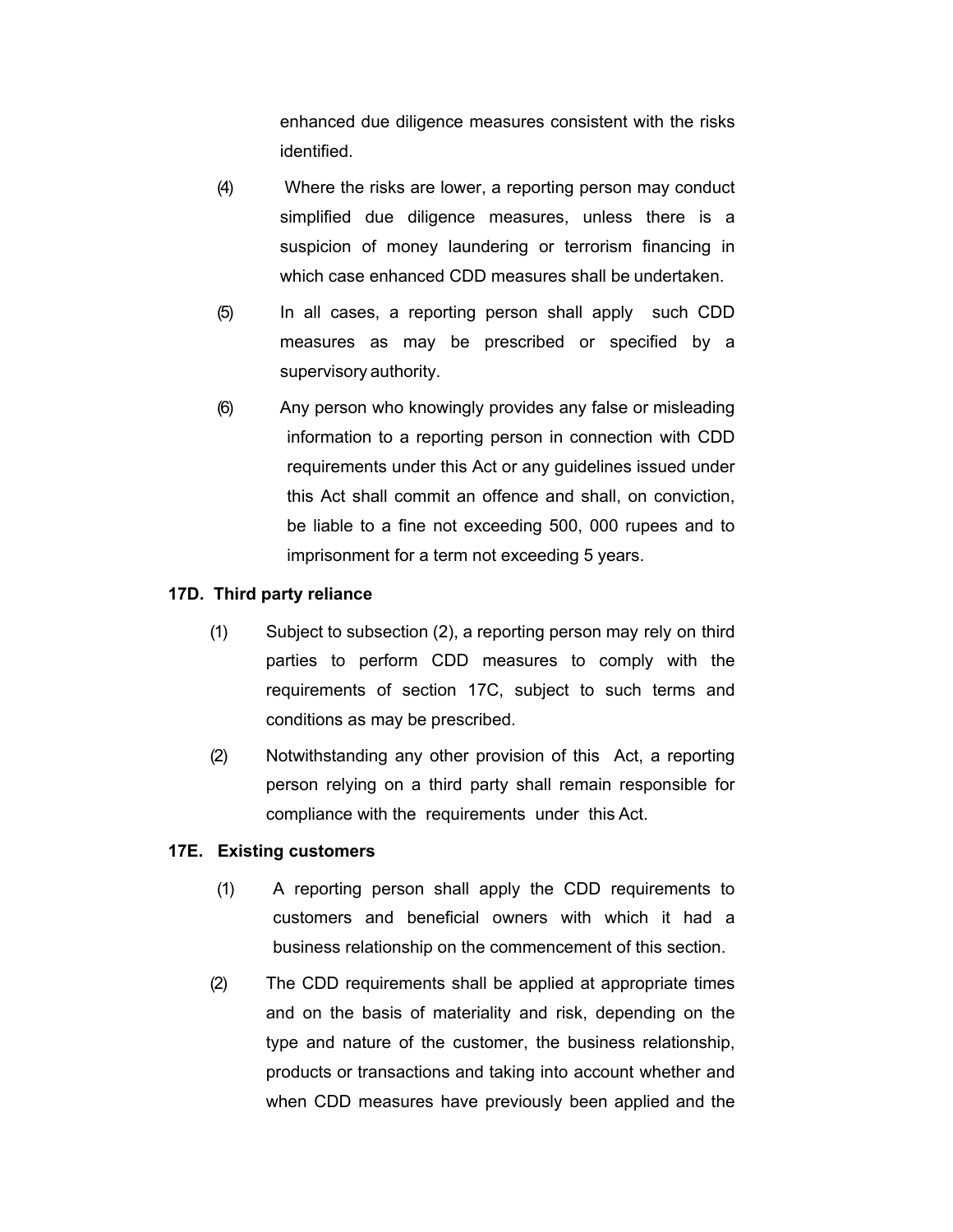adequacy of the data obtained, or as may be specified in any guidelines issued under thisAct.

- (3) In subsection  $(1)$  "beneficial owner"
	- (a) means the natural person
		- (i) who ultimately owns or controls a customer;
		- (ii) on whose behalf a transaction is being conducted; and
	- (b) includes those natural persons who exercise ultimate control over a legal person or arrangement and such other persons as may be prescribed.

#### **17F. Record keeping**

- (1) A reporting person shall maintain all books and records with respect to his customers and transactions in accordance with subsection (2) and shall ensure that such records and books are kept for such time as specified in, and in accordance with, subsection (2).
- (2) The books and records referred to in subsection (1) shall include –
	- (a) all records obtained through CDD measures, including account files, business correspondence and copies of all documents evidencing the identity of customers and beneficial owners, and records and the results of any analysis undertaken in accordance with this Act, all of which shall be maintained for a period of not less than 7 years after the business relationship has ended;
	- (b) records on transactions, both domestic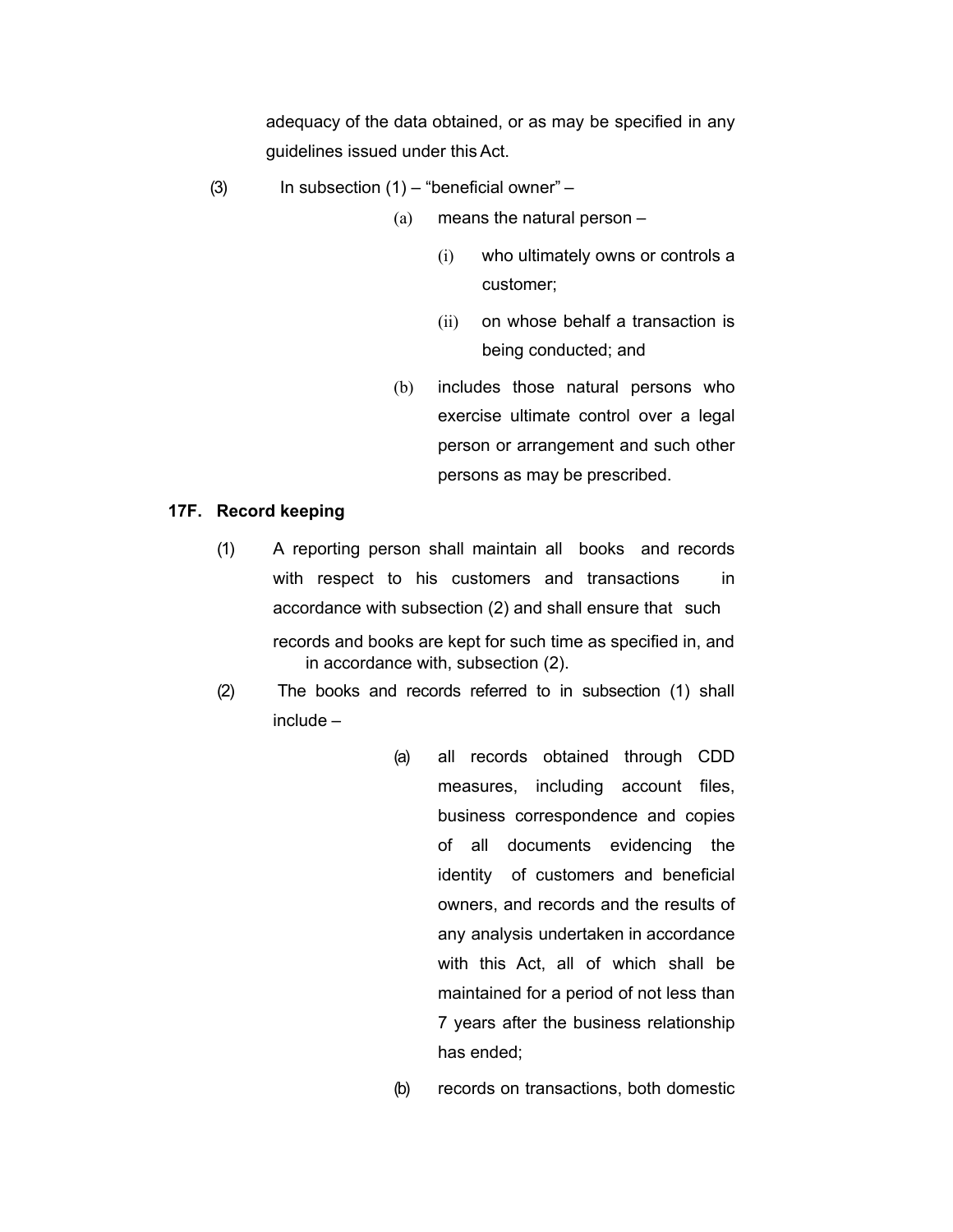and international, that are sufficient to permit reconstruction of each individual transaction for both account holders and non-account holders, which shall be maintained for a period of 7 years after the completion of the transaction; and

(c) copies of all suspicious transaction reports made pursuant to section 14 or other reports made to FIU in accordance with this Act, including any accompanying documentation, which shall be maintained for a period of at least 7 years from the date the report was made.

### **17G. Obligation to report currency transactions**

A reporting person shall, within the prescribed time limit, submit a report to FIU in the prescribed manner of any currency transaction in an amount equal to or above the prescribed amount, whether conducted as a single transaction or several transactions that appear to be linked.

### **Added by** [Act No. 11 of [2018\]](https://supremecourt.govmu.org/_layouts/CLIS.DMS/search/searchdocumentbykey.aspx?ID=%5BAct%20No.%2011%20of%202018%5D&list=Legislations)

### <span id="page-24-0"></span>**18. Regulatory action in the event of non-compliance**

- (1) (a) The supervisory authorities may issue such codes and guidelines as they consider appropriate to combat money laundering activities and terrorism financing, to banks, cash dealers or financial institutions, subject to their supervision.
	- (b) The Bank of Mauritius shall supervise and enforce compliance by banks and cash dealers with the requirements imposed by this Act, regulations made under this Act and such guidelines as it may issue under paragraph (a).
	- (c) The Financial Services Commission shall supervise and enforce compliance by financial institutions with the requirements imposed by this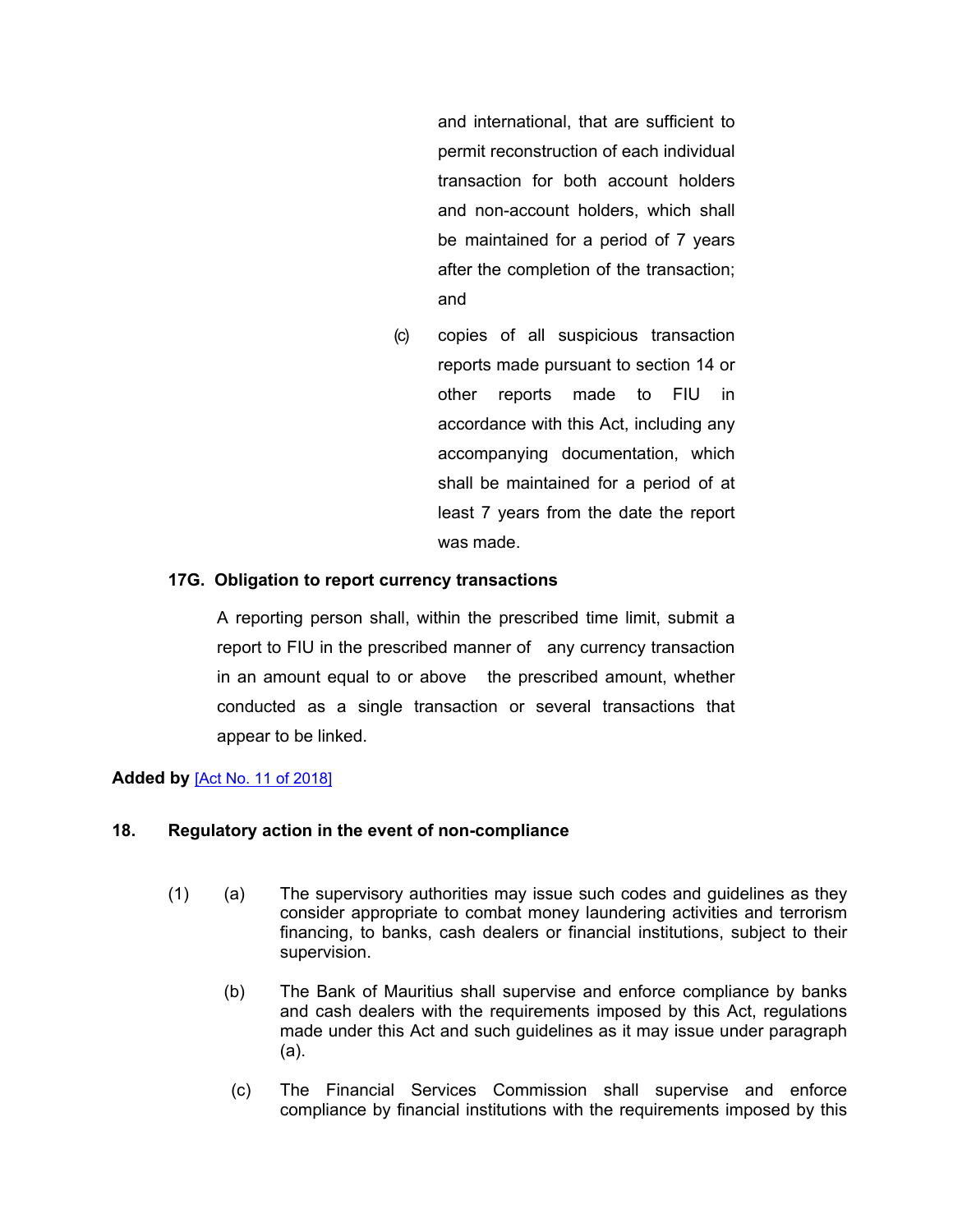Act, regulations made under this Act and such guidelines as it may issue under paragraph (a).

- (2) (a) Where it appears to the Bank of Mauritius that a bank or cash dealer subject to its supervision has failed to comply with any requirement imposed under this Act, any regulation made under this Act or any code or guideline issued by it under subsection (1)(a), and that the failure is caused by a negligent act or an omission or by a serious defect in the implementation of any such requirement, the Bank of Mauritius, in the absence of any reasonable excuse, may –
	- (i) in the case of a bank, proceed against it under sections 11 and 17 of the Banking Act on the ground that it is carrying on business in a manner which is contrary to the interest of the public; or
	- (ii) in the case of a cash dealer, proceed against it under section 17 of the Banking Act on the ground that it is carrying on business in a manner which is contrary to the interest of the public.
	- (b) Notwithstanding paragraph (a), where a bank or cash dealer has failed to comply with any requirement imposed under a code or guideline issued by the Bank of Mauritius under subsection (1)(a), the Bank of Mauritius may impose an administrative penalty on that bank or cash dealer which may be recovered by deduction from any balance of the bank or cash dealer with, or as money owing to, the Bank of Mauritius, as if it were a civil debt.
	- (c) When determining the quantum of the administrative penalty to be imposed under paragraph (b), the Bank of Mauritius shall consider the seriousness of the breach committed by the bank or cash dealer and the length of time during which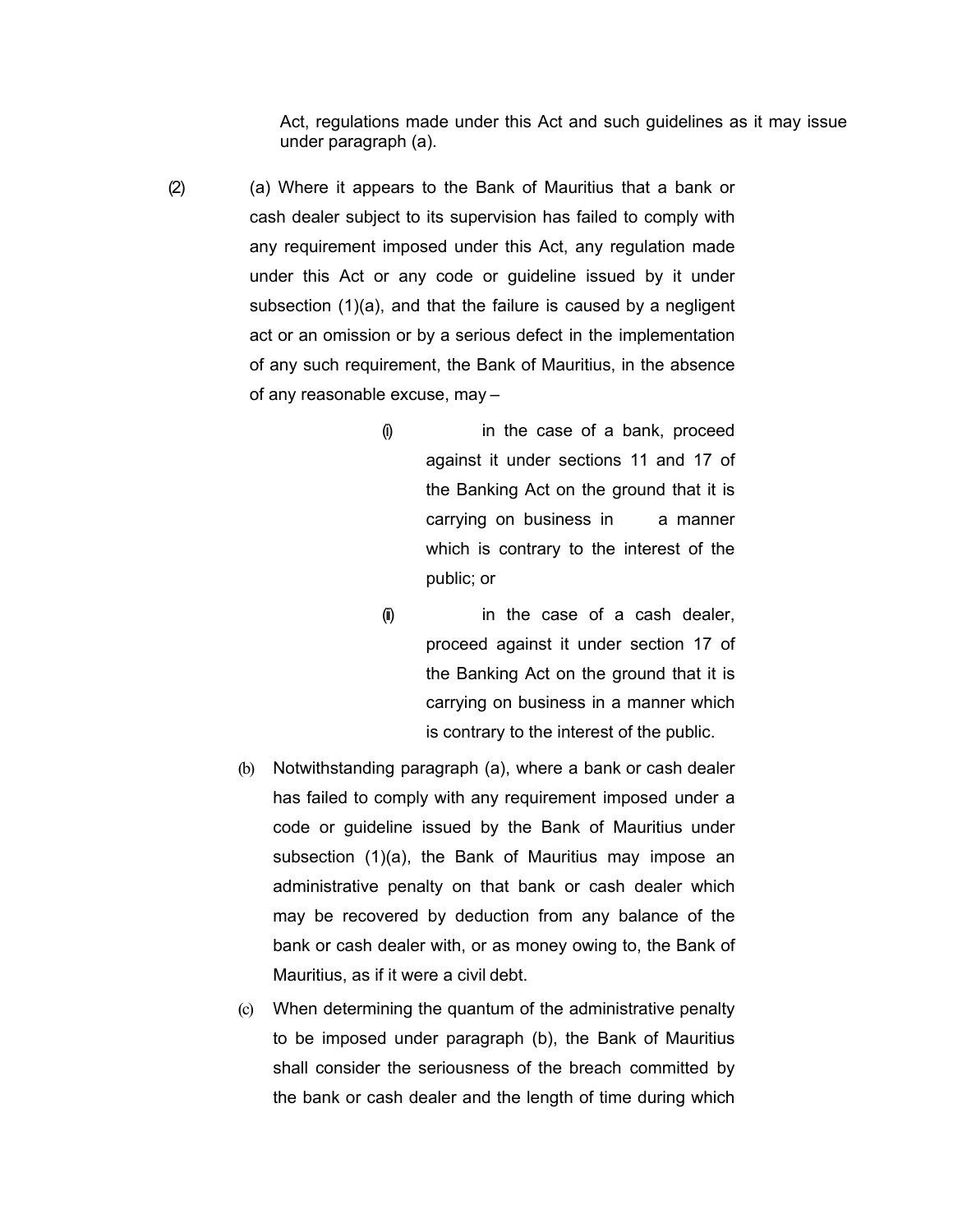the breach has been committed.

- (3) Where it appears or where it is represented to the Financial Services Commission that any financial institution has refrained from complying or negligently failed to comply with any requirement of this Act or regulations, the Financial Services Commission may proceed against the financial institution under section 7 of the Financial Services Act 2007 on the ground that it is carrying on its business in a manner which is contrary or detrimental to the interest of the public.
- (3A) A regulatory body shall supervise and enforce compliance by members of a relevant profession or occupation with the requirements imposed by this Act, the regulations made under this Act and such guidelines as may be issued under section  $10(2)$  (ba) and (c).
- (4) Where it appears or is represented to any regulatory body that any member of a relevant profession or occupation over which it exercises control has refrained from complying or negligently failed to comply with any requirement of this Act or regulations, the regulatory body may take, against the member concerned, any action which it is empowered to take in the case of professional misconduct, or dishonesty, malpractice or fraud, by that member.

<span id="page-26-0"></span>**Amended by** [Act No. 34 of [2003\]](https://supremecourt.govmu.org/_layouts/CLIS.DMS/search/searchdocumentbykey.aspx?ID=%5BAct%20No.%2034%20of%202003%5D&list=Legislations)**;** [Act No. 14 of [2005\]](https://supremecourt.govmu.org/_layouts/CLIS.DMS/search/searchdocumentbykey.aspx?ID=%5BAct%20No.%2014%20of%202005%5D&list=Legislations)**;** [Act No. 27 of [2012\]](https://supremecourt.govmu.org/_layouts/CLIS.DMS/search/searchdocumentbykey.aspx?ID=%5BAct%20No.%2027%20of%202012%5D&list=Legislations)**;** [Act No. 11 of [2018\]](https://supremecourt.govmu.org/_layouts/CLIS.DMS/search/searchdocumentbykey.aspx?ID=%5BAct%20No.%2011%20of%202018%5D&list=Legislations)

#### **19. Offences relating to obligation to report and keep records and to disclosure of information prejudicial to a request**

- (1) Any bank, cash dealer, financial institution or member of a relevant profession or occupation or any director, employee, agent or other legal representative thereof, who, knowingly or without reasonable excuse -
	- $(a)$  fails to  $-$ 
		- (i) supply any information requested by the FIU under section 13(2) or 13(3) within the date specified in the request;
		- (ii) make a report under section 14; or
		- (iii) Any person who fails to comply with sections 17 to 17G shall commit an offence and shall, on conviction, be liable to a fine not exceeding 10 million rupees and to imprisonment for a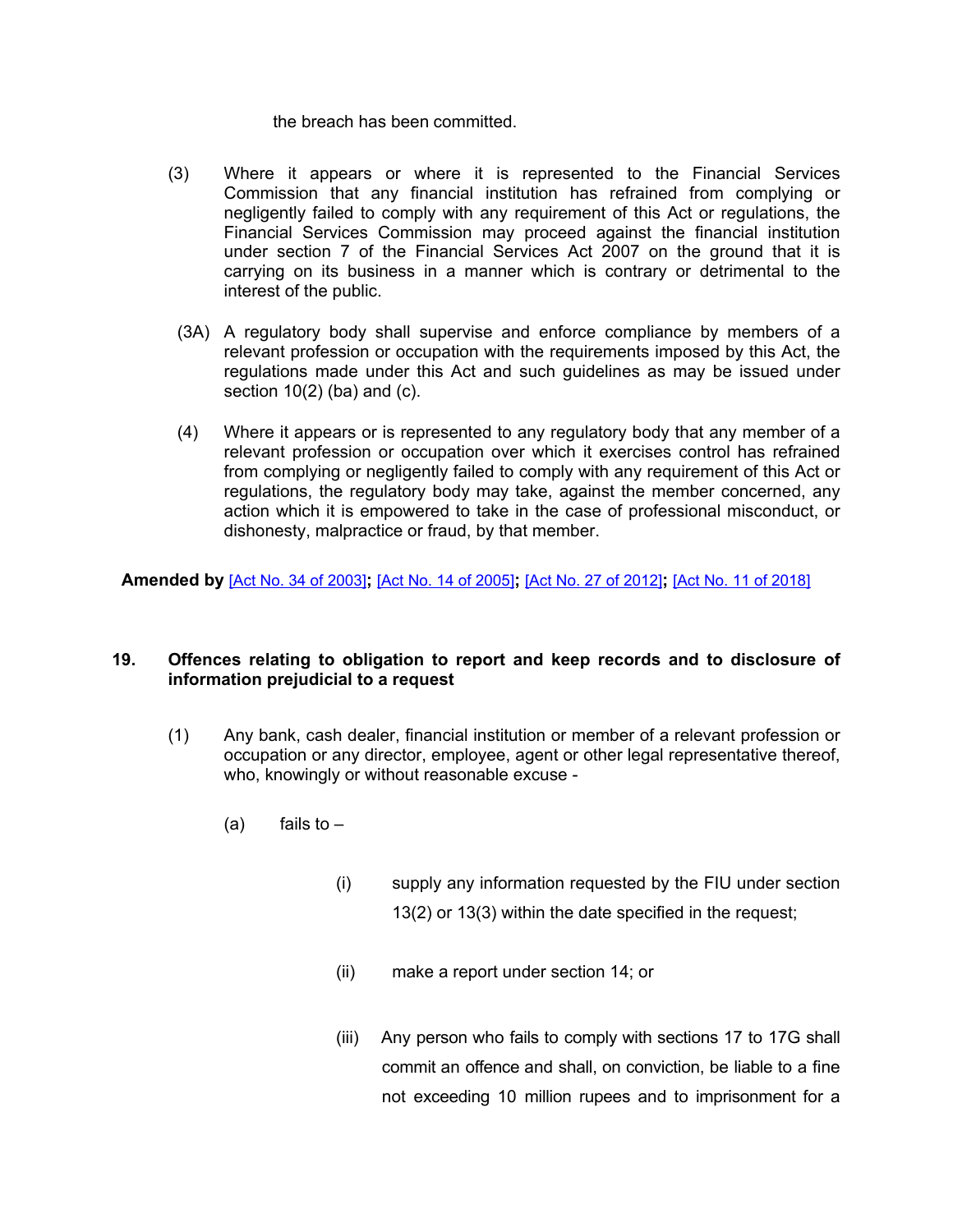#### term not exceeding 5 years.

- (b) destroys or removes any record, register or document which is required under this Act or any regulations;
- (c) warns or informs the owner of any funds of any report required to be made in respect of any transaction, or of any action taken or required to be taken in respect of any transaction, related to such funds; or
- (d) facilitates or permits the performance under a false identity of any transaction falling within this Part,

shall commit an offence and shall, on conviction, be liable to a fine not exceeding one million rupees and to imprisonment for a term not exceeding 5 years.

- (2) Any person who
	- (a) falsifies, conceals, destroys or otherwise disposes of or causes or permits the falsification, concealment, destruction or disposal of any information, document or material which is or is likely to be relevant to a request to under the Mutual Assistance in Criminal and Related Matters Act 2003; or
	- (b) knowing or suspecting that an investigation into a money laundering offence has been or is about to be conducted, divulges that fact or other information to another person whereby the making or execution of a request to under the Mutual Assistance in Criminal and Related Matters Act 2003 is likely to be prejudiced,

shall commit an offence and shall, on conviction, be liable to a fine not exceeding one million rupees and to imprisonment for a term not exceeding 5 years.

 **Amended by** [Act No. 15 of [2006\]](https://supremecourt.govmu.org/_layouts/CLIS.DMS/search/searchdocumentbykey.aspx?ID=%5BAct%20No.%2015%20of%202006%5D&list=Legislations)**;** [Act No. 34 of [2003\]](https://supremecourt.govmu.org/_layouts/CLIS.DMS/search/searchdocumentbykey.aspx?ID=%5BAct%20No.%2034%20of%202003%5D&list=Legislations)**;** [Act No. 27 of [2012\]](https://supremecourt.govmu.org/_layouts/CLIS.DMS/search/searchdocumentbykey.aspx?ID=%5BAct%20No.%2027%20of%202012%5D&list=Legislations)**;** [Act No. 27 of [2013\]](https://supremecourt.govmu.org/_layouts/CLIS.DMS/search/searchdocumentbykey.aspx?ID=%5BAct%20No.%2027%20of%202013%5D&list=Legislations)**;** [Act No. 11 of [2018\]](https://supremecourt.govmu.org/_layouts/CLIS.DMS/search/searchdocumentbykey.aspx?ID=%5BAct%20No.%2011%20of%202018%5D&list=Legislations)

#### **PART IV A – NATIONAL COMMITTEE FOR ANTI-MONEY LAUNDERNG AND COMBATING THE FINANCING OF TERRORISM**

#### **19A Establishment of National Committee**

- (1) There is established for the purposes of this Act a National Committee for Anti-Money Laundering and Combating the Financing of Terrorism.
- (2) The National Committee shall consist of
	- (a) the supervising officer of the Ministry responsible for the subject of finance or his representative, who shall act as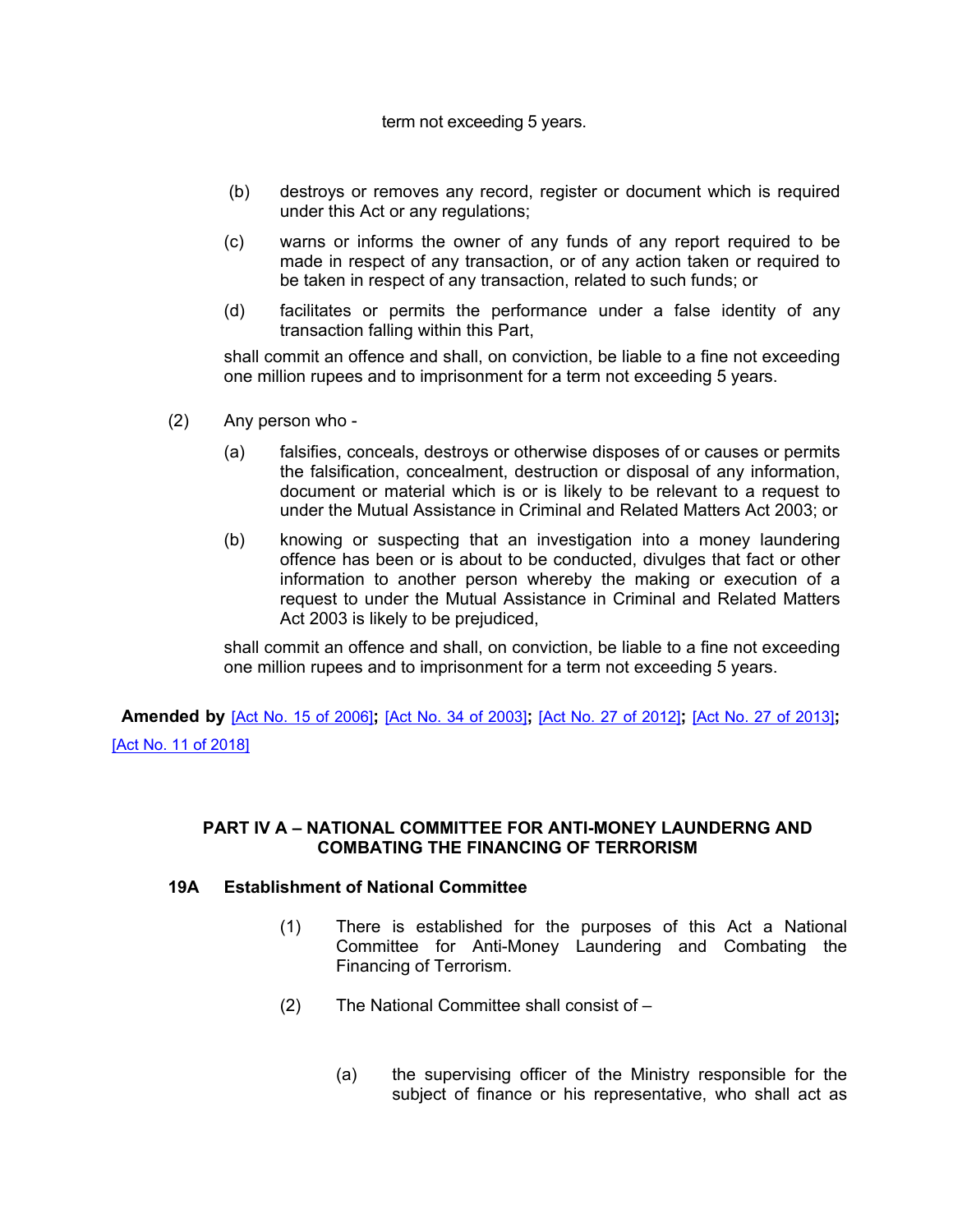Chairperson:

#### **Amended by** [Act No. 17 of [2007\]](https://supremecourt.govmu.org/_layouts/CLIS.DMS/search/searchdocumentbykey.aspx?ID=%5BAct%20No.%2017%20of%202007%5D&list=Legislations)

- (b) a representative of the Prime Minister's Office;
- (c) a representative of the Attorney-General's Office;
- (d) the Director of Public Prosecutions or his representative;
- (e) the Registrar of Associations or his representative;

(f) a representative of the Ministry responsible for foreign affairs;

- (g) the Commissioner of Police or his representative;
- (ga) the Director of the Integrity Reporting Services Agency established under the Good Governance and Integrity Reporting Act, or his representative;

(h) the Director-General of the Mauritius Revenue Authority or his representative;

- (i) the Director of the FIU or his representative;
- (j) a Deputy Governor of the Bank of Mauritius or his representative;
- (k) the Chief Executive of the Financial Services Commission or his representative;
- (l) the Commissioner appointed under section 45(8) of the Dangerous Drugs Act or his representative;
- (m) the Commissioner appointed under section 19 of the Prevention of Corruption Act 2002 or his representative.
- (n) the Chief Executive of the Gambling Regulatory Authority or his representative.
- (3) The National Committee may co-opt such other persons as appear to it to have special knowledge or experience in anti-money laundering or combating the financing of terrorism.

**Amended by** [Act No. 15 of [2006\]](https://supremecourt.govmu.org/_layouts/CLIS.DMS/search/searchdocumentbykey.aspx?ID=%5BAct%20No.%2015%20of%202006%5D&list=Legislations)**;** [Act No. 17 of [2007\]](https://supremecourt.govmu.org/_layouts/CLIS.DMS/search/searchdocumentbykey.aspx?ID=%5BAct%20No.%2017%20of%202007%5D&list=Legislations)**;** [Act No. 14 of [2009\]](https://supremecourt.govmu.org/_layouts/CLIS.DMS/search/searchdocumentbykey.aspx?ID=%5BAct%20No.%2014%20of%202009%5D&list=Legislations)**;** [\[Act](https://supremecourt.govmu.org/_layouts/CLIS.DMS/search/searchdocumentbykey.aspx?ID=%5BAct%20No.%2020%20of%202011%5D&list=Legislations) No. 20 of [2011\]](https://supremecourt.govmu.org/_layouts/CLIS.DMS/search/searchdocumentbykey.aspx?ID=%5BAct%20No.%2020%20of%202011%5D&list=Legislations)**;** [Act No. 27 of [2013\]](https://supremecourt.govmu.org/_layouts/CLIS.DMS/search/searchdocumentbykey.aspx?ID=%5BAct%20No.%2027%20of%202013%5D&list=Legislations)**;** [Act No. 18 of [2016\]](https://supremecourt.govmu.org/_layouts/CLIS.DMS/search/searchdocumentbykey.aspx?ID=%5BAct%20No.%2018%20of%202016%5D&list=Legislations)**;** [Act No. 11 of [2018\]](https://supremecourt.govmu.org/_layouts/CLIS.DMS/search/searchdocumentbykey.aspx?ID=%5BAct%20No.%2011%20of%202018%5D&list=Legislations)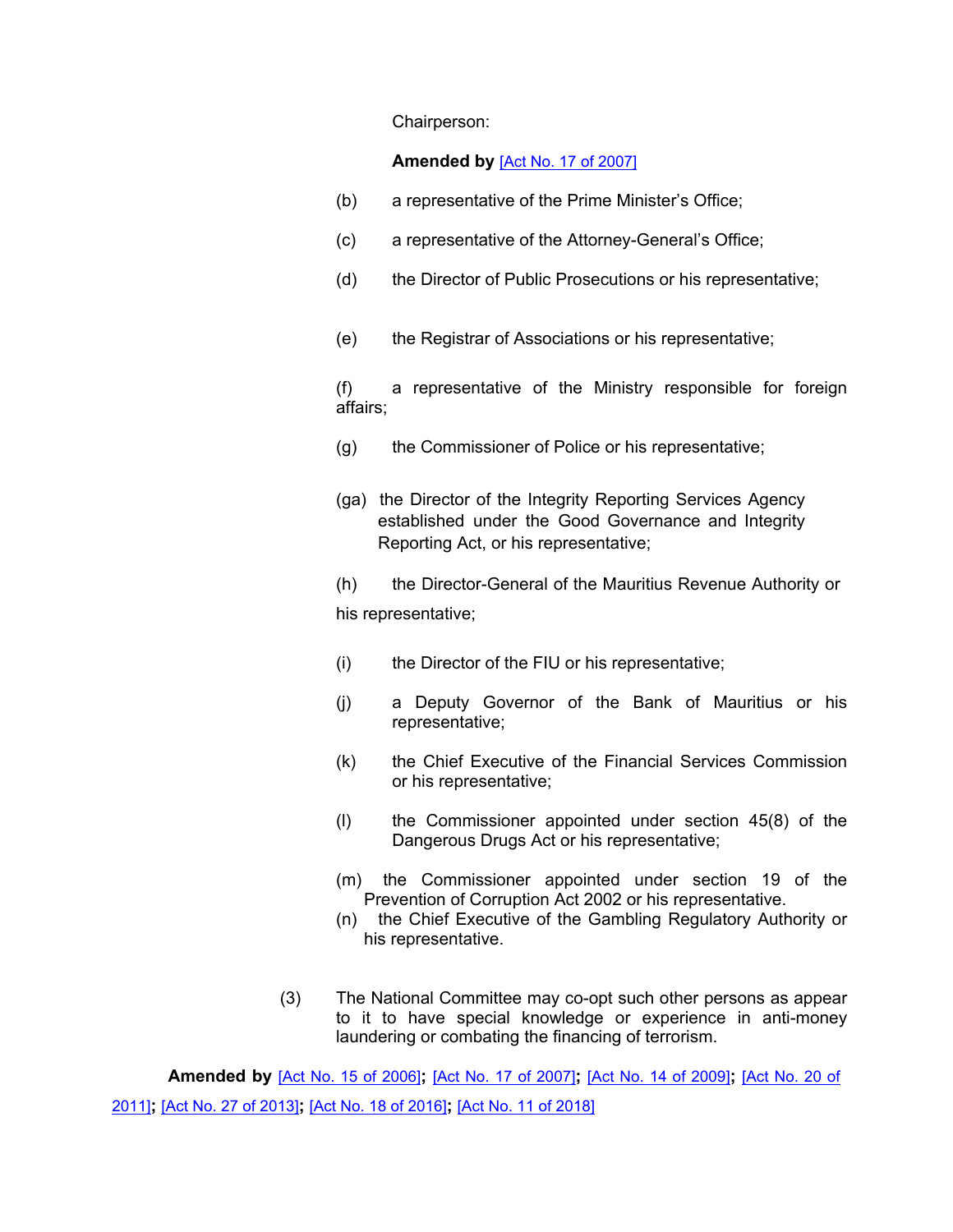#### **19B. Functions of National Committee**

The National Committee shall –

- (a) coordinate the development, regular review and implementation of national policies and activities to combat money laundering and the financing of terrorism and proliferation offences;
- (b) collect and analyse statistics and other information from competent authorities to assess the effectiveness of policies and measures to combat money laundering and the financing of terrorism and proliferation offences;
- (c) make recommendations to the Minister for legislative, regulatory and policy reforms for the purposes of combating money laundering and the financing of terrorism and proliferation offences;
- (d) promote co-ordination among the public sector authorities with a view to improving the effectiveness of existing policies to combat money laundering and the financing of terrorism and proliferation offences;
- (e) formulate policies to protect the international repute of Mauritius; and
- (f) generally advise the Minister in relation to such matters relating to combating money laundering and the financing of terrorism and proliferation offences, as the Minister may refer to the National Committee.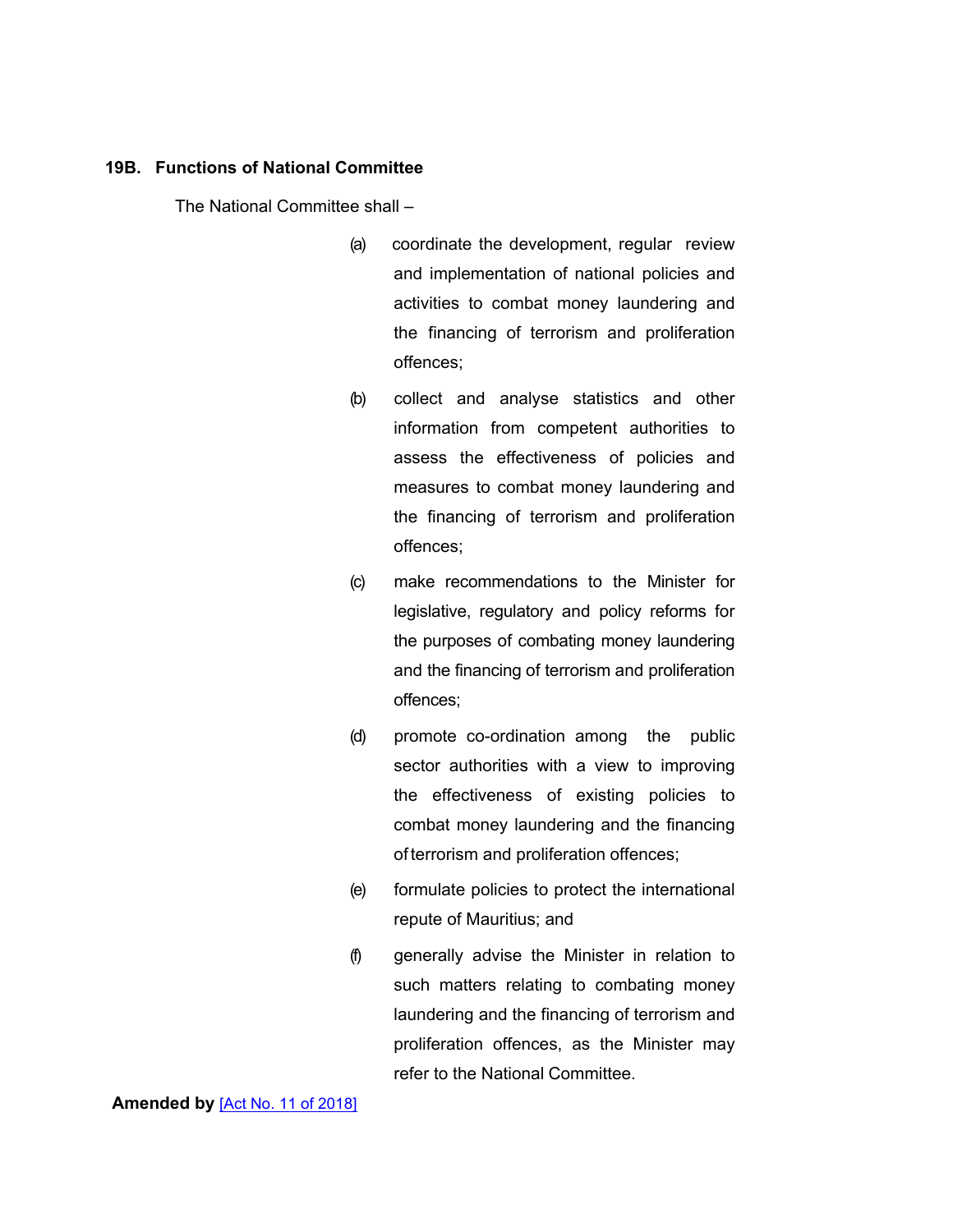#### **19C Meetings of the National Committee**

- (1) Seven members shall constitute a quorum of the National Committee.
- (2) The National Committee shall regulate its meetings and proceedings in such manner as it thinks fit.

**Added by [Act No. 34 of [2003\]](https://supremecourt.govmu.org/_layouts/CLIS.DMS/search/searchdocumentbykey.aspx?ID=%5BAct%20No.%2034%20of%202003%5D&list=Legislations); [Act No. 17 of [2007\]](https://supremecourt.govmu.org/_layouts/CLIS.DMS/search/searchdocumentbykey.aspx?ID=%5BAct%20No.%2017%20of%202007%5D&list=Legislations)**

#### **19D. National risk assessment**

- (1) The Ministry shall coordinate and undertake measures to identify, assess and understand the national money laundering and terrorism financing risks and review such risk assessments at least every 3 years.
- (2) For the purposes of subsection (1), the Ministry shall conduct an assessment of the risks of money laundering and terrorist financing affecting the domestic market and relating to cross border activities and shall in particular, identify –
	- (a) the areas of the domestic market that are of greatest risk;
	- (b) the risk associated with each segment of the financial services sector and the sector relating to members of a relevant profession or occupation;
	- (c) the most widespread means used by criminals to launder illicit proceeds;
	- (d) the features and types of non-profit organisations which are likely to be at risk for terrorism financing abuse.
- (3) The Ministry shall, to the extent possible, make available its findings in a report in order to assist reporting institutions to identify, understand, manage and mitigate the risk of money laundering and terrorism financing.
- (4) Every supervisory and investigatory authority shall use the findings of the risk assessment to –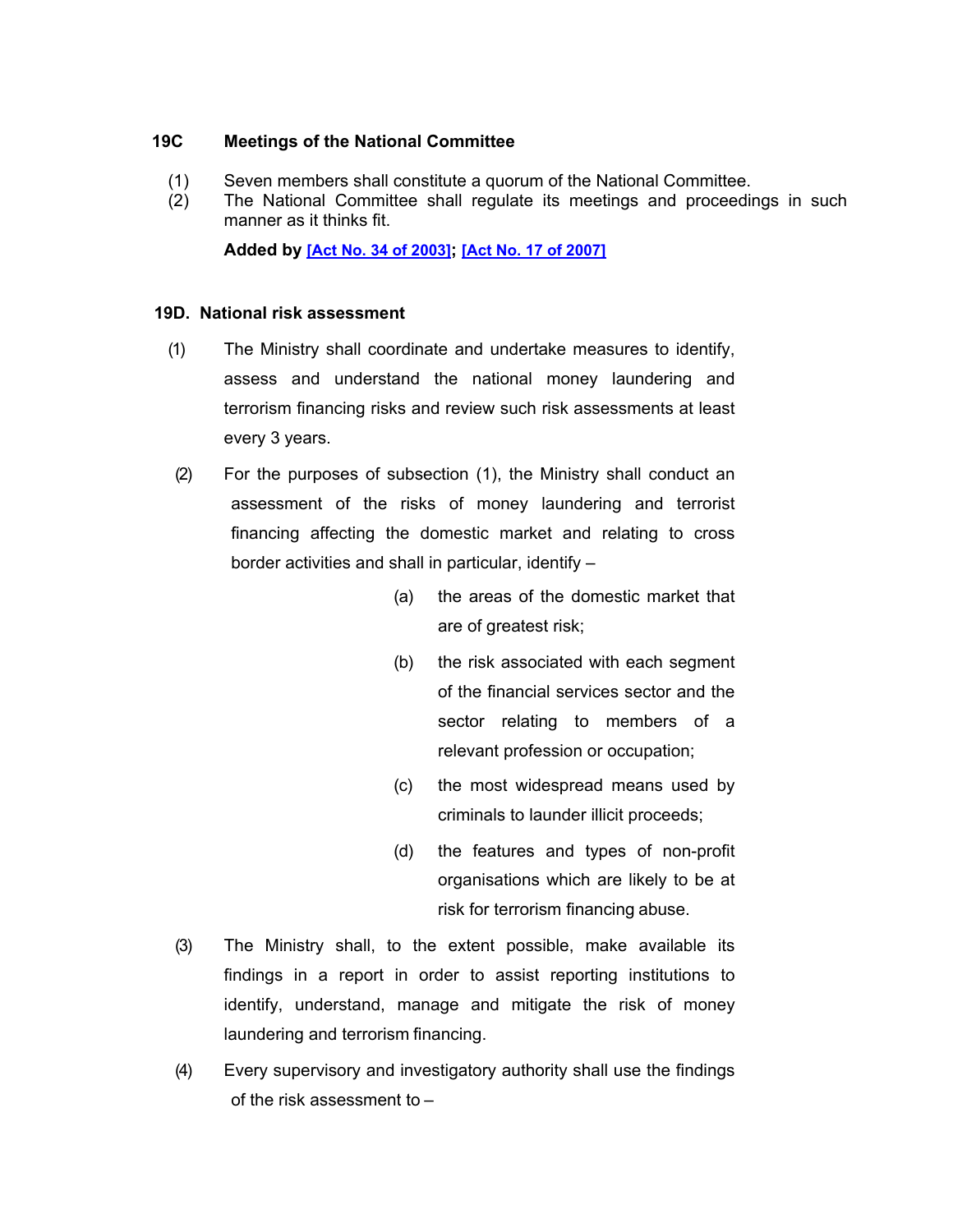- (a) assist in the allocation and prioritisation of resources to combat money laundering and terrorism financing;
- (b) ensure that appropriate measures are put into place in relevant sectors to mitigate the risks of money laundering and terrorism financing.
- (5) Any person involved in conducting a risk assessment, shall sign a confidentiality undertaking in the form set out in the Fourth Schedule and shall not disclose, or make use of, during and after the completion of the risk assessment exercise any confidential information relating to the risk assessment which comes to his knowledge.
	- (6) Any person who contravenes subsection (5) shall commit an offence and shall, on conviction, be liable to a fine not exceeding one million rupees and to imprisonment for a term not exceeding 5 years.

#### **19E. Duty to provide information**

- (1) For the purpose of risk assessment, a supervisory authority, an investigatory authority or such other prescribed Government agency shall collect and maintain such statistical and other information in the form and manner and for such duration as may be prescribed.
- (2) For the purpose of conducting a risk assessment, the Ministry may require any –
	- (a) supervisory authority, investigatory authority or Government agency to produce such information;
	- (b) reporting person to furnish such statistical or other relevant information relating to his business or to the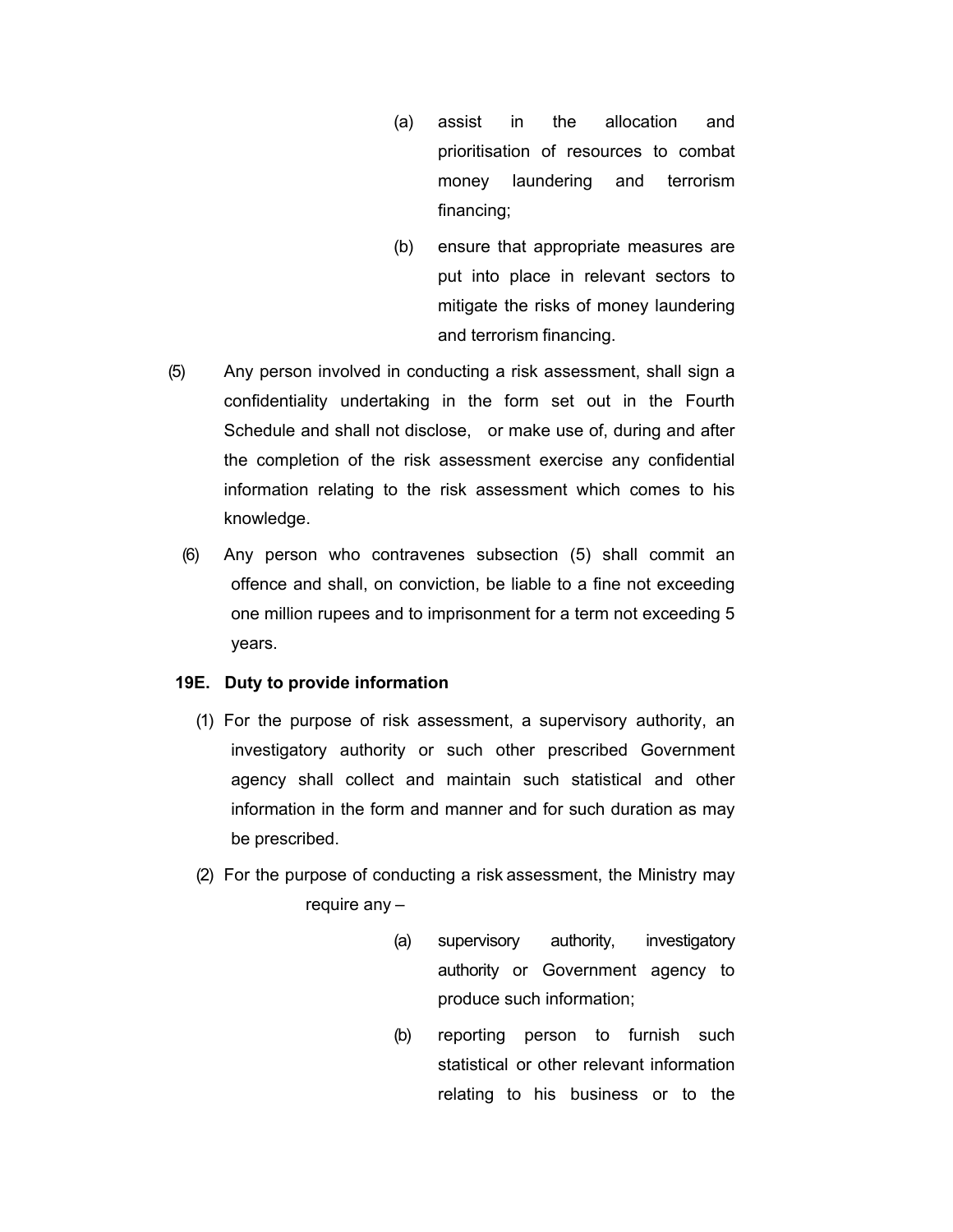business administered or managed by him for his clients,

within such time as the Ministry may determine.

- (3) Any information provided to the Ministry shall be used exclusively for the purpose of risk assessment and may be given subject to conditions specified by the person providing the information, including conditions to restrict the use and disclosure of the information imparted.
- (4) Any person who fails to comply with a request made under subsection (2)(b) shall commit an offence and shall, on conviction, be liable to a fine not exceeding one million rupees and to imprisonment for a term not exceeding 5 years.

### **Added by** [Act No. 11 of [2018\]](https://supremecourt.govmu.org/_layouts/CLIS.DMS/search/searchdocumentbykey.aspx?ID=%5BAct%20No.%2011%20of%202018%5D&list=Legislations)

### **PART V - PROVISION AND EXCHANGE OF INFORMATION IN RELATION TO MONEY LAUNDERING AND FINANCIAL INTELLIGENCE INFORMATION**

#### <span id="page-32-0"></span>**20. Membership of international financial intelligence groups and provision of information to overseas financial intelligence units**

- (1) The FIU shall be the only body in Mauritius which may seek recognition by any international group of overseas financial intelligence units which exchange financial intelligence information on the basis of reciprocity and mutual agreement.
- (2) Where it becomes a member of any such international group as is referred to in subsection (1), the FIU may exchange information with other members of the group in accordance with the conditions for such exchanges established by the group.
- (3) Without prejudice to subsections (1) and (2), where the FIU becomes aware of any information which may be relevant to the functions of any overseas financial intelligence unit, or comparable body it may, offer to pass on that information to the overseas financial intelligence unit or comparable body on terms of confidentiality requiring the consent of the FIU prior to the information being passed on to any other person.

<span id="page-32-1"></span>(4) Subject to subsection (5), where a request for information is received from an overseas financial intelligence unit or comparable body, the FIU shall pass on any relevant information in its possession to the overseas financial intelligence unit or comparable body, on terms of confidentiality requiring the consent of the FIU prior to the information being passed on to any other person.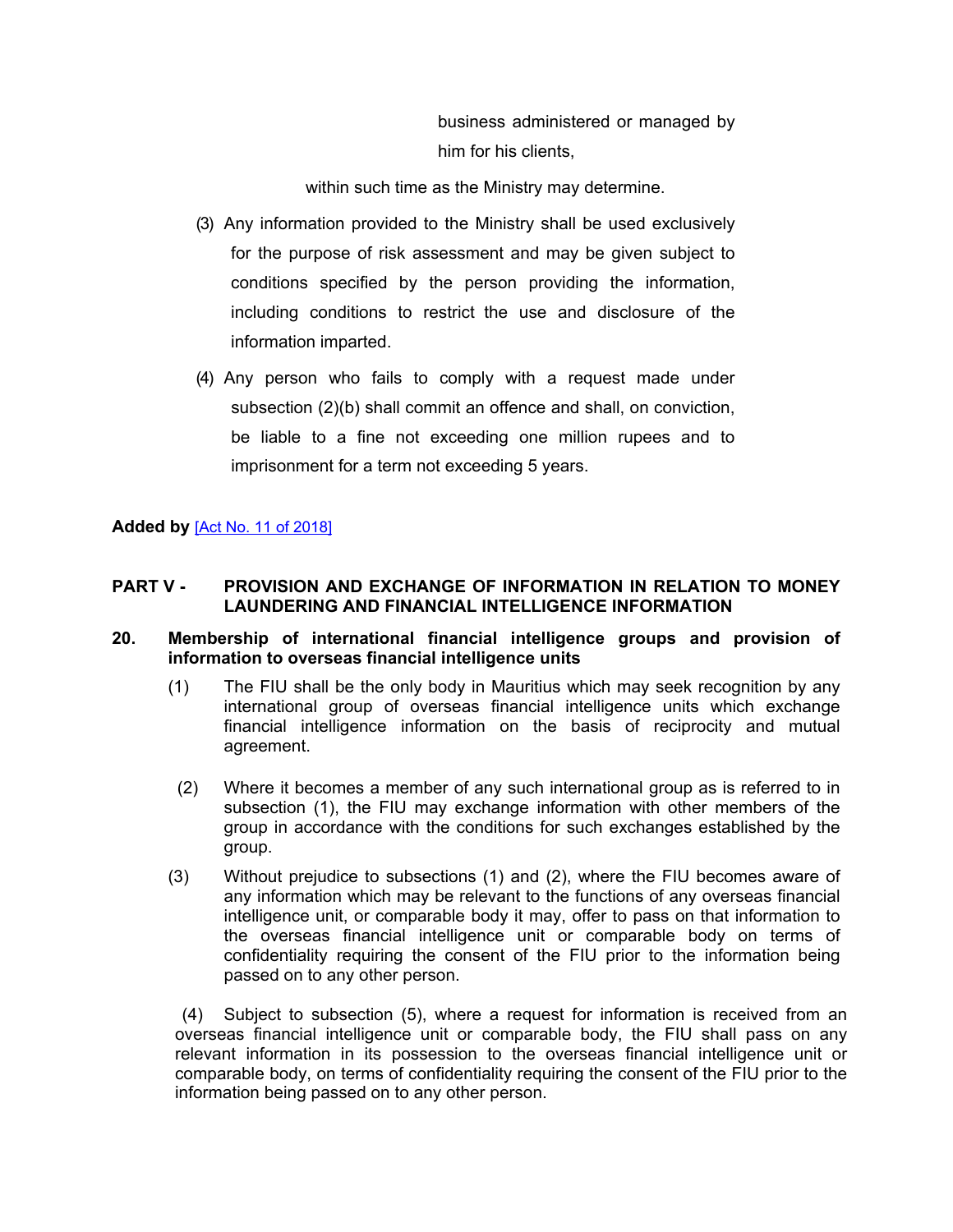(5) Where a request referred to in subsection (4) concerns information which has been provided to the FIU by a supervisory authority, a Ministry or other Government department or statutory body, the information shall not be passed on without the consent of that supervisory authority, Ministry, Government department or statutory body, as the case may be.

### **Amended by [Act No. 34 of [2003\]](https://supremecourt.govmu.org/_layouts/CLIS.DMS/search/searchdocumentbykey.aspx?ID=%5BAct%20No.%2034%20of%202003%5D&list=Legislations)**

### **21. Provision of information to investigatory or supervisory authorities**

- (1) Where it becomes aware of any information, which-
	- (a) may be relevant to the functions of any of the supervisory authorities; and
	- (b) does not of itself justify a dissemination to any of the investigatory authorities under section 13,

the FIU may, by itself or at the request of the supervisory authorities, subject to subsection (4) , pass on the information to the relevant supervisory authority.

- (2) Where it becomes aware of any information which may be relevant to an investigation or prosecution being conducted by one of the investigatory authorities, the FIU shall, subject to subsection (4), pass on the information to that investigatory authority.
- (3) Where it becomes aware of any information which may be relevant to a possible corruption offence, within the meaning of the Prevention of Corruption Act 2002, the FIU shall, subject to subsection (4), pass on the information to the Commission.
- (4) If any information falling within subsections (1), (2) or (3) was provided to the FIU by a body outside Mauritius on terms of confidentiality, the information shall not be passed on as specified in those subsections without the consent of the body by which it was provided.

<span id="page-33-0"></span> **Amended by** [Act No. 34 of [2003\]](https://supremecourt.govmu.org/_layouts/CLIS.DMS/search/searchdocumentbykey.aspx?ID=%5BAct%20No.%2034%20of%202003%5D&list=Legislations)

### **22. Reference of information by the supervisory authorities**

- (1) Notwithstanding any other enactment, where, at any time in the course of the exercise of its functions, any supervisory authority receives, or otherwise becomes aware of, any information suggesting the possibility of a money laundering offence or suspicious transaction, the supervisory authority, shall, forthwith pass on that information to the FIU.
- (2) **Repealed by** [Act No. 34 of [2003\]](https://supremecourt.govmu.org/_layouts/CLIS.DMS/search/searchdocumentbykey.aspx?ID=%5BAct%20No.%2034%20of%202003%5D&list=Legislations)
- (3) No liability shall be incurred under any enactment, whether for breach of confidentiality or otherwise, in respect of the disclosure of any information to the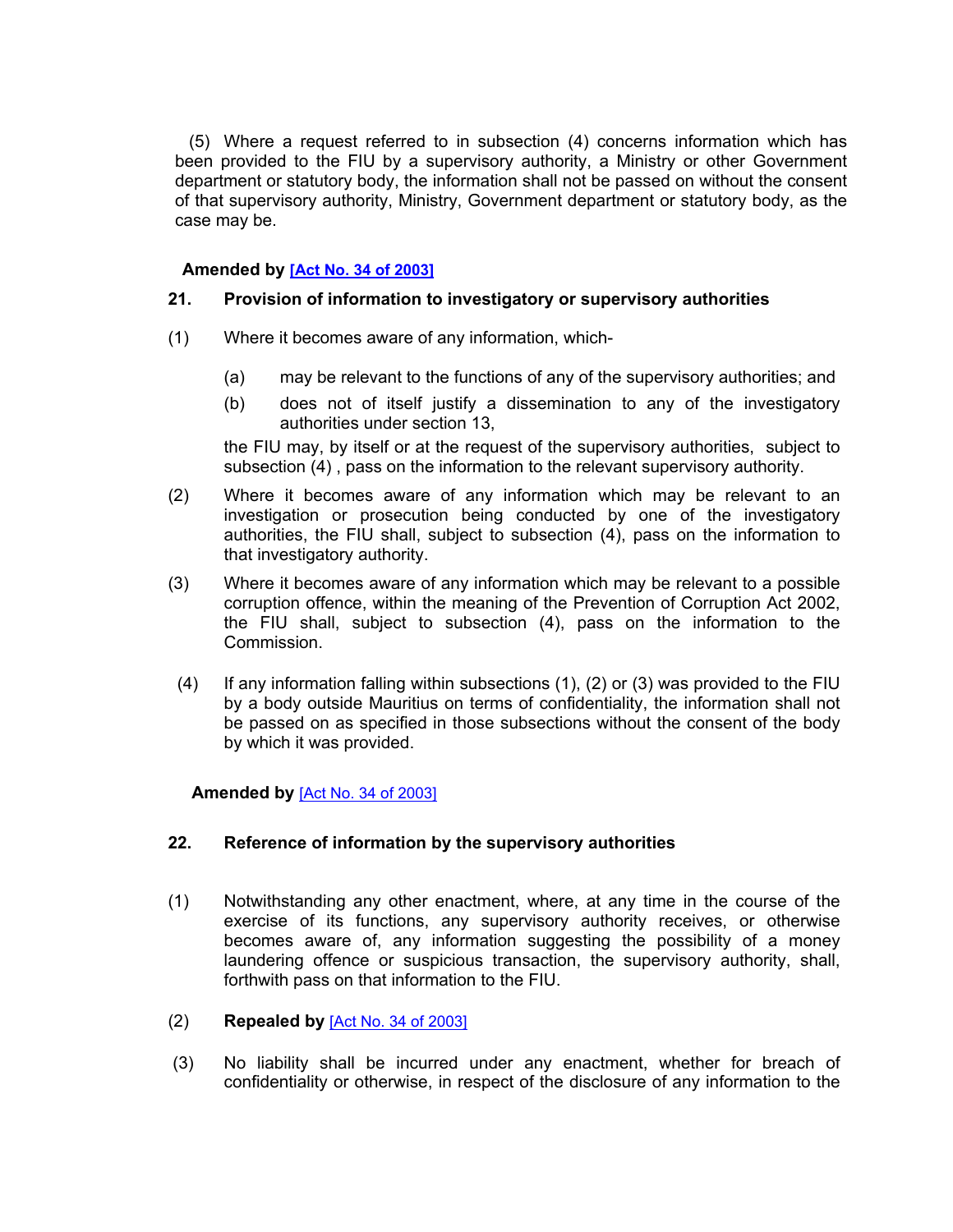FIU pursuant to this section by the supervisory authority or any of its officers or members of its Board.

(4) For the purposes of this subsection, "officer" includes a director, employee, agent or other legal representative.

#### **Amended by [Act No. 34 of [2003\]](https://supremecourt.govmu.org/_layouts/CLIS.DMS/search/searchdocumentbykey.aspx?ID=%5BAct%20No.%2034%20of%202003%5D&list=Legislations)**

#### **PART VI - EXTRADITION IN RELATION TO CASES OF MONEY LAUNDERING**

#### **Amended by [Act No.35 of 2003]**

#### <span id="page-34-1"></span><span id="page-34-0"></span>**23- 28 Repealed by** [Act No. 35 of [2003\]](https://supremecourt.govmu.org/_layouts/CLIS.DMS/search/searchdocumentbykey.aspx?ID=%5BAct%20No.%2035%20of%202003%5D&list=Legislations)

#### **29. Money laundering offence to be extraditable**

Any money laundering offence shall be deemed to be an extradition crime for which extradition may be granted or obtained under the Extradition Act.

### **PART VIA – ACCOUNTS, AUDIT AND ANNUAL REPORT**

#### **29A. Accounting records**

The FIU shall keep and maintain proper accounting records for the purpose of recording all transactions relating to its undertakings, funds, activities and property.

#### **29B. Strategic plan and annual estimates**

(1) The FIU shall submit to the Minister, not later than 30 June in every year, in respect of the next financial year, a 3-year strategic plan in line with the programme-based budgeting indicating the vision and goals of the FIU with a view to attaining its objects and appreciation of the state of its affairs.

(2) The FIU shall submit to the Minister, not later than 31 August in every year, in respect of the next financial year, estimates of income and estimates of expenditure of the FIU, duly approved by the Board.

#### **29C. Annual report**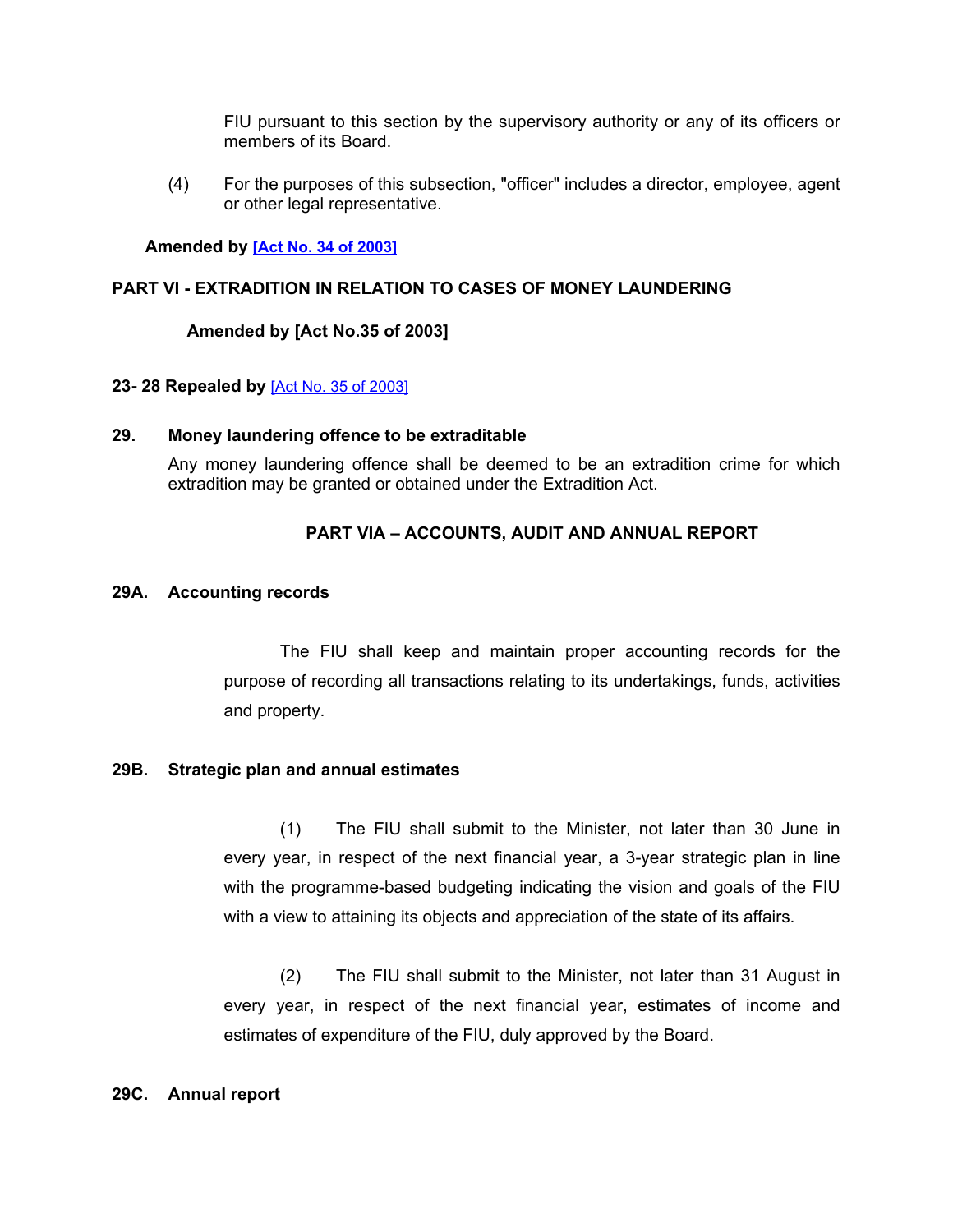- (1) The FIU shall cause to be prepared an annual report.
- (2) The annual report under subsection (1) shall consist of
	- (a) the financial statements in respect of the financial year, prepared in compliance with the International Public Sector Accounting Standards (IPSAS) issued by IFAC;
	- (b) a report on the activities of the FIU, its outcomes and outputs together with information on its key performance indicators, during the financial year; and
	- (c) a corporate governance report in accordance with the National Code of Corporate Governance.

(3) The Director shall be responsible for the proper and timely performance of the requirements of this section.

#### **29D. Submission of annual report**

(1) The Director shall, not later than 3 months after the end of every financial year, submit to the Board for approval the annual report referred to in section 29C in respect of that year, duly signed by him.

(2) After approval by the Board, the Director shall, not later than 30 April after the end of every financial year, submit the annual report to the Director of Audit.

(3) The Director of Audit shall, within 6 months of the date of receipt of the annual report pursuant to subsection (2), submit the annual report and his audit report to the Board.

#### **29E. Disciplinary action for non-compliance**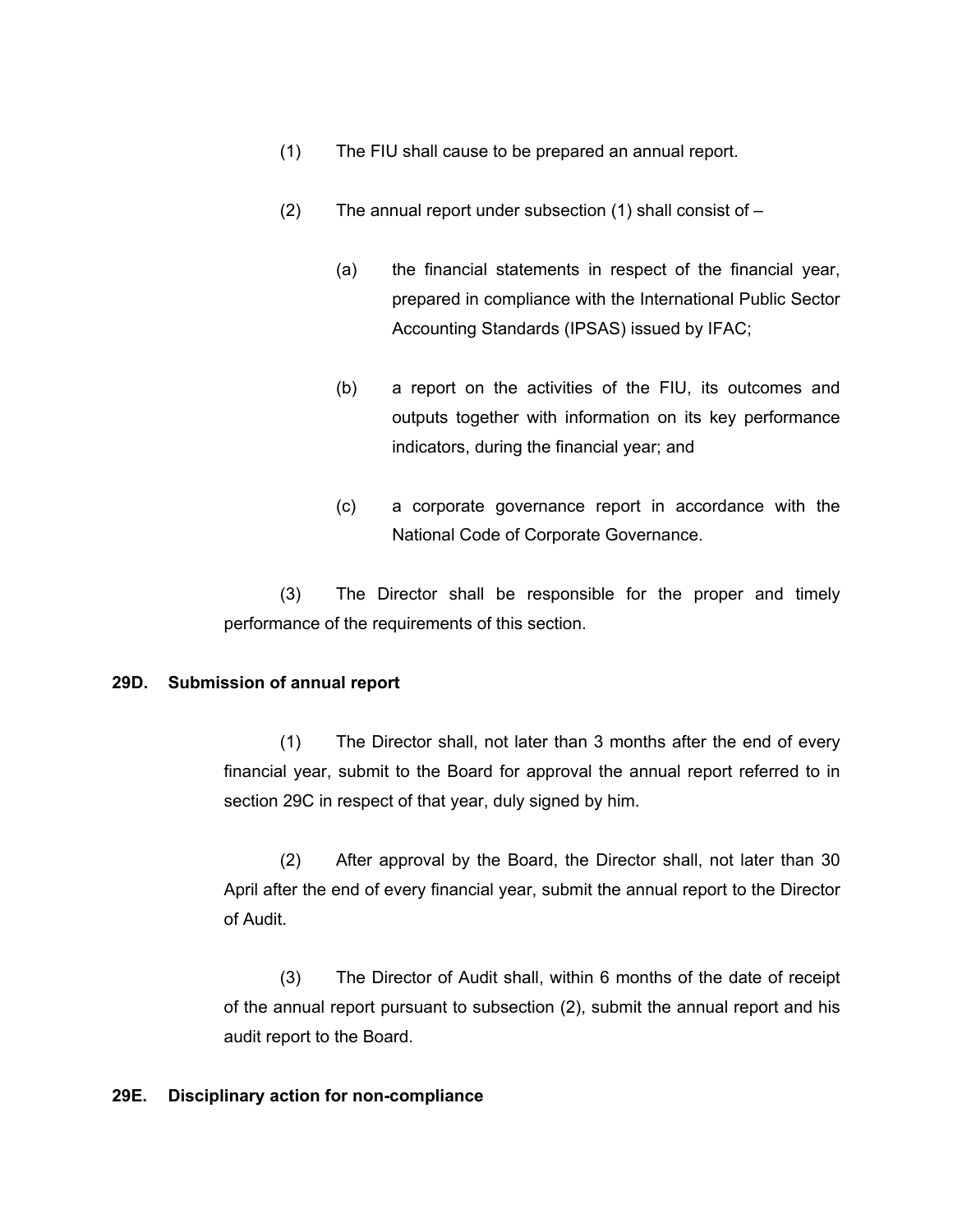Where, in the opinion of the Director, any officer of the FIU –

- (a) has not properly performed his duties with the result that the requirements of sections 29A to 29C cannot be complied with within the prescribed time; or
- (b) has not complied with any other provision of this Act,

the Board may, after giving an opportunity for the officer to be heard, take appropriate disciplinary action against the officer.

### **29F. Submission of annual report to the Minister**

(1) On receipt of the annual report referred to in section 29D(3), the Director shall, not later than one month from the date of receipt, submit the annual report to the Minister.

(2) The Minister shall, at the earliest available opportunity, lay a copy of the annual report of the FIU before the Assembly.

#### **Added by** [Act No. 27 of [2013\]](https://supremecourt.govmu.org/_layouts/CLIS.DMS/search/searchdocumentbykey.aspx?ID=%5BAct%20No.%2027%20of%202013%5D&list=Legislations)

### **PART VII-MISCELLANEOUS**

#### **30. Confidentiality**

- (1) The Director, every officer of the FIU, and the Chairperson and members of the Board shall -
	- (a) before they begin to perform any duties under this Act, take an oath of confidentiality in the form set out in the Second Schedule; and
	- (b) maintain during and after their relationship with the FIU the confidentiality of any matter relating to the relevant enactments.
- (2) No information from which an individual or body can be identified and which is acquired by the FIU in the course of carrying out its functions shall be disclosed except where the disclosure appears to the FIU to be necessary -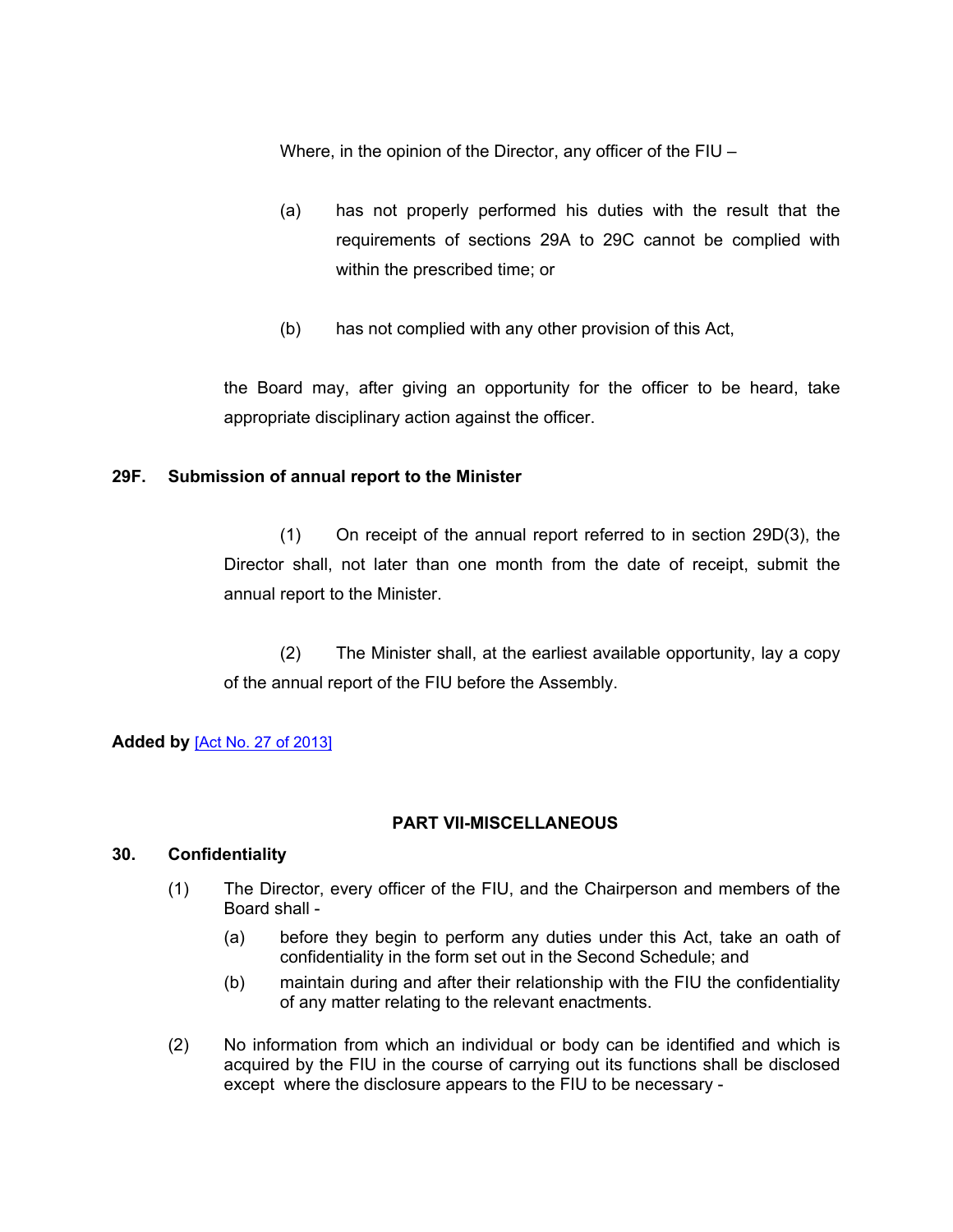- (a) to enable the FIU to carry out its functions;
- (b) in the interests of the prevention or detection of crime; or
- (c) in connection with the discharge of any international obligation to which Mauritius is subject.
- (2A) (a) Notwithstanding subsection (2), any information disclosed by FIU shall only be disclosed according to the terms and conditions specified in the disclosure.
	- (b) Where a person who receives the information disclosed under paragraph (a) fails to comply with those terms and conditions, he shall commit an offence.
- (3) Any person who contravenes this section shall commit an offence and, on conviction, shall be liable to a fine not exceeding one million rupees and to imprisonment for a term not exceeding 3 years.

**Amended by** [Act No. 34 of [2003\]](https://supremecourt.govmu.org/_layouts/CLIS.DMS/search/searchdocumentbykey.aspx?ID=%5BAct%20No.%2034%20of%202003%5D&list=Legislations)**;** [Act No. 27 of [2013\]](https://supremecourt.govmu.org/_layouts/CLIS.DMS/search/searchdocumentbykey.aspx?ID=%5BAct%20No.%2027%20of%202013%5D&list=Legislations)**;** [Act No. 11 of [2018\]](https://supremecourt.govmu.org/_layouts/CLIS.DMS/search/searchdocumentbykey.aspx?ID=%5BAct%20No.%2011%20of%202018%5D&list=Legislations)

#### **31. Declaration of assets**

- (1) The Director, every officer of the FIU, and the Chairperson and every member of the Board shall file with the Commission, not later than 30 days from his appointment, a declaration of his assets and liabilities in the form set out in the Third Schedule.
- (2) Every person referred to in subsection (1) shall make a fresh declaration of his assets and liabilities, every year, and also on the expiry of his employment or termination of his employment on any ground.
- (3) No declaration of assets filed under subsection (1) or subsection (2) shall be disclosed to any person except with the consent of the Director or officer concerned or, on reasonable grounds being shown, by order of a Judge.

**Amended by** [Act No. 34 of [2003\]](https://supremecourt.govmu.org/_layouts/CLIS.DMS/search/searchdocumentbykey.aspx?ID=%5BAct%20No.%2034%20of%202003%5D&list=Legislations); [Act No. 27 of [2012\]](https://supremecourt.govmu.org/_layouts/CLIS.DMS/search/searchdocumentbykey.aspx?ID=%5BAct%20No.%2027%20of%202012%5D&list=Legislations)

#### **32. Immunity**

No action shall lie against the FIU, the Director, any officer of the FIU, or the Chairperson and members of the Board, as the case may be, in respect of any act done or omission made by the FIU, the Director, any officer of the FIU, or the Chairperson or members of the Board, as the case may be, in good faith, in the exercise of the functions conferred on the FIU under this Act or any other enactment.

**Amended by** [Act No. 34 of [2003\]](https://supremecourt.govmu.org/_layouts/CLIS.DMS/search/searchdocumentbykey.aspx?ID=%5BAct%20No.%2034%20of%202003%5D&list=Legislations)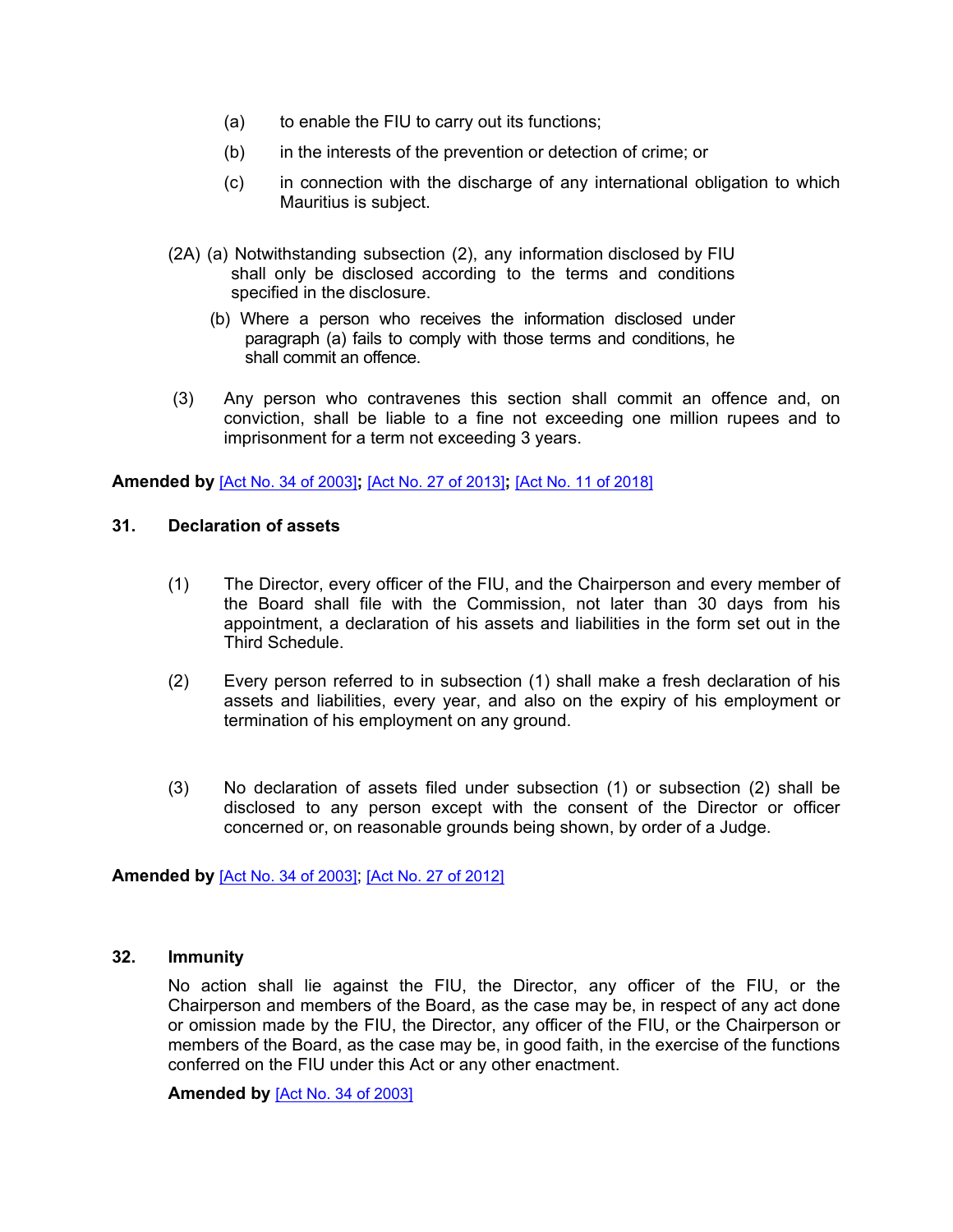### **32A. Offence in respect of contravention of Act**

Any person who contravenes this Act shall commit an offence and shall, on conviction, be liable, where no specific penalty is provided, to a fine not exceeding one million rupees and to imprisonment for a term not exceeding 5 years.

### **Added by** [Act No. 11 of [2018\]](https://supremecourt.govmu.org/_layouts/CLIS.DMS/search/searchdocumentbykey.aspx?ID=%5BAct%20No.%2011%20of%202018%5D&list=Legislations)

### **33. Funding**

- (1) The expenses of the FIU shall be met out of-
- (a) money appropriated annually by Parliament for the purposes of the FIU; and
	- (b) any government grants made to it.
- (2) (a) With the consent of the Minister, the FIU may accept donations.
	- (b) Article 910 of the Code Civil Mauricien shall not apply to a donation to the FIU.
- <span id="page-38-0"></span>**34. Repealed by** [Act No. 27 of [2013\]](https://supremecourt.govmu.org/_layouts/CLIS.DMS/search/searchdocumentbykey.aspx?ID=%5BAct%20No.%2027%20of%202013%5D&list=Legislations)

#### **35. Regulations**

.

- (1) The Minister may make such regulations as he thinks fit for the purposes of this Act.
- (2) Any regulations made under subsection (1) may make provisions, not inconsistent with this Act or any other Act of Parliament in order to enable Mauritius to comply with any international obligation relating to the prevention or detection of money laundering, or terrorism financing and proliferation offences.
- (3) Regulations made under this section may provide that any person who contravenes them shall commit an offence and shall, on conviction, be liable to a fine not exceeding one million rupees and to imprisonment for a term not exceeding 5 years.
- (4) Regulations made under subsection(1) may provide for the amendment of the **Schedules**

**Amended by** [Act No. 34 of [2003\]](https://supremecourt.govmu.org/_layouts/CLIS.DMS/search/searchdocumentbykey.aspx?ID=%5BAct%20No.%2034%20of%202003%5D&list=Legislations)**;** [Act No. 27 of [2012\]](https://supremecourt.govmu.org/_layouts/CLIS.DMS/search/searchdocumentbykey.aspx?ID=%5BAct%20No.%2027%20of%202012%5D&list=Legislations)**;** [Act No. 11 of [2018\]](https://supremecourt.govmu.org/_layouts/CLIS.DMS/search/searchdocumentbykey.aspx?ID=%5BAct%20No.%2011%20of%202018%5D&list=Legislations)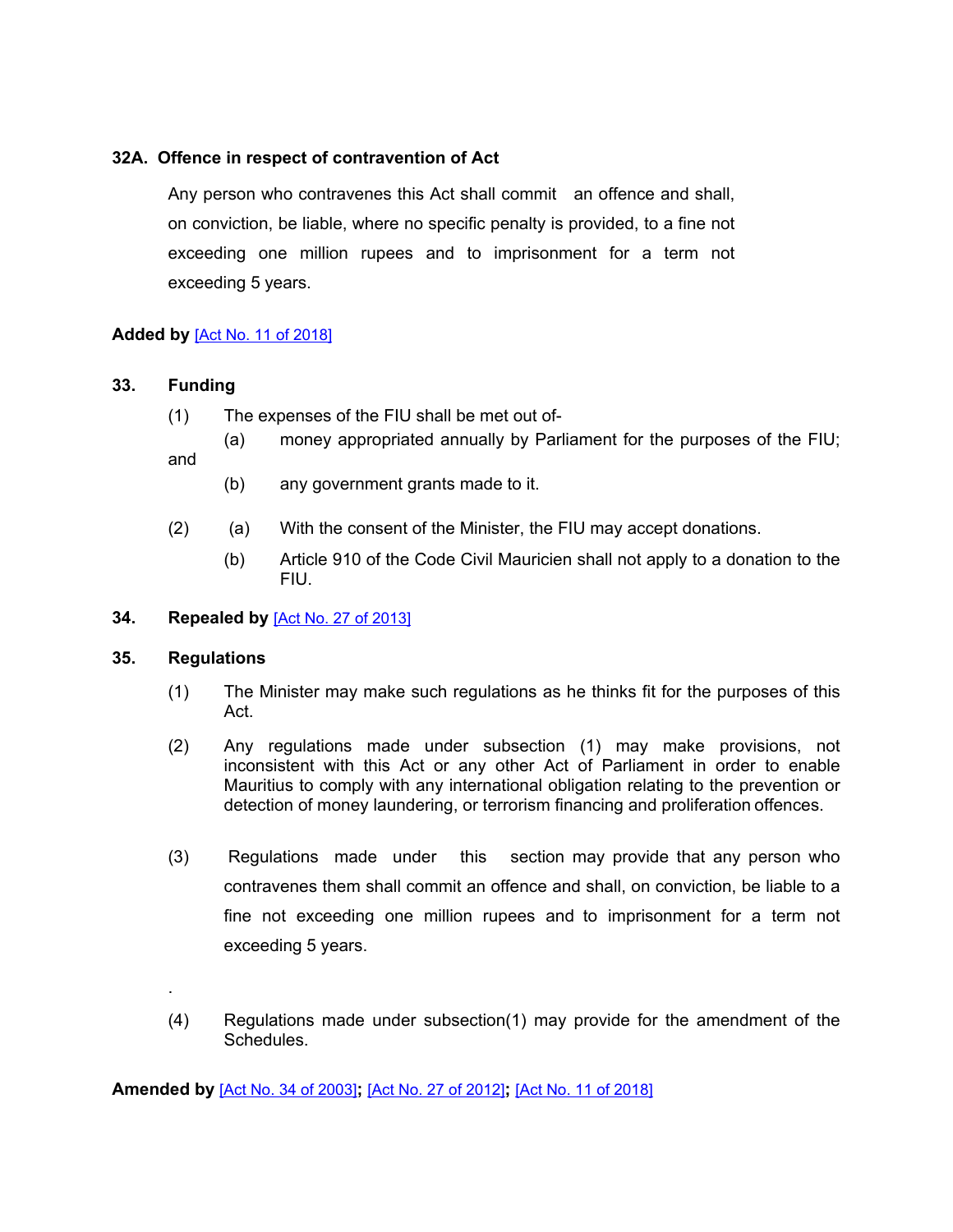#### <span id="page-39-0"></span>**36. Consequential amendments**

- (1) The **Banking Act** is amended
	- $(a)$  in section 39A $(3)$  -
		- (i) by inserting immediately after the words "arms trafficking", the words ",offences related to terrorism under the Prevention of Terrorism Act 2002";
		- (ii) by adding after the words "money laundering", the words "under the Financial Intelligence and Anti-Money Laundering Act 2002";
	- (b) in section 40(1), by deleting the words "Economic Crime and Anti-Money Laundering Act 2000" and replacing them by the words "Financial Intelligence and Anti-Money Laundering Act 2002".
- (2) The **Financial Services Act 2001** is amended in section 33(6), by deleting the words "or money laundering under the Economic Crime and Money Laundering Act 2000" and replacing them by the words ", terrorism under the Prevention of Terrorism Act 2002 or money laundering under the Financial Intelligence and Anti- Money Laundering Act 2002".
- (3) The **Foreign Exchange Dealers Act** is amended in section 6(2)(a)(i)(E), by deleting the words "or the Economic Crime and Anti-Money Laundering Act 2000" and replacing them by the words "or the Financial Intelligence and Anti-Money Laundering Act 2002".

#### <span id="page-39-1"></span>**37. Commencement**

**Proclaimed by** [\[Proclamation](https://supremecourt.govmu.org/_layouts/CLIS.DMS/search/searchdocumentbykey.aspx?ID=%5BProclamation%20No.%2031%20of%202002%5D&list=Legislations) No. 31 of 2002] **w.e.f. 10th June, 2002**

**FIRST SCHEDULE** [Section 2]

<span id="page-39-2"></span>-------------------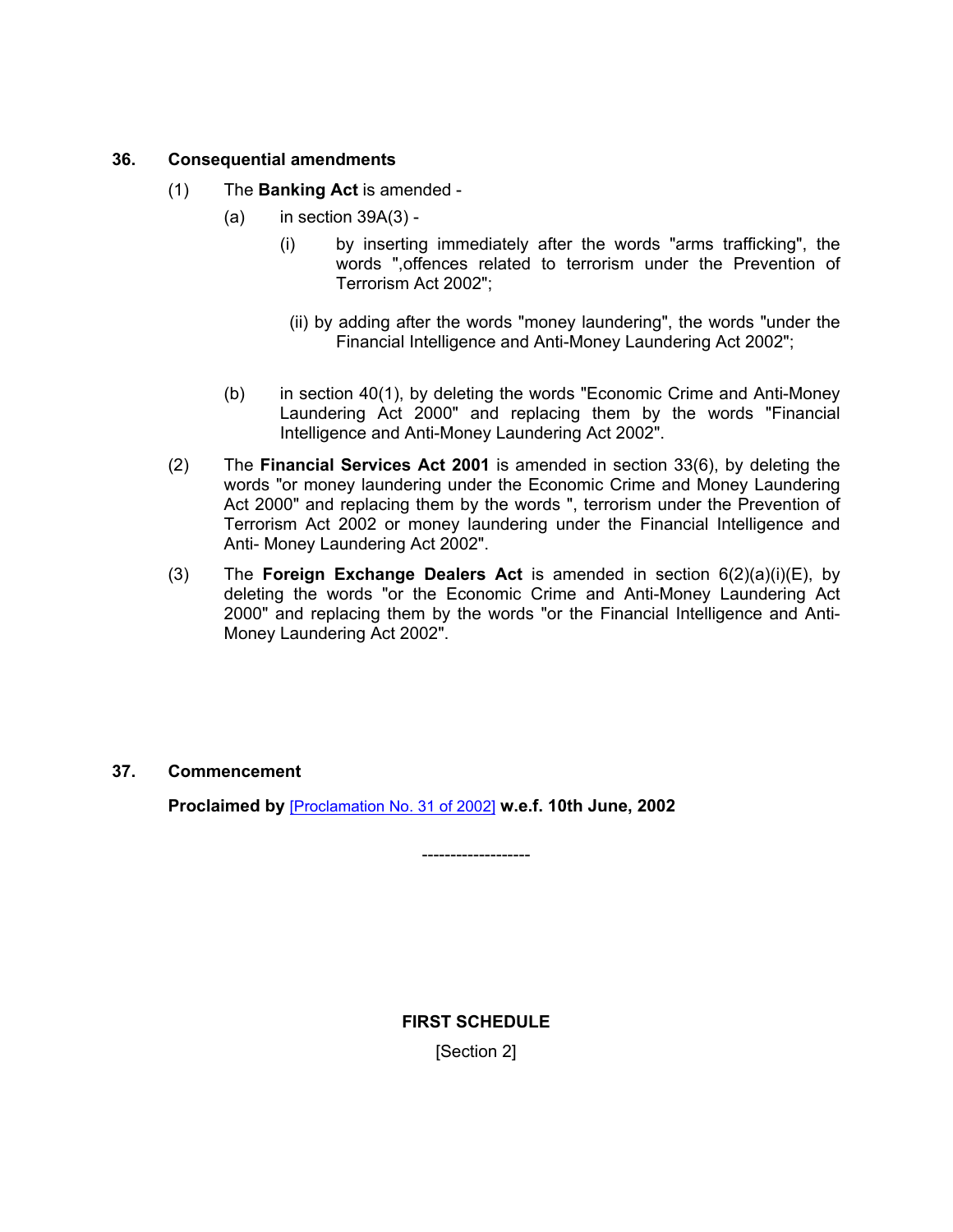## **PART I** - **REGULATORY BODIES**

| Member of a relevant profession or                                 | <b>Regulatory body</b>                                                                          |
|--------------------------------------------------------------------|-------------------------------------------------------------------------------------------------|
| occupation                                                         |                                                                                                 |
|                                                                    | 1. Professional accountant, public accountant   Mauritius Institute of Professional Accountants |
| and                                                                | member firm under the Financial established under the Financial Reporting Act                   |
| <b>Reporting Act</b>                                               |                                                                                                 |
| 2. Licensed auditor under<br>the                                   | Financial Financial Reporting Council established under                                         |
| <b>Reporting Act</b>                                               | the Financial Reporting Act                                                                     |
|                                                                    |                                                                                                 |
| 3. Law firm, foreign law firm, joint law venture, Attorney-General |                                                                                                 |
| foreign lawyer, under the Law Practitioners                        |                                                                                                 |
| Act                                                                |                                                                                                 |
| 4. Barrister                                                       | Bar Council established under the Mauritius Bar                                                 |
|                                                                    | <b>Association Act</b>                                                                          |
| 5. Attorney                                                        | Mauritius Law Society Council referred to in the                                                |
|                                                                    | <b>Mauritius Law Society Act</b>                                                                |
| 6. Notary                                                          | Chamber of Notaries established under the                                                       |
|                                                                    | <b>Notaries Act</b>                                                                             |
|                                                                    | 7. Person licensed to operate a casino, gaming Gambling Regulatory Authority established under  |
| house,<br>gaming<br>machine,                                       | totalisator, the Gambling Regulatory Authority Act                                              |
| bookmaker and interactive gambling under                           |                                                                                                 |
| the Gambling Regulatory Authority Act                              |                                                                                                 |
| 8. Dealer under the Jewellery Act                                  | <b>FIU</b>                                                                                      |
| 9. Agent in Land and/or Building or Estate FIU                     |                                                                                                 |
| Agency under the Local Government Act                              |                                                                                                 |
| 10. Land Promoter and Property Developer FIU                       |                                                                                                 |
| under the Local Government Act                                     |                                                                                                 |
| 11. A credit union under the Co-operatives Act                     | The Registrar under the Co-operatives Act                                                       |

## **Amended by** [GN No. 110 of [2013\]](https://supremecourt.govmu.org/_layouts/CLIS.DMS/search/searchdocumentbykey.aspx?ID=%5BGN%20No.%20110%20of%202013%5D&list=Legislations)**;** [Act No. 18 of [2016\]](https://supremecourt.govmu.org/_layouts/CLIS.DMS/search/searchdocumentbykey.aspx?ID=%5BAct%20No.%2018%20of%202016%5D&list=Legislations)

## **PART II - OVERSEAS FINANCIAL INTELLIGENCE UNITS**

## **COUNTRY NAME OF FINANCIAL INTELLIGENCE UNIT**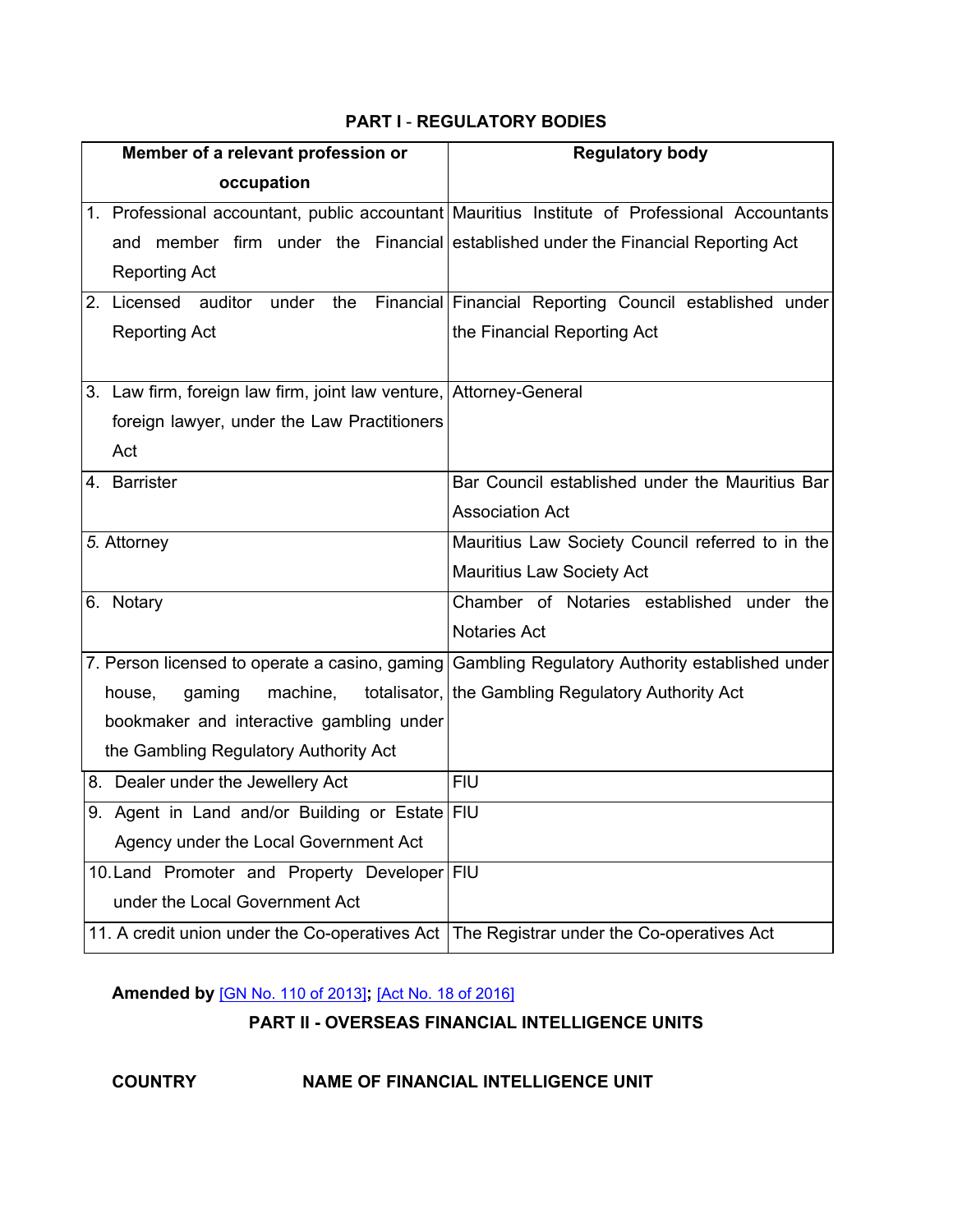| Afghanistan                   | Financial Transactions and Reports Analysis Center of Afghanistan      |  |
|-------------------------------|------------------------------------------------------------------------|--|
|                               | (FinTRACA)                                                             |  |
| Albania                       | General Directorate for the Prevention of Money Laundering (GDPML)     |  |
| Andorra                       | Money Laundering Prevention Unit (UPB)                                 |  |
| Anguilla                      | Money Laundering Reporting Authority (MLRA)                            |  |
| Antigua and Barbuda           | Office of National Drug and Money Laundering Control Policy            |  |
|                               | (ONDCP)                                                                |  |
| Argentina                     | Unidad de Información Financiera (UIF-AR)                              |  |
| Armenia                       | <b>Financial Monitoring Center (FMC)</b>                               |  |
| Aruba                         | Reporting Center for Unusual Transactions (MOT-Aruba)                  |  |
| Australia                     | Australian Transaction Report & Analysis Centre (AUSTRAC)              |  |
| Austria                       | Bundeskriminalamt-Austrian Financial Intelligence Unit (A-Flu)         |  |
| Azerbaijan                    | Financial Monitoring Service (FMS-AZ)                                  |  |
| <b>Bahamas</b>                | Financial Intelligence Unit Bahamas (FIU-BS)                           |  |
| <b>Bahrain</b>                | Anti-Money Laundering Unit (AMLU)                                      |  |
| <b>Barbados</b>               | Financial Intelligence Unit (FIU)                                      |  |
| <b>Belarus</b>                | The Department of Financial Monitoring of the State Control            |  |
|                               | Committee of the Republic of Belarus (DFM)                             |  |
| <b>Belgium</b>                | Belgian Financial Intelligence Processing Unit (CTIF-CFI)              |  |
| <b>Belize</b>                 | Financial Intelligence Unit Belize (FIU-BZ)                            |  |
| Bermuda                       | Financial Intelligence Agency (FIA)                                    |  |
| Bosnia & Herzegovina          | Financial Intelligence Department (FID)                                |  |
| <b>Brazil</b>                 | Council for Financial Activities Control (COAF)                        |  |
| <b>British Virgin Islands</b> | Financial Investigation Agency (FIA-VG)                                |  |
| <b>Bulgaria</b>               | Financial Intelligence Directorate of National Security Agency (FID)   |  |
| Cameroon                      | National Agency for Financial Investigation (NAFI)                     |  |
| Canada                        | Financial Transactions and Reports Analysis Centre of Canada (FINTRAC) |  |
| Cayman Islands                | <b>Financial Reporting Authority (CAYFIN)</b>                          |  |
| Chile                         | Unidad de Análisis Financiero (UAF-CL)                                 |  |
| Colombia                      | Unidad de Informacion y Analisis Financiero (UIAFCO)                   |  |
| Cook Islands                  | Cook Islands Financial Intelligence Unit (CLFIU)                       |  |
| Costa Rica                    | Financial Analysis Unit Costa Rican Institute on Drugs(1CD)            |  |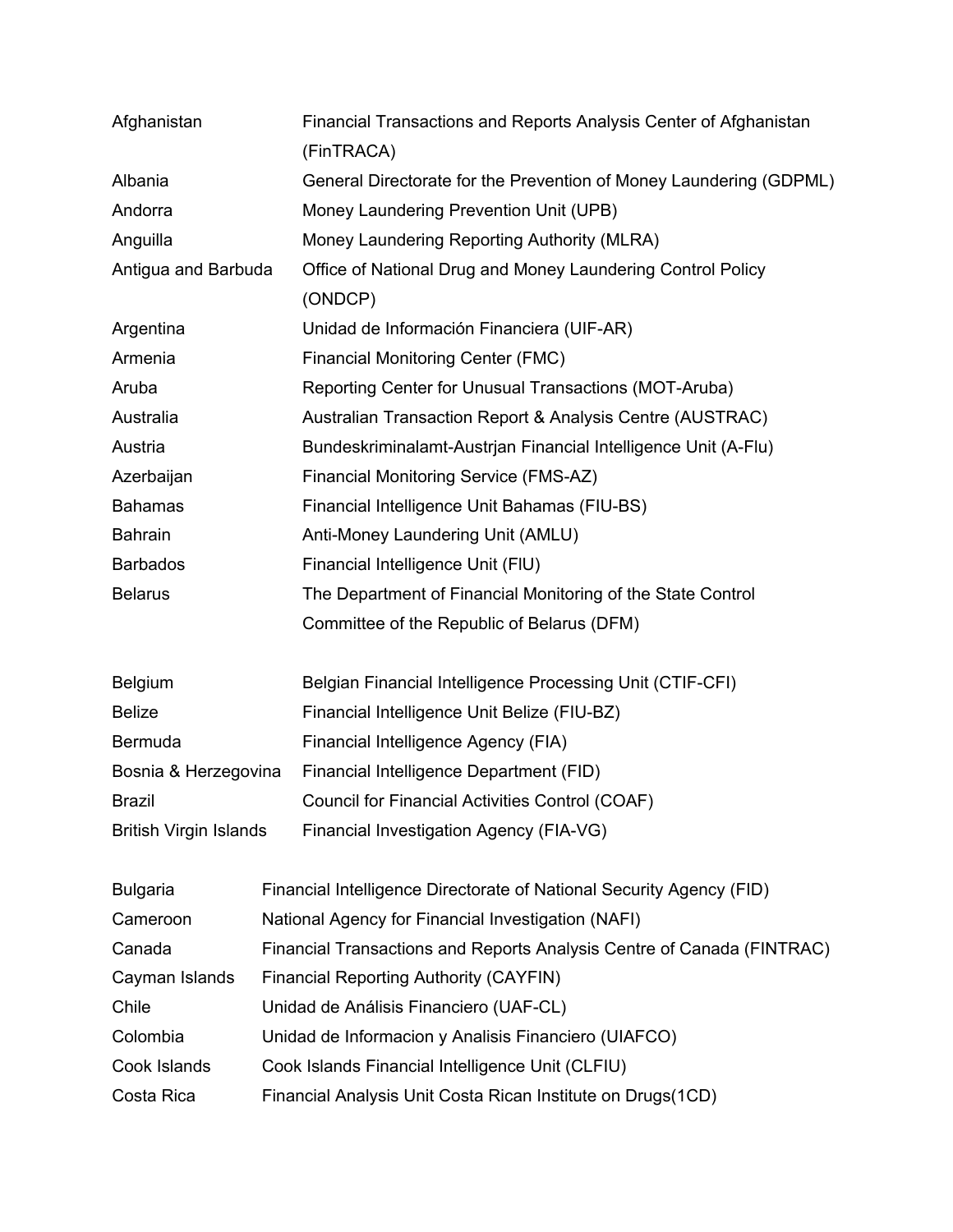| Côte d'Ivoire~        | National Unit for the Processing of Financial Information in Côte d'Ivoire<br>(CENTIF-CI) |  |
|-----------------------|-------------------------------------------------------------------------------------------|--|
| Croatia               | Anti-Money Laundering Office (AMLO)                                                       |  |
| Curacao               | Unusual Transactions Reporting Centre (MOT-NA)                                            |  |
| Cyprus                | Unit for Combating Money Laundering (MOKAS)                                               |  |
| <b>Czech Republic</b> | <b>Financial Analytical Unit (FAU-CR)</b>                                                 |  |
| <b>Denmark</b>        | Money Laundering Secretariat (HVIDVASK)                                                   |  |
| Dominica              | Financial Intelligence Unit (FIU-Dominica)                                                |  |
| Egypt                 | Egyptian Money Laundering Combating Unit (EMLCU)                                          |  |
| El Salvador           | Financial Investigation Unit El Salvador(UIF-SV)                                          |  |
| Estonia               | Money Laundering Information Bureau (MLIB)                                                |  |
| Fiji                  | Fiji Financial Intelligence Unit (FIJI-FIU)                                               |  |
| Finland               | Financial Intelligence Unit (MLCH)                                                        |  |
| France                | Intelligence Processing and Action against Illicit Financial Networks Unit<br>(TRACFIN)   |  |
| Gabon                 | National Agency for Financial Investigation (NAFI)                                        |  |
| Georgia               | Financial Monitoring Service of Georgia (FMS)                                             |  |
| Germany               | Financial Intelligence Unit Germany (FIU-Germany)                                         |  |
| Gibraltar             | Gibraltar Financial Intelligence Unit (GFIU)                                              |  |
| Greece                | Anti-Money Laundering Counter-Terrorist Financing and Source of Funds                     |  |
|                       | <b>Investigation Authority (CFCI)</b>                                                     |  |
| Grenada               | Financial Intelligence Unit (FLU- Grenada)                                                |  |
| Guatemala             | Special Verification Intendancy (IVE)                                                     |  |
| Guernsey              | Financial Intelligence Service (FIS)                                                      |  |
| Honduras              | Unidad de Informacion Financiera (UIF- Honduras)                                          |  |
| Hong Kong             | Joint Financial Intelligence Unit (JFIU)                                                  |  |
| Hungary               | Hungarian Financial Intelligence Unit (HFIU)                                              |  |
| Iceland               | FIU-Iceland (RLS)                                                                         |  |
| India                 | Financial Intelligence Unit-India (FIU-IND)                                               |  |
| Indonesia             | Indonesian Financial Transaction Reports and Analysis Centre (INTRAC)                     |  |
| Ireland               | Bureau of Fraud Investigation (MLIU)                                                      |  |
| Isle of Man           | Financial Crime Unit (FCU - IOM)                                                          |  |
| Israel                | Israel Money Laundering Prohibition Authority (IMPA)                                      |  |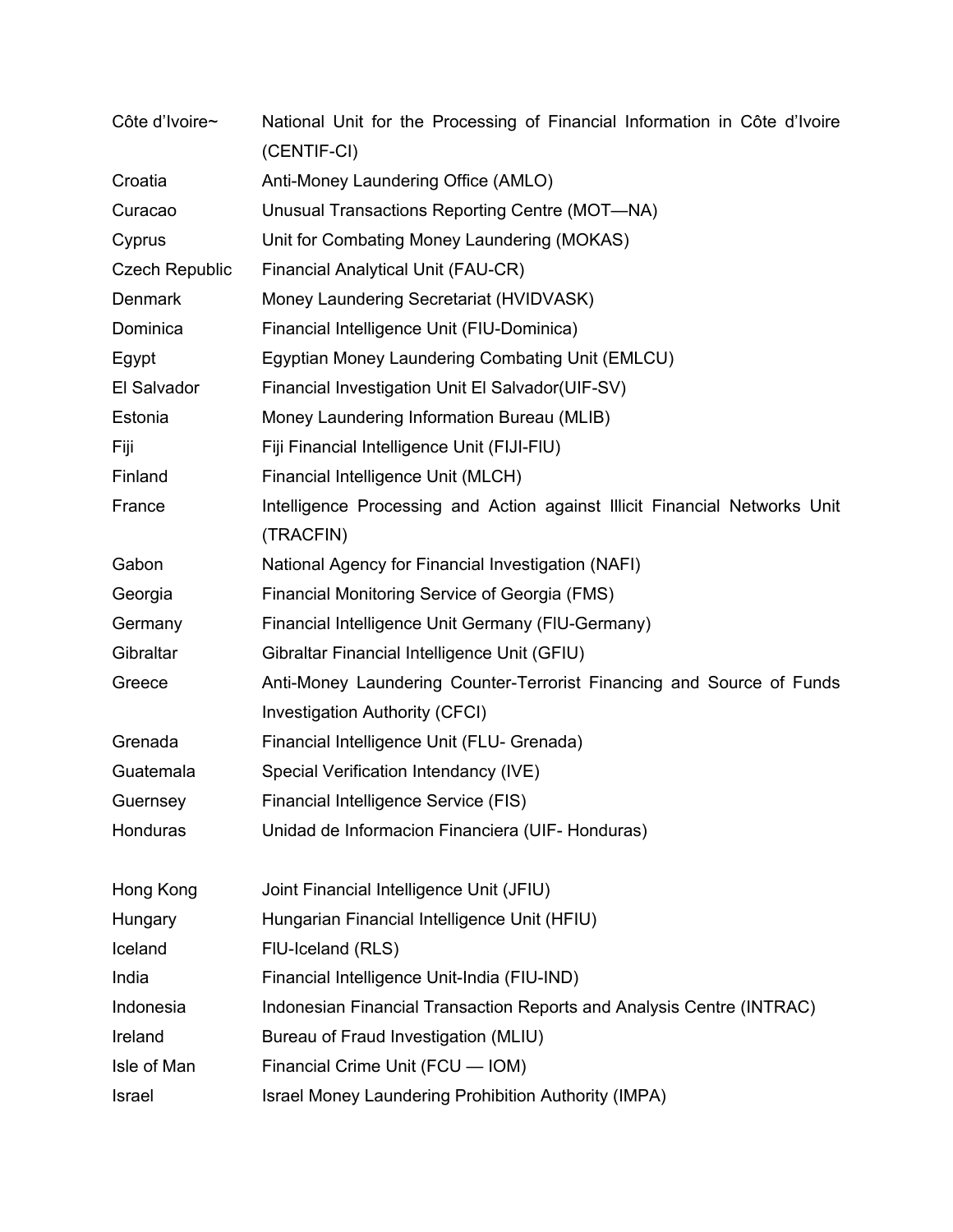| Italy            | Italian Foreign Exchange Office / Anti-Money Laundering Service(UIC)                |  |
|------------------|-------------------------------------------------------------------------------------|--|
| Japan            | Japan Financial Intelligence Center (JAFIC)                                         |  |
| Jersey           | States of Jersey Police & Customs Joint Financial Crime Unit (JFCU)                 |  |
| Jordan           | Anti-Money Laundering and Counter Terrorist Financing Unit (AMLU                    |  |
|                  | Jordan)                                                                             |  |
| Kazakhstan       | Kazakhstan Financial Monitoring (KFM)                                               |  |
|                  | Korea (Republic of) Korea Financial Intelligence Unit (KoFIU)                       |  |
|                  | Kyrgyz (Republic) Financial Intelligence Service of the Kyrgyz Republic (FISKyrgyz) |  |
| Latvia           | Office for Prevention of Laundering of Proceeds derived from Criminal               |  |
|                  | Activity (Control Service)(KD)                                                      |  |
| Lebanon          | Special Investigation Commission (SIC)                                              |  |
| Liechtenstein    | Financial Intelligence Unit Liechtenstein (EFFI)                                    |  |
| Lithuania        | Financial Crime Investigation Service under the Ministry of Interior (FCIS)         |  |
| Luxembourg       | Cellule de Renseignement Financier (FIU-LUX)                                        |  |
| Macau            | Financial Intelligence Office (GIF)                                                 |  |
| Macedonia        | Money Laundering Prevention Directorate (MLPD)                                      |  |
| Malawi           | Financial Intelligence Unit (FIU-Malawi)                                            |  |
| Malaysia         | Financial Intelligence Unit Malaysia (UPW)                                          |  |
| Mali             | National Financial Intelligence Processing Unit (CENTIFMALI)                        |  |
| Malta            | Financial Intelligence Analysis Unit (FIAU)                                         |  |
| Marshall Islands | Domestic Financial Intelligence Unit (DFIU)                                         |  |
| Mexico           | Financial Intelligence Unit (FIU-Mexico)                                            |  |
| Moldova          | Office for Prevention and Control of Money Laundering                               |  |
|                  | (SPCSB)                                                                             |  |
| Monaco           | Service for Information and Monitoring of Financial Networks (SICCFIN)              |  |
| Mongolia         | Mongolia Financial Intelligence Unit (FIU-MONGOLIA)                                 |  |
| Montenegro       | Administration for the Prevention of Money Laundering                               |  |
|                  | (APMLTF)                                                                            |  |
| Morocco          | Financial Information Processing Unit (UTRF)                                        |  |
| Netherlands      | Financial Intelligence Unit - Nederland (FIU-Netherlands)                           |  |
| New Zealand      | New Zealand Police Financial Intelligence Unit (FIU-NZ)                             |  |
| Nigeria          | Nigerian Financial Intelligence Unit (NFIU)                                         |  |
| <b>Niue</b>      | Niue Financial Intelligence Unit (FIU-NU)                                           |  |
| Norway           | Financial Intelligence Unit Norway (EFE)                                            |  |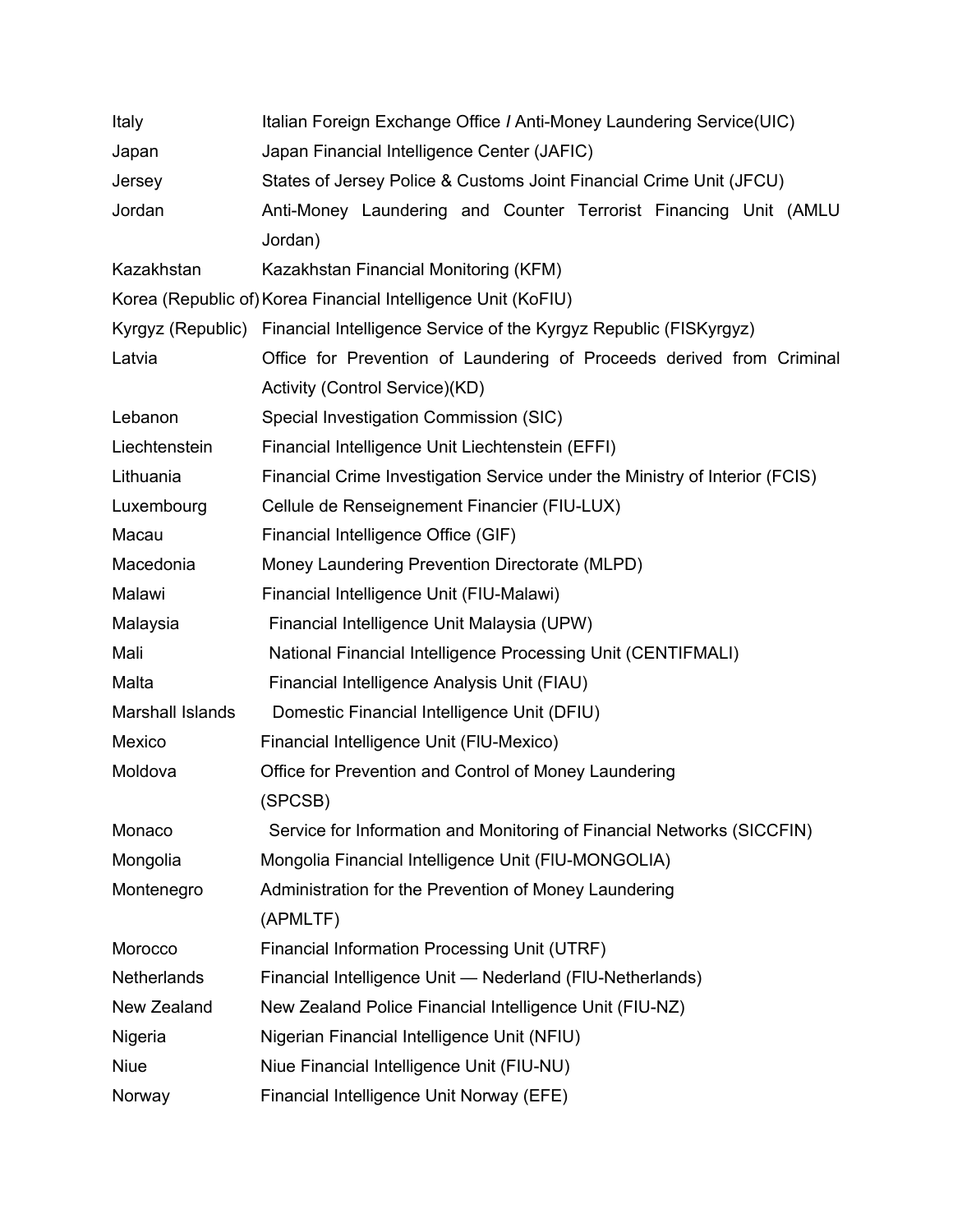| Panama                                                             | Financial Analysis Unit Panama (UAF-PA)                              |  |
|--------------------------------------------------------------------|----------------------------------------------------------------------|--|
| Paraguay                                                           | Financial Intelligence Unit-Paraguay (UAF-PY)                        |  |
| Peru                                                               | Financial Intelligence Unit of Peru (UIF-PERU)                       |  |
| Philippines                                                        | Anti-Money Laundering Council (AMLC)                                 |  |
| Poland                                                             | General Inspector of Financial Information (GIIF)                    |  |
| Portugal                                                           | Financial Intelligence Unit Portugal (UIF-PORTUGAL)                  |  |
| Qatar                                                              | Qatar Financial Information Unit (QFIU)                              |  |
| Romania                                                            | National Office for the Prevention and Control of Money              |  |
|                                                                    | Laundering (ONPCSB)                                                  |  |
| Russia                                                             | The Federal Financial Monitoring Service/ Rosfinmonitoring<br>(FSFM) |  |
| Samoa Islands                                                      | SAMOA Financial Intelligence Unit (SFIU)                             |  |
| San Marino                                                         | Financial Intelligence Agency (BCSM)                                 |  |
| Saudi Arabia                                                       | Saudi Arabia Financial Investigation Unit (SAFIU)                    |  |
| Senegal                                                            | National Financial Intelligence Processing Unit (CENTIF)             |  |
| Serbia                                                             | Administration for the Prevention on Money Laundering                |  |
|                                                                    | (FCPML)                                                              |  |
| Singapore                                                          | Suspicious Transaction Reporting Office (STRO)                       |  |
| Slovakia<br>Financial Intelligence Unit of the Bureau of Organised |                                                                      |  |
|                                                                    | Crime (SJFP-UBPOK)                                                   |  |
| Slovenia                                                           | Office for Money Laundering Prevention (OMLP)                        |  |
| Solomon Islands                                                    | Solomon Islands Financial Intelligence Unit (SIFIU)                  |  |
| South Africa                                                       | Financial Intelligence Centre (FIC)                                  |  |
| Spain                                                              | Executive Service of the Commission for the Prevention of Money      |  |
|                                                                    | Laundering and Monetary Infractions (SEPBLAC)                        |  |
| Sri Lanka                                                          | Sri Lanka Financial Intelligence Unit (CBSL)                         |  |
| St. Kitts & Nevis                                                  | Financial Intelligence Unit (FIU-SKN)                                |  |
| St. Lucia                                                          | Financial Intelligence Agency (FIA-St. Lucia)                        |  |
| St. Vincent &                                                      | Financial Intelligence Unit St. Vincent and the Grenadines           |  |
| Grenadines                                                         | (FIU-VC)                                                             |  |
| Sweden                                                             | National Criminal Intelligence Service, Financial Unit               |  |
|                                                                    | (NFIS)                                                               |  |
| Switzerland                                                        | Money Laundering Reporting Office Switzerland (MROS)                 |  |
| Syria                                                              | <b>Combating Money Laundering and Terrorism Financing</b>            |  |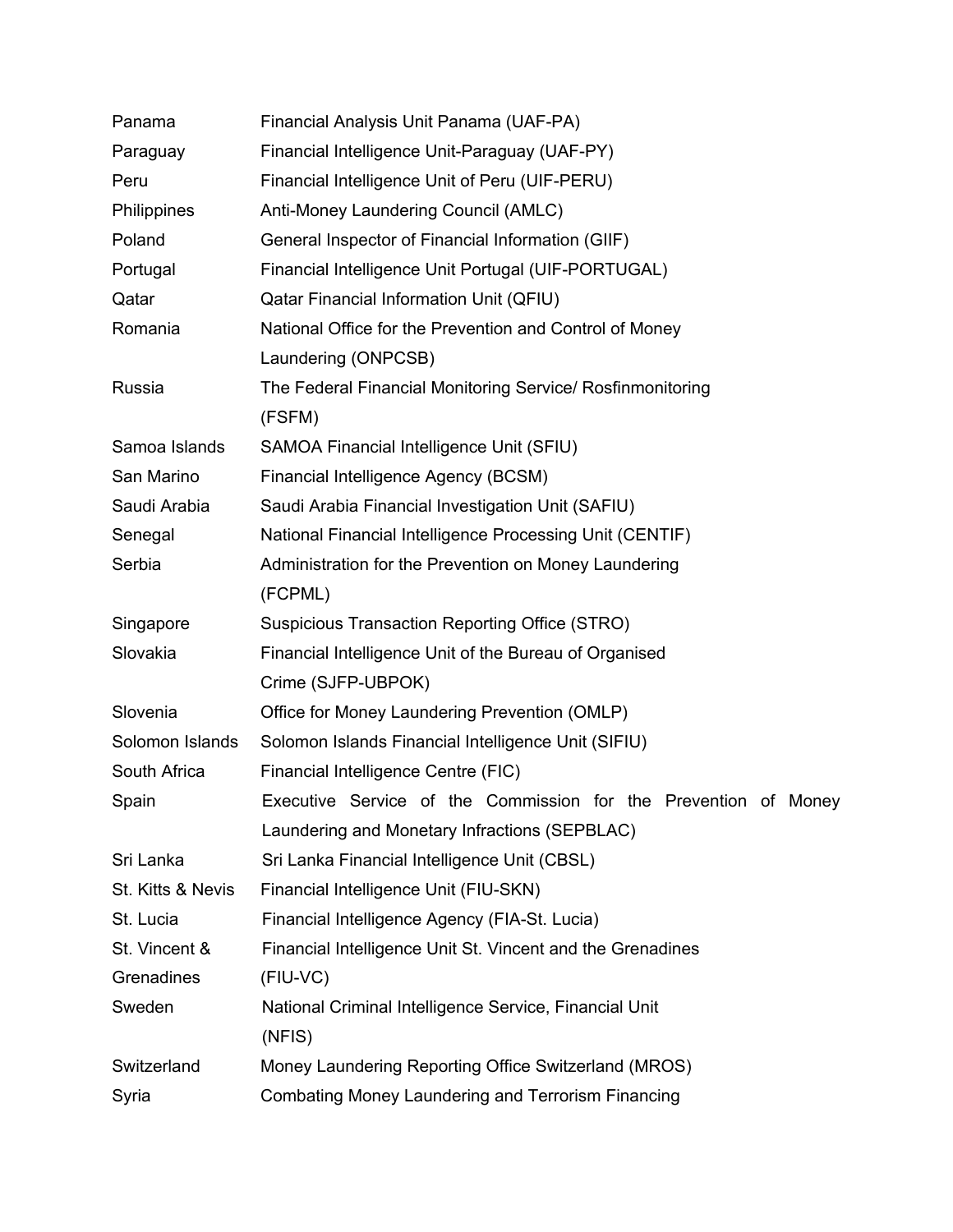|                      | Commission (CMLC)                                                       |  |
|----------------------|-------------------------------------------------------------------------|--|
| Taiwan               | Money Laundering Prevention Center (MLPC)                               |  |
| Tajikistan           | Financial Monitoring Department (FMD)                                   |  |
| Thailand             | Anti-Money Laundering Office Thailand (AMLO-TH)                         |  |
| Tunisia              | Tunisian Financial Analysis Committee (CTAF)                            |  |
| Turkey               | Financial Crimes Investigation Board (MASAK)                            |  |
| Turks & Caicos       | Royal Turks and Caicos Islands Police Force Financial Intelligence Unit |  |
|                      | (FCU)                                                                   |  |
| Ukraine              | The State Financial Monitoring Service of Ukraine (SCFM)                |  |
| <b>United Arab</b>   | Anti-Money Laundering and Suspicious Cases Unit                         |  |
| Emirates             | (AMLSCU)                                                                |  |
| United Kingdom       | Serious Organised Crime Agency (SOCA)                                   |  |
| <b>United States</b> | <b>Financial Crimes Enforcement Network (FinCEN)</b>                    |  |
| Uruguay              | Unidad de Informacion y Analisis Financiero (UIAF)                      |  |
| <b>Uzbekistan</b>    | Department on struggle against tax currency crimes                      |  |
|                      | and legalization of criminal incomes at the Prose (FIUUZBEKISTAN)       |  |
| Vanuatu              | Financial Intelligence Unit (FIU-Vanuatu)                               |  |
| Venezuela            | National Financial Intelligence Unit (UNIF)                             |  |

**Amended by** [GN No. 27 of [2013\]](https://supremecourt.govmu.org/_layouts/CLIS.DMS/search/searchdocumentbykey.aspx?ID=%5BGN%20No.%2027%20of%202013%5D&list=Legislations)**;** [GN No. 110 of [2013\]](https://supremecourt.govmu.org/_layouts/CLIS.DMS/search/searchdocumentbykey.aspx?ID=%5BGN%20No.%20110%20of%202013%5D&list=Legislations) **Amended by** [GN No. 48 of [2004\]](https://supremecourt.govmu.org/_layouts/CLIS.DMS/search/searchdocumentbykey.aspx?ID=%5BGN%20No.%2048%20of%202004%5D&list=Legislations)**;** [Act No. 27 of [2012\]](https://supremecourt.govmu.org/_layouts/CLIS.DMS/search/searchdocumentbykey.aspx?ID=%5BAct%20No.%2027%20of%202012%5D&list=Legislations)

<span id="page-45-0"></span>**---------------------------**

## **SECOND SCHEDULE**

**(section 30)**

**Oath of confidentiality**

**IN THE SUPREME COURT OF MAURITIUS**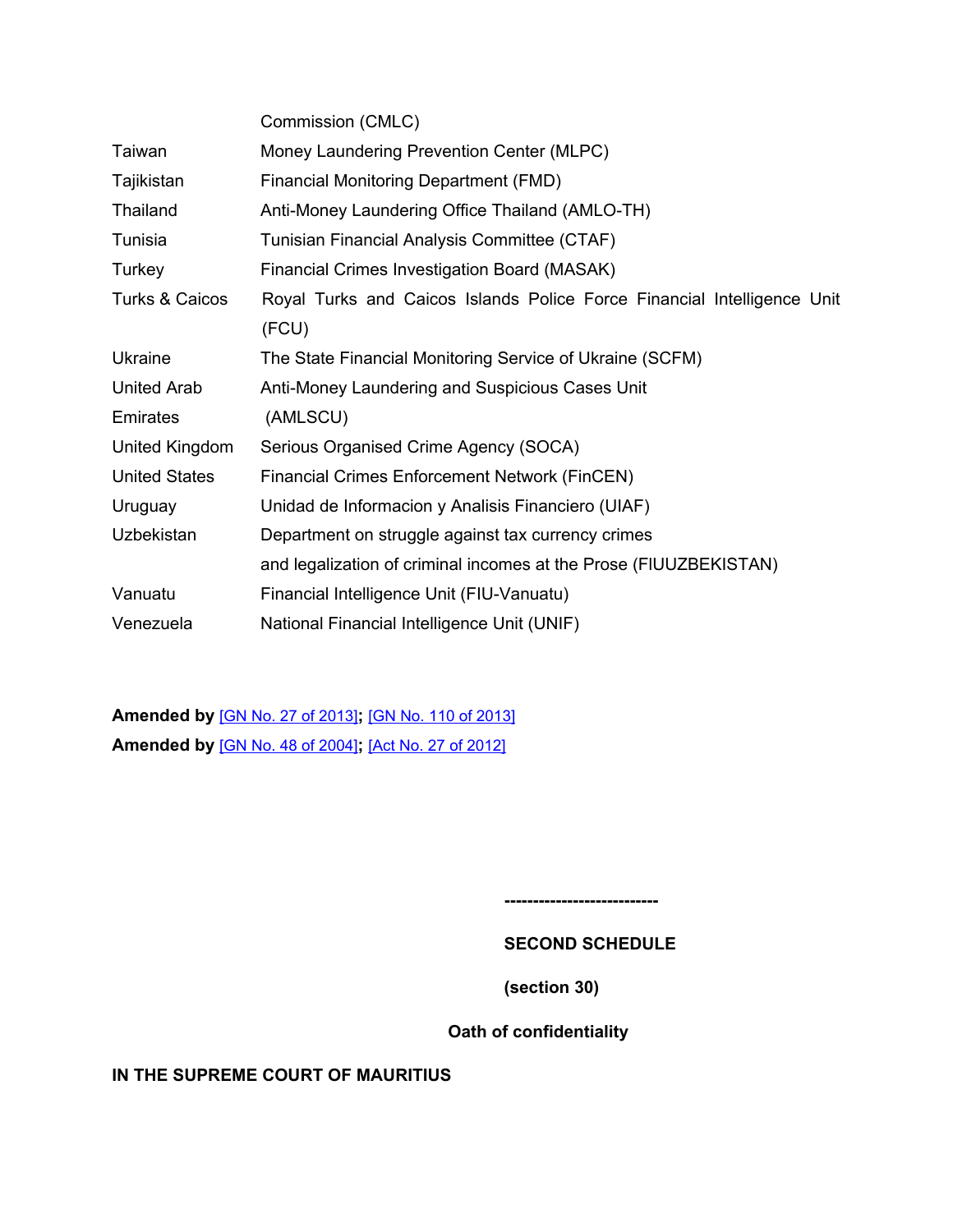**I, ..............................**being appointed...........................do hereby swear/solemnly affirm that I will, to the best of my judgment, act in furtherance of the objects of the Financial Intelligence Unit and shall not, on any account and at any time, disclose, otherwise than with the authorisation of the Financial Intelligence Unit or where it is strictly necessary for the performance of my duties, any confidential information obtained by me during or after my relationship with the Financial Intelligence Unit.

Taken before me,

The Master and Registrar of the Supreme Court on ... (date)

----------------------------

## <span id="page-46-0"></span>**THIRD SCHEDULE**

## **(section 31)**

## **DECLARATION OF ASSETS AND LIABILITIES**

**I, ..........................**of the Financial Intelligence Unit make oath/solemn affirmation as a and declare that -

- 1. I am unmarried/married under the system of (matrimonial regime)
- 2. My assets and those of my spouse and minor children (extent and nature of interests therein) in Mauritius and outside Mauritius are as follows -
	- (a) immoveable property
		- (i) freehold
		- (ii) leasehold
	- (b) motor vehicles
	- (c) interest in any partnership, société, joint venture or succession
	- (d) securities including treasury bills, units, etc. ,
	- (e) cash in bank ;
	- (f) cash in hand exceeding 50,000 rupees
	- (g) jewellery and precious metals
	- (h) other assets exceeding 50,000 rupees in the aggregate (specify)
- 3. My liabilities and those of my spouse and minor children are as follows -

Signature Sworn/solemnly affirmed by the abovenamed before me at this..... day of....

Master and Registrar

Supreme Court